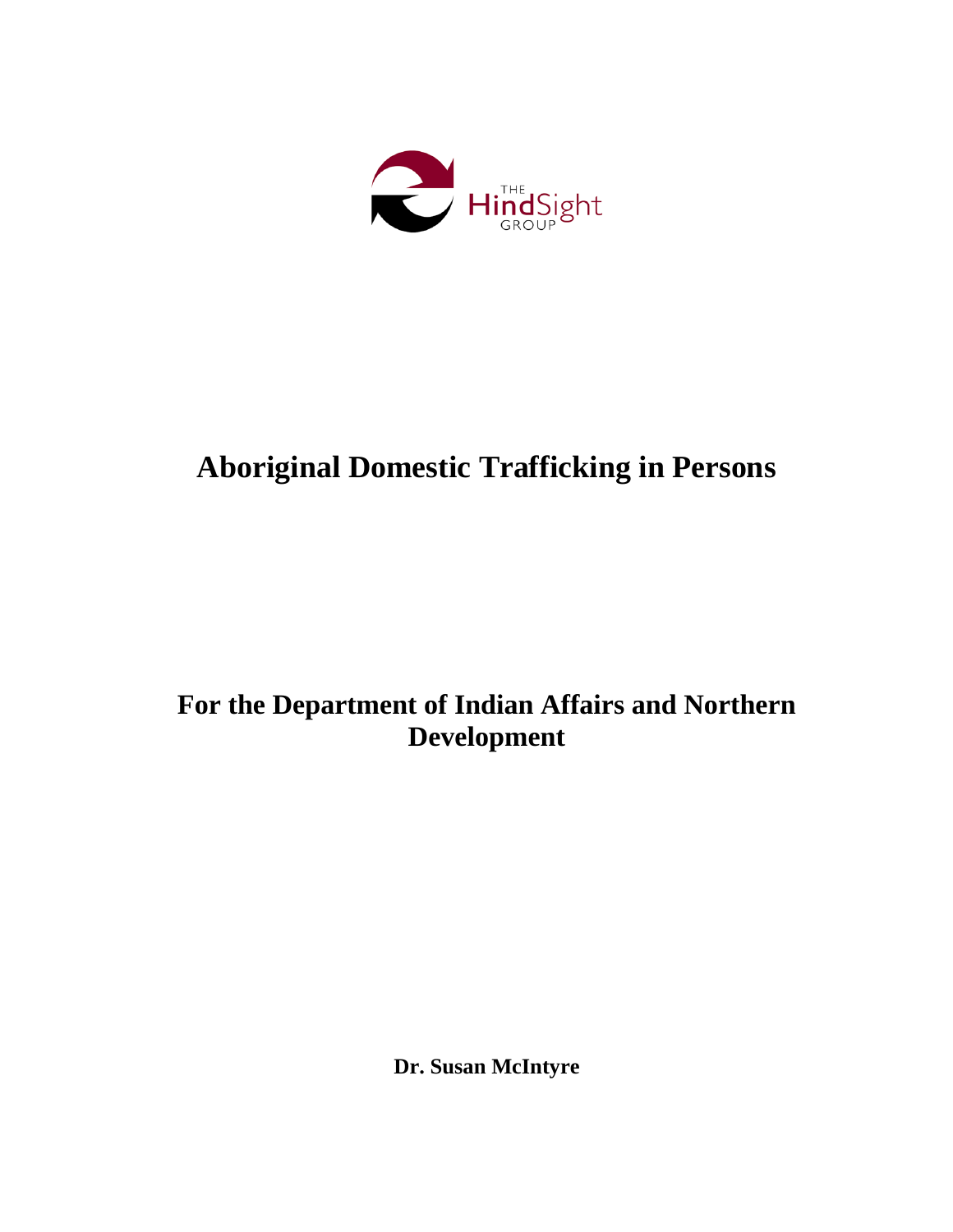

## **Table of Contents**

| The Youngest Profession Oldest Oppression (1994) and Strolling Away (2004)5 |    |
|-----------------------------------------------------------------------------|----|
|                                                                             |    |
|                                                                             |    |
|                                                                             |    |
|                                                                             |    |
|                                                                             |    |
|                                                                             |    |
|                                                                             |    |
|                                                                             |    |
|                                                                             |    |
|                                                                             |    |
|                                                                             |    |
|                                                                             |    |
|                                                                             |    |
|                                                                             |    |
|                                                                             |    |
|                                                                             |    |
|                                                                             |    |
|                                                                             |    |
|                                                                             |    |
|                                                                             |    |
|                                                                             |    |
|                                                                             |    |
|                                                                             |    |
|                                                                             |    |
|                                                                             |    |
|                                                                             |    |
|                                                                             | 26 |
|                                                                             |    |

Disclaimer: Content of the report does not necessarily represent the views of the Government of Canada. The contents of this paper are the responsibility of the authors and do not necessarily reflect the position of the Government of Canada or the Office of the Federal Interlocutor for Métis and Non-Status Indians.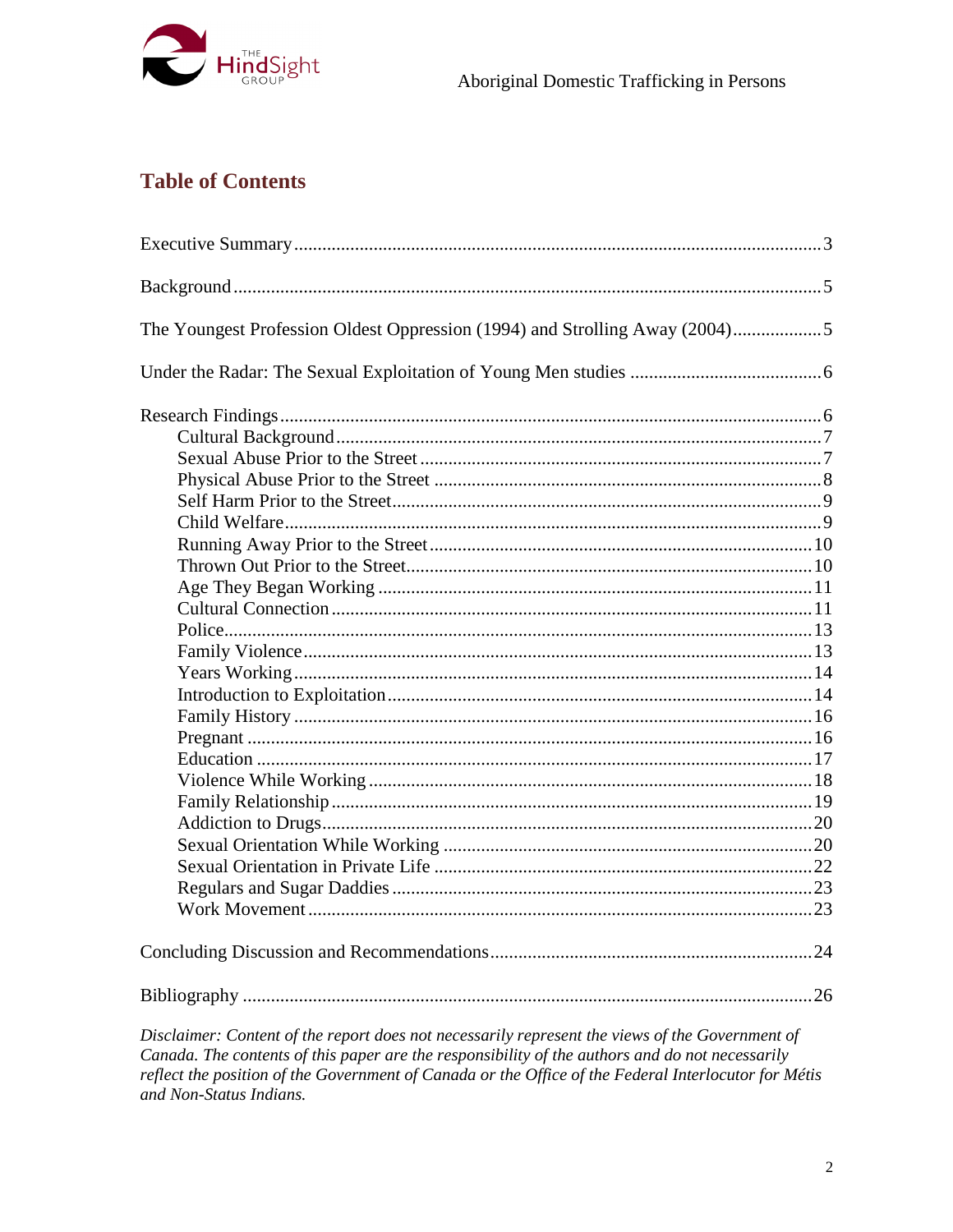

### <span id="page-2-0"></span>**Executive Summary**

The data for this report was summarized from the following studies completed by Dr. Susan McIntyre:

- *The Youngest Profession Oldest Oppression* (1994)
- *Strolling Away* (2004)
- *Under the Radar the Sexual Exploitation of Young Men in Alberta* (2005)
- *Under the Radar the Sexual Exploitation of Young Men in British Columbia* (2006)
- *Under the Radar the Sexual Exploitation of Young Men in Saskatchewan* (2008)
- *Under the Radar the Sexual Exploitation of Young Men in Manitoba* (2008)
- *Under the Radar the Sexual Exploitation of Young Men in Western Canada* (2010)

The key findings in each subsection were derived from *Under the Radar the Sexual Exploitation of Young Men in Western Canada* (2010):

- A total of 157 young men were interviewed and 96 of them were Aboriginal. The highest Aboriginal representation was from Saskatchewan where 85% were Aboriginal.
- A background of sexual abuse prior to the street for this population was 70%. A background of physical abuse was reported in 82% of this Aboriginal population.
- A total of 54% of these Aboriginal young men reported self harming actions prior to the street.
- Sixty-one percent of this population entered into the Child Welfare system
- Running away was reported in 81% of young Aboriginal men
- Fifty percent reported being thrown out of their home
- The youngest person began work at age 8 and the oldest at 30 with an average age of entering into street sexual exploitation being 15 years of age.
- Just over half this population reported a connection to their Aboriginal culture
- Eighty-three of the 96 Aboriginal young men (86%) had a history with the police
- Seventy percent of this population were victims of violence within the home while 90% had witnessed family violence
- Nine years was the average time Aboriginal youth reported working
- Self introduction or introduction by a friend was the most common route into sexual exploitation
- A family history of sexual exploitation was reported in over 60% of those interviewed
- Thirty percent of this population reported being a biological parent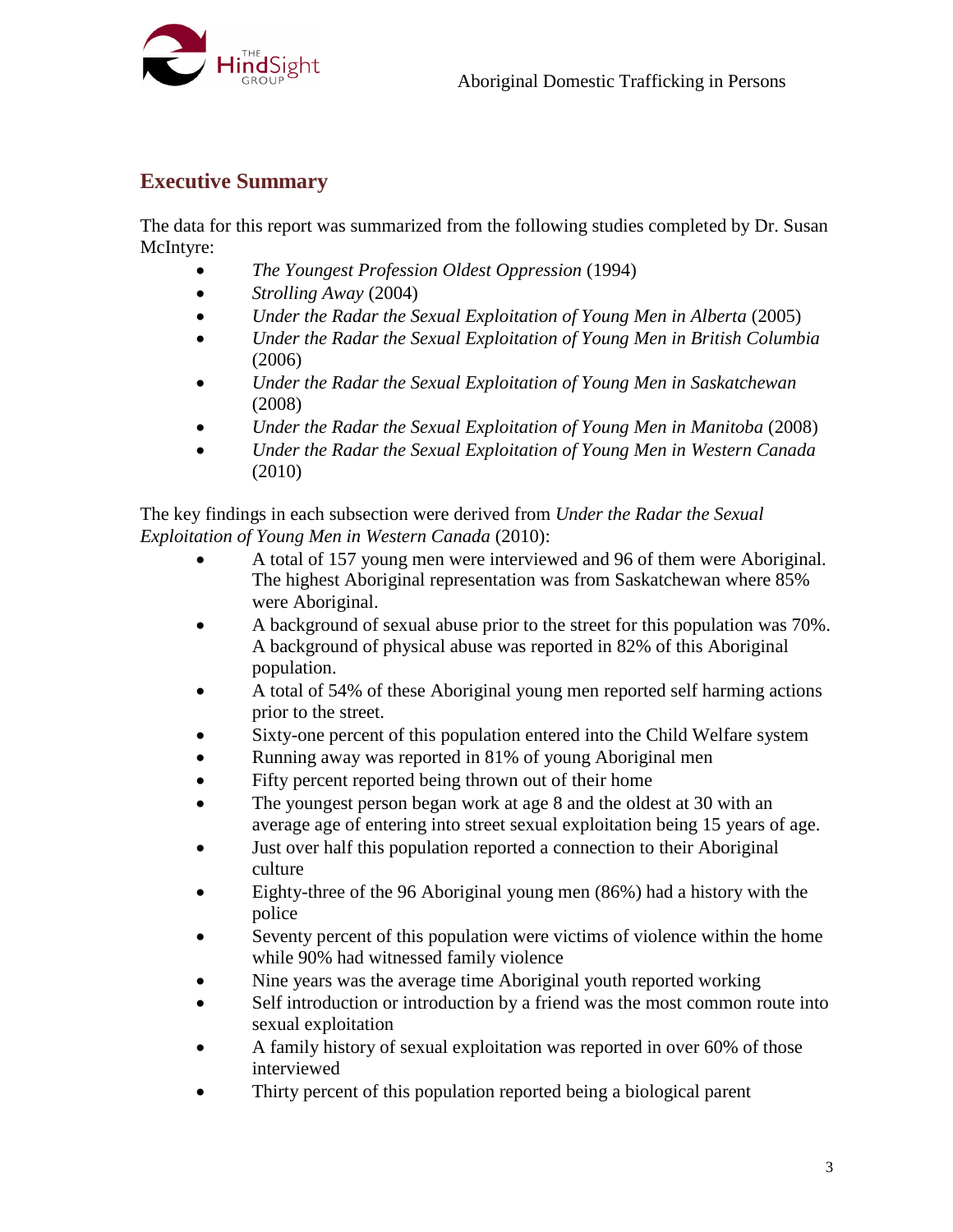

- Over 60% of this population had not completed high school
- Risk of gay bashing violence for this population is always a risk though only close to half had the experience
- Family strain and disconnection was prevalent in 58% of these young men
- Eighty-two percent of this population reported addiction as an issue
- A person has a sexual orientation in their work life and in their private life
- Having regular customers and/or sugar daddies was reported in 86% of those interviewed for the study
- Sixty-six percent of this population had moved and worked in sexual exploitation
- Over half of this population had worked in more than one province

A review of the overall findings was complete, and the Aboriginal data was then separated out and analyzed for the *Aboriginal Domestic Trafficking in Persons* report.

The remainder of this report is a discussion and series of seven recommendations which are as follows:

- **1.** That an environmental scan be undertaken and completed at a national level looking at the services and supports available to sexually exploited young men. It should examine the extent of services available to Aboriginal sexually exploited young men given their overrepresentation in Western Canada. It will also be important that this document be province and city specific.
- **2.** That studies such as *Under the Radar* be completed in other parts of Canada (e.g. Central and Eastern Canada) looking at the sexual exploitation of young men. National studies have been completed on females in sexual exploitation but not on males. This would provide an opportunity to have a complete picture of sexually exploited young men in Canada and the level of Aboriginal representation.
- **3.** That specific research is undertaken that focuses on the issue of transgendered and/or Two-Spirited persons. That education and training be developed for educators, social service providers, health care workers, police, family and the general public in reference to transgendered and Two-Spirited persons.
- **4.** That programs and services be designed, implemented and evaluated that are specifically focused on young sexually exploited young men; and that sexually exploited young men be the primary focus in this process. Specific attention should be directed toward the risk factors facing Aboriginal persons.
- **5.** That a Federal Territorial Provincial Working Group be set up to look at sexually exploited young men. Establishing a gender-specific committee will ensure their needs is being considered from a program, policy and legal prospective.
- **6.** That specific prevention and training programs be developed in looking at sexually exploited Aboriginal persons. Prevention programs and training materials should be designed, developed and delivered examining the role residential schools have played in impacting parents and their communities. These programs could be delivered to families, parents and the community both urban, rural and on reserve.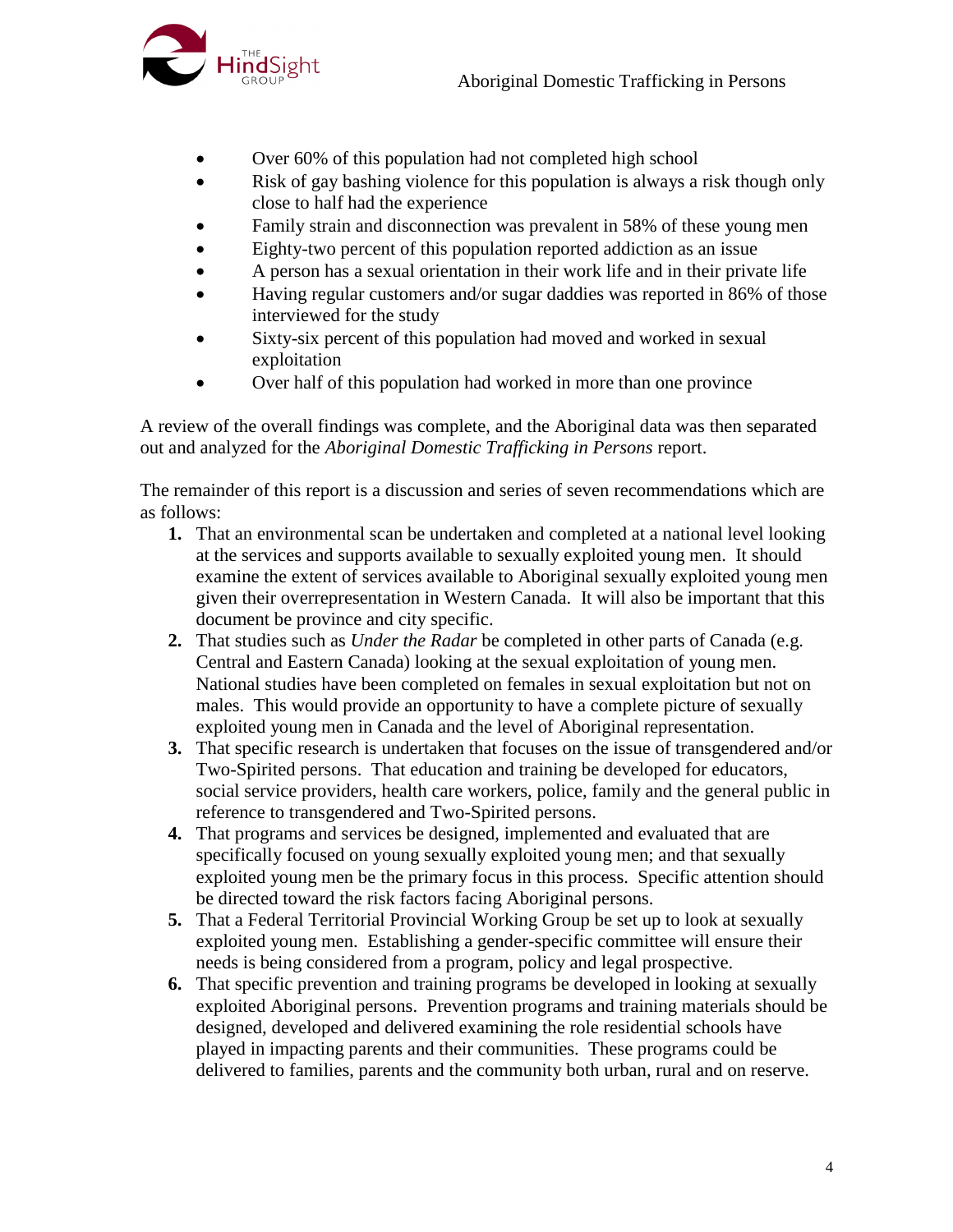

**7.** That training and education be designed and delivered to government, correctional and social service practitioners and students on the issue of sexual exploitation of young men including Transgendered and Two-Spirited individuals. Focus should be directed to the overrepresentation of Aboriginal persons and the relationship this has to residential school history.

## <span id="page-4-0"></span>**Background**

Dr. Susan McIntyre has become known for her compelling research into various issues surrounding sexual exploitation. Her research has helped change the way many practitioners and policy makers view the profession; has led to changes in service programs and delivery; and it has given a voice to those who have been struggling to exit the profession successfully and move on with their lives.

While her research included participants of Aboriginal descent, it did not specifically explore address whether their issues and experiences were different in some way from others.

A few months ago, Dr. McIntyre was commissioned by Cheryl Matthew, Senior Policy Analyst with the Department of Indian Affairs and Northern Development to identify and profile Aboriginal findings from the following reports:

- *The Youngest Profession Oldest Oppression* (1994)
- *Strolling Away* (2004)
- *Under the Radar: The Sexual Exploitation of Young Men in Alberta* (2005)
- *Under the Radar: The Sexual Exploitation of Young Men in British Columbia* (2006)
- *Under the Radar: The Sexual Exploitation of Young Men in Saskatchewan* (2008)
- *Under the Radar: The Sexual Exploitation of Young Men in Manitoba* (2008)
- *Under the Radar: The Sexual Exploitation of Young Men in Western Canada* (2010)

## <span id="page-4-1"></span>**The Youngest Profession Oldest Oppression (1994) and Strolling Away (2004)**

In 1994, Dr. McIntyre interviewed 41 young women and 9 young men. The study was titled the *The Youngest Profession Oldest Oppression*. In that study, a total of 12 individuals identified themselves as Aboriginal. Nine were women and three were men.

Ten years later, as part of the *Strolling Away* study, Dr. McIntyre successfully reinterviewed nine young women and two young men that had originally identified as Aboriginal. Out of these, one young man and one young woman from the 1994 study did not identify as Aboriginal.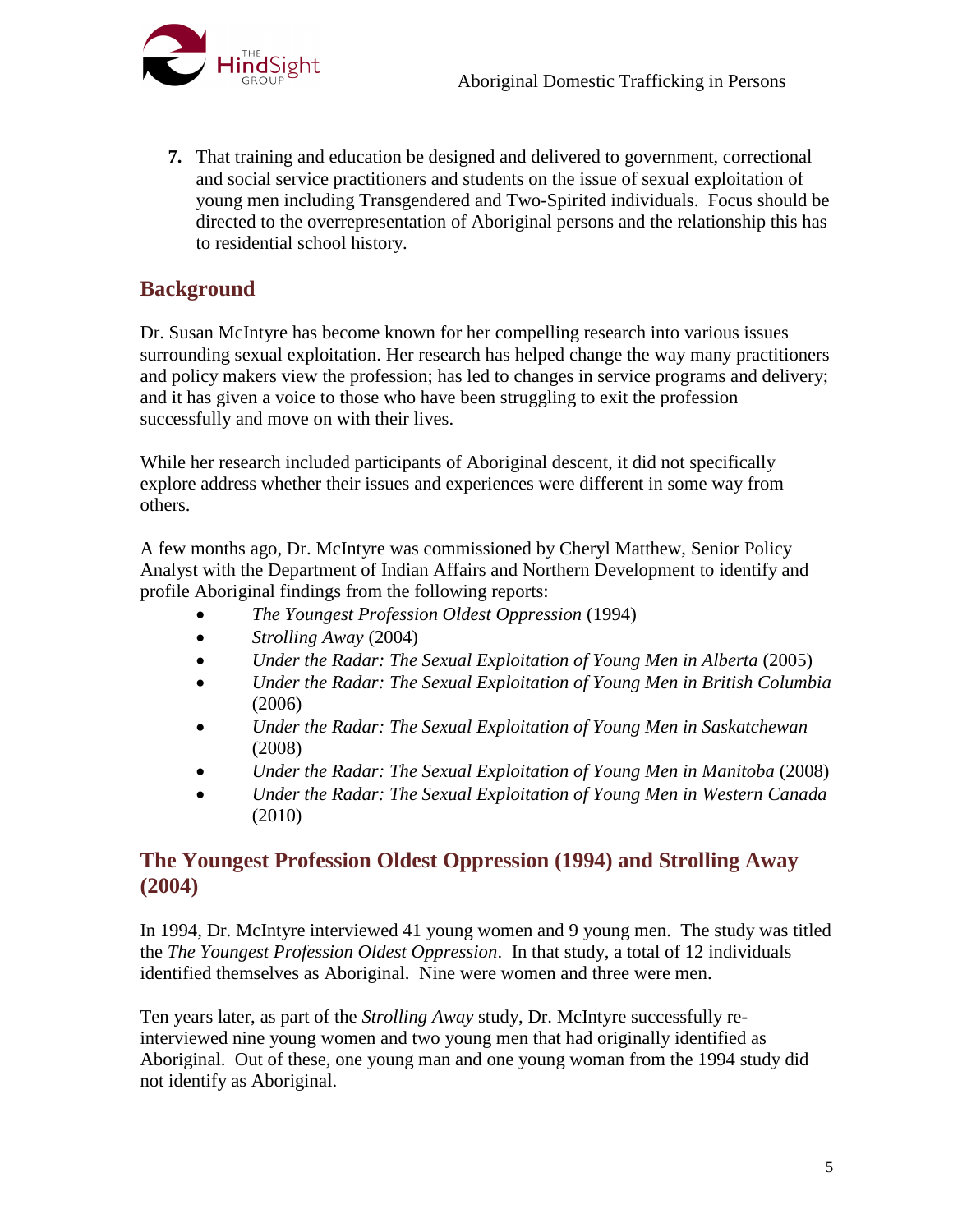

However, when re-interviewed in 2004 they had discovered their Aboriginal heritage. Three of the original 12 were not discovered or available for interviews for the follow up study in 2004. One had committed suicide and the other was missing.

Of the 11 Aboriginal men and women that were re-interviewed for *Strolling Away*, 100% had a background of sexual and physical abuse prior to their involvement in sexual exploitation, and all had experienced violence while involved on the street. In addition, 81% had a background of involvement with child welfare. On average, this group had a higher percentage of history with sexual abuse, physical abuse, street harm and child welfare involvement than the other 27 non-Aboriginal persons that were interviewed.

Overall, Aboriginal youth entered at the age of 14 which is comparable to non-Aboriginal persons interviewed. Other comparable issues included: running away (81%); police involvement (91%); family violence (73%); being thrown out of the house (55%); and addiction issues (91%).

Furthermore, this Aboriginal group of 11 had comparable percentages with the other 27 non-Aboriginal populations in the areas of: education, pregnancy, siblings in sexual exploitation, and introduction into sexual exploitation with the most common route of entry being through a friend.

In 2004, none of the 11 Aboriginal persons were still working in the sexual exploitation trade.

Originally only 64% felt a connection to their Aboriginal heritage with only 36% having spent time on a reserve.

## <span id="page-5-0"></span>**Under the Radar: The Sexual Exploitation of Young Men studies**

After the release of *Strolling Away* in 2004, it became clear we knew virtually nothing about young men involved in sexual exploitation because we had been viewing this issue through a female lens. It was for this reason that *Under the Radar: The Sexual Exploitation of Young Men* research began in Alberta in 2005. It was later expanded to British Columbia in 2006, followed by Saskatchewan and Manitoba in 2008. In 2010, a consolidated report titled *Under the Radar: The Sexual Exploitation of Young Men in Western Canada* was released. This report represented interviews with 157 young men involved in the sexual exploitation trade in the provinces of British Columbia (40 interviews), Alberta (37 interviews), Saskatchewan (40 interviews) and Manitoba (40 interviews).

## <span id="page-5-1"></span>**Research Findings**

The following information, specific to Aboriginals was gleaned from a combination of those Under the Radar reports.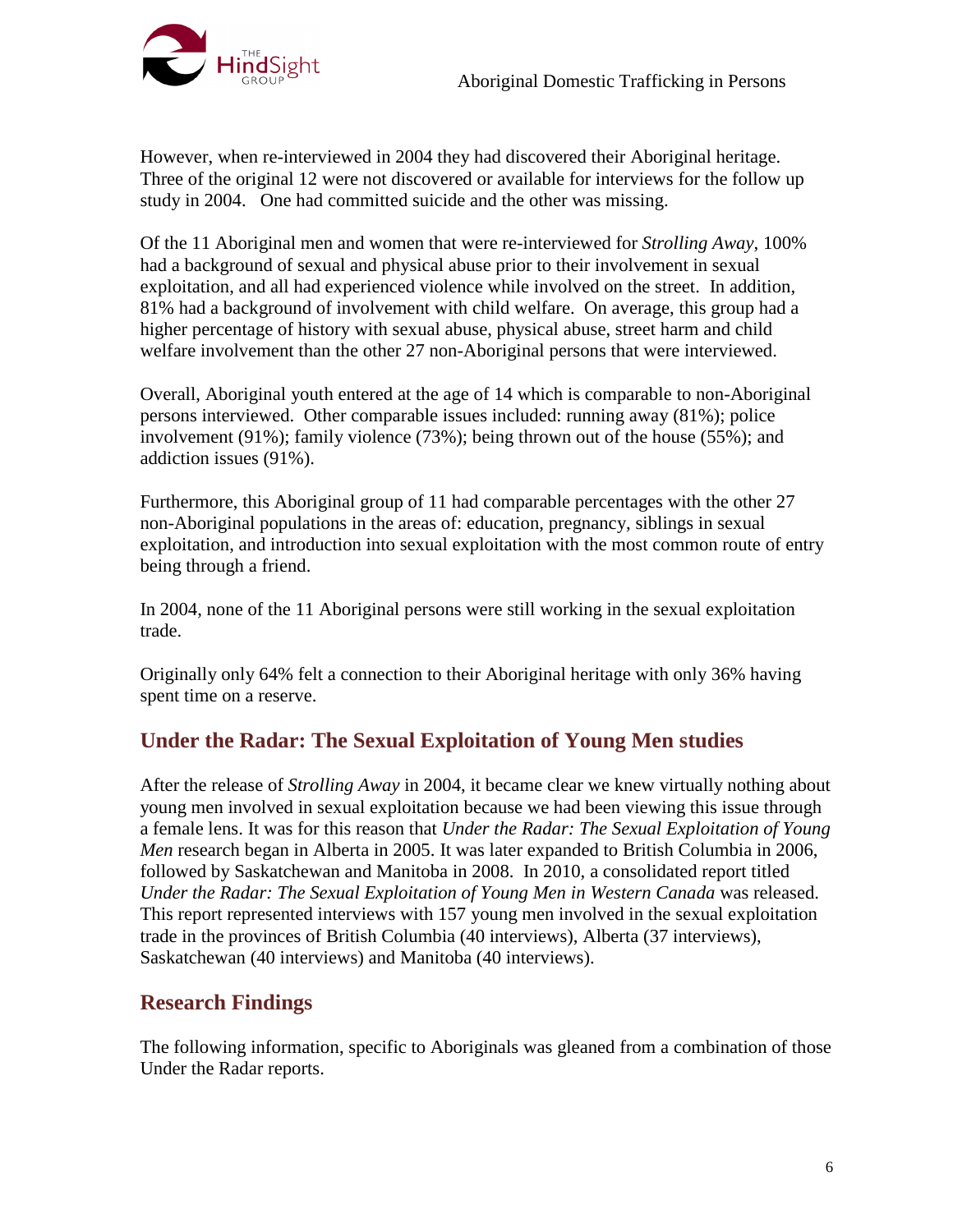

#### <span id="page-6-0"></span>**Cultural Background**

In this research, out of 157 interviewed, there were a total of 96 sexually exploited Aboriginal men. This meant 61% of the total population interviewed in Western provinces was Aboriginal.

By province, the breakdown was as follows:

- In Alberta, 20 of the 37 sexually exploited young men interviewed, over half (54%) were Aboriginal.
- In British Columbia, 16 of the 40 young men interviewed, 40% were Aboriginal.
- In Saskatchewan, 34 of the 40 young men interviewed (85%) were Aboriginal.
- In Manitoba, 26 of the 40 young men interviewed (65%) were Aboriginal.

Given the fact that 61% of the total population interviewed in Western Canada was Aboriginal, it is fair to say young Aboriginal men are significantly overrepresented in the male sexual exploitation arena in Western Canada, and unfortunately they are also largely ignored by service providers.

|            | BC    | AВ    | SK    | <b>MN</b> | <b>TOTAL</b> |
|------------|-------|-------|-------|-----------|--------------|
| Aboriginal | 16/40 | 20/37 | 34/40 | 26/40     | 96/157       |
|            | 40%   | 54%   | 85%   | 65%       | 61%          |

J. Spencer is an Aboriginal man involved in psychotherapy and consulting. He provided the following explanation in reference to the silence of young Aboriginal men being sexual exploited:

*"While the greatest majority of female sex workers engage in heterosexual work for males regardless of their orientation or self-identification, the sex work is usually of a homosexual nature. I suspect this more than anything prevents any real work and may explain the further marginalization of male sex workers in regards to services and awareness. I think there is also an subconscious element of awareness that most sex workers are Aboriginal, again furthering the stigmatization and marginalization." Source: J. Spencer Row and Associates Making A Ripple*

#### <span id="page-6-1"></span>**Sexual Abuse Prior to the Street**

Inquiring into a background of sexual abuse prior to involvement in sexual exploitation consumerism was important. Sixty-seven of the 96 young Aboriginal men (70%) reported sexual abuse in their early years. This finding was consistent with the report *Scared Lives* (Kingsley and Marks 2000) and *It's Not What You Think (*Saewyc, MacKay, Anderson & Drozda 2008).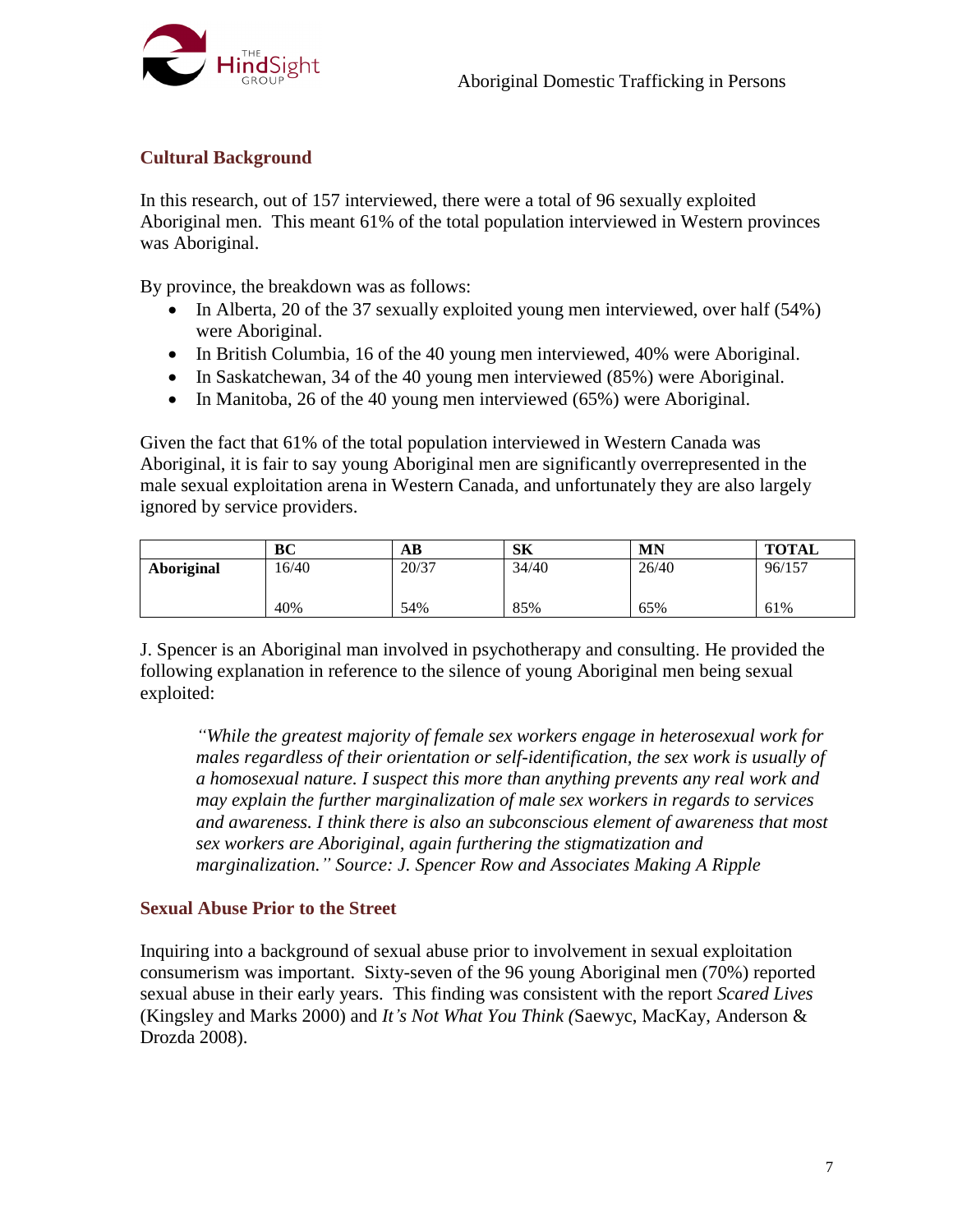

|                     | BC   | AB.   | SК    | MN    | <b>TOTAL</b> |
|---------------------|------|-------|-------|-------|--------------|
| <b>Sexual Abuse</b> | 9/16 | 13/20 | 25/34 | 20/26 | 67/96        |
|                     |      |       |       |       |              |
|                     | 56%  | 65%   | 74%   | 77%   | 70%          |

The following quotes speak clearly too sexual abuse this population had suffered in their younger years:

*"I would say the first incident happened when I was probably 10, then again at 12, 13, and 14. After that people started to pay which made it a little easier." (Jade)*

*"I became an adult when I was three years old. It was a female babysitter. She was babysitting another kid. I was three and she was two. The babysitters made us do sex acts together. People ask me when I lost my virginity and I say when I was three. It also happened with my mom's younger brother." (Forrest)*

*"Yes, it the next door neighbor when I was a kid. He was an old man. It happened in the alley one time." (Matthew)*

*"Yes, my mom's boyfriend and an old guy I was drinking with." (Darren)*

In total, 70% of these Aboriginal young men had been sexually victimized as young children. The highest was found in Saskatchewan (77%) and the lowest in British Columbia (56%).

#### <span id="page-7-0"></span>**Physical Abuse Prior to the Street**

A total of 79% of the 96 Aboriginal young men reported a background of physical abuse prior to their involvement in sexual exploitation. Saskatchewan had the lowest number of young Aboriginal men reporting physical abuse at 74% while Manitoba had the highest rate being reported at 96%.

*"My biological dad would beat the shit out of me. My dad shot a gun through the house and almost killed my sister."(Sal)*

*"When my father was drunk they screamed and we got spanked." (Jamie)*

*"My dad was pretty drunk. I saw my dad holding a shotgun. My mom walked in and said 'what the hell are you doing' and took the bullets away." (John)*

In total, 82% of young men had experienced physical abuse in their homes prior to their involvement in sexual exploitation.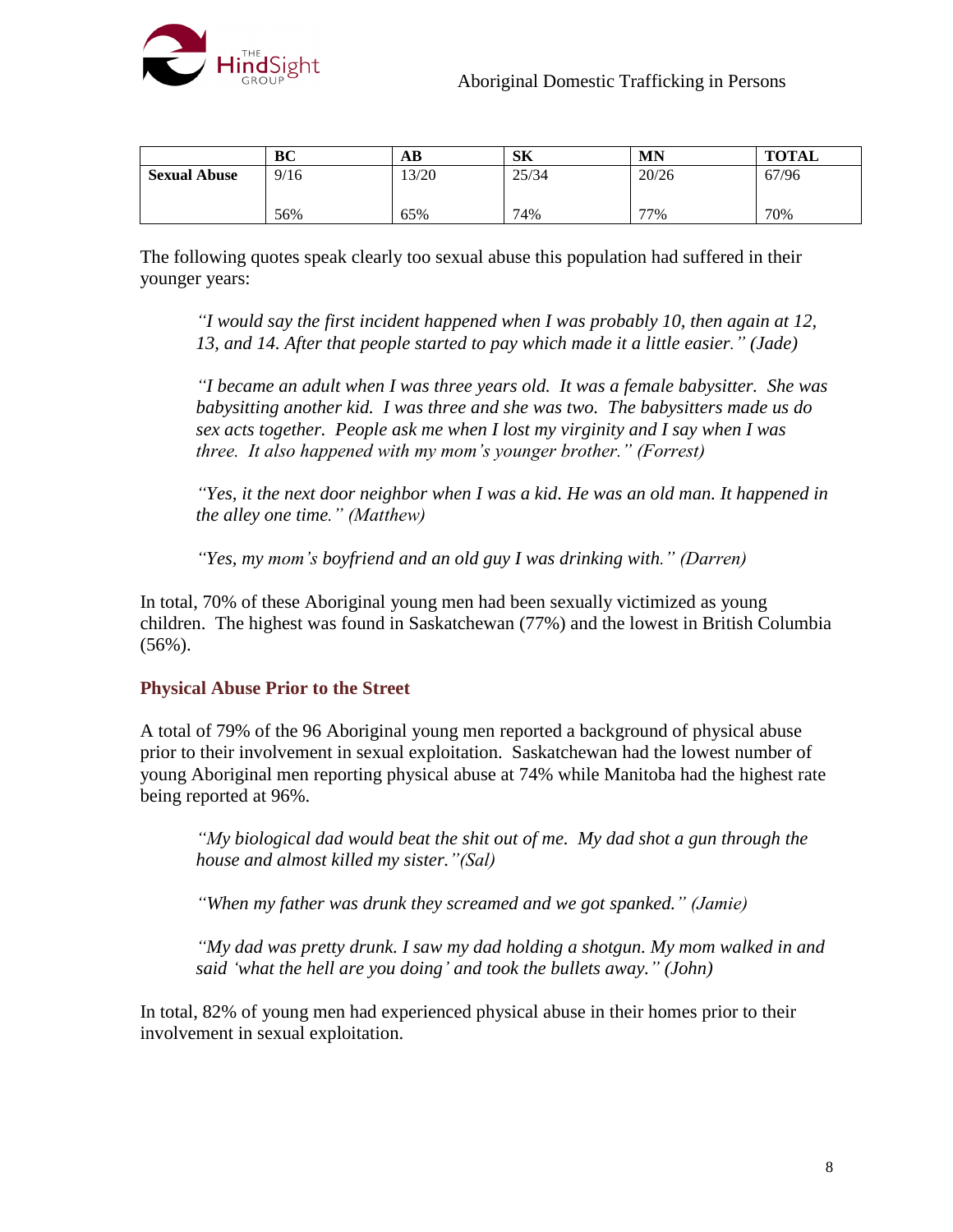

|                       | BC    | AB   | SK    | <b>MN</b> | <b>TOTAL</b> |
|-----------------------|-------|------|-------|-----------|--------------|
| <b>Physical Abuse</b> | 12/16 | 7/20 | 25/34 | 25/26     | 79/96        |
|                       |       |      |       |           |              |
|                       | 75%   | 85%  | 74%   | 96%       | 82%          |

#### <span id="page-8-0"></span>**Self Harm Prior to the Street**

Over half of the Aboriginal young men interviewed (54%) of this population were involved in self harming behavior ranging from cutting, overdosing and attempting suicide prior to the street. This self harming speaks to the trauma they had experienced earlier on.

*"Yes, I tried to commit suicide."(Brett)* 

*"Yes, I slashed, overdosed, ran in front of cars on purpose, tried to hang myself, jumped from the 3rd story." (Darren)*

Self harming behavior was a common reaction to circumstances with this young Aboriginal population.

|                        | ВC   | AВ    | SK   | MN    | <b>TOTAL</b> |
|------------------------|------|-------|------|-------|--------------|
| <b>Self Harm Prior</b> | 3/16 | 10/20 | 5/34 | 14/26 | 52/96        |
|                        |      |       |      |       |              |
| <b>Street</b>          | 81%  | 50%   | 44%  | 54%   | 54%          |

#### <span id="page-8-1"></span>**Child Welfare**

Sixty one percent of the 96 Aboriginal young men had family involvement with Child Welfare. In other words, 54 of the 96 of Aboriginal young men had a family history of Child Welfare involvement in their background.

|                      | BC    | AВ   | SК    | <b>MN</b> | <b>TOTAL</b> |
|----------------------|-------|------|-------|-----------|--------------|
| <b>Child Welfare</b> | 12/16 | 1/20 | 21/34 | 15/26     | 55/96        |
|                      | 75%   | 55%  | 62%   | 58%       | 61%          |

A large proportion of this Aboriginal population had Child Welfare intervening in their family upbringing. Some identified Child Welfare involvement corresponding with their family experience resulting from a residential school experience. This population experienced disconnection from family, culture, heritage and community earlier in their lives. This disconnect often resulted in isolation, gaps and losses resulting in personal difficulties and challenges.

*"To some degree our whole life has had some kind of involvement with Child Welfare." (Baylee)*

*"My brother, both my sisters, my whole family." (Ross)*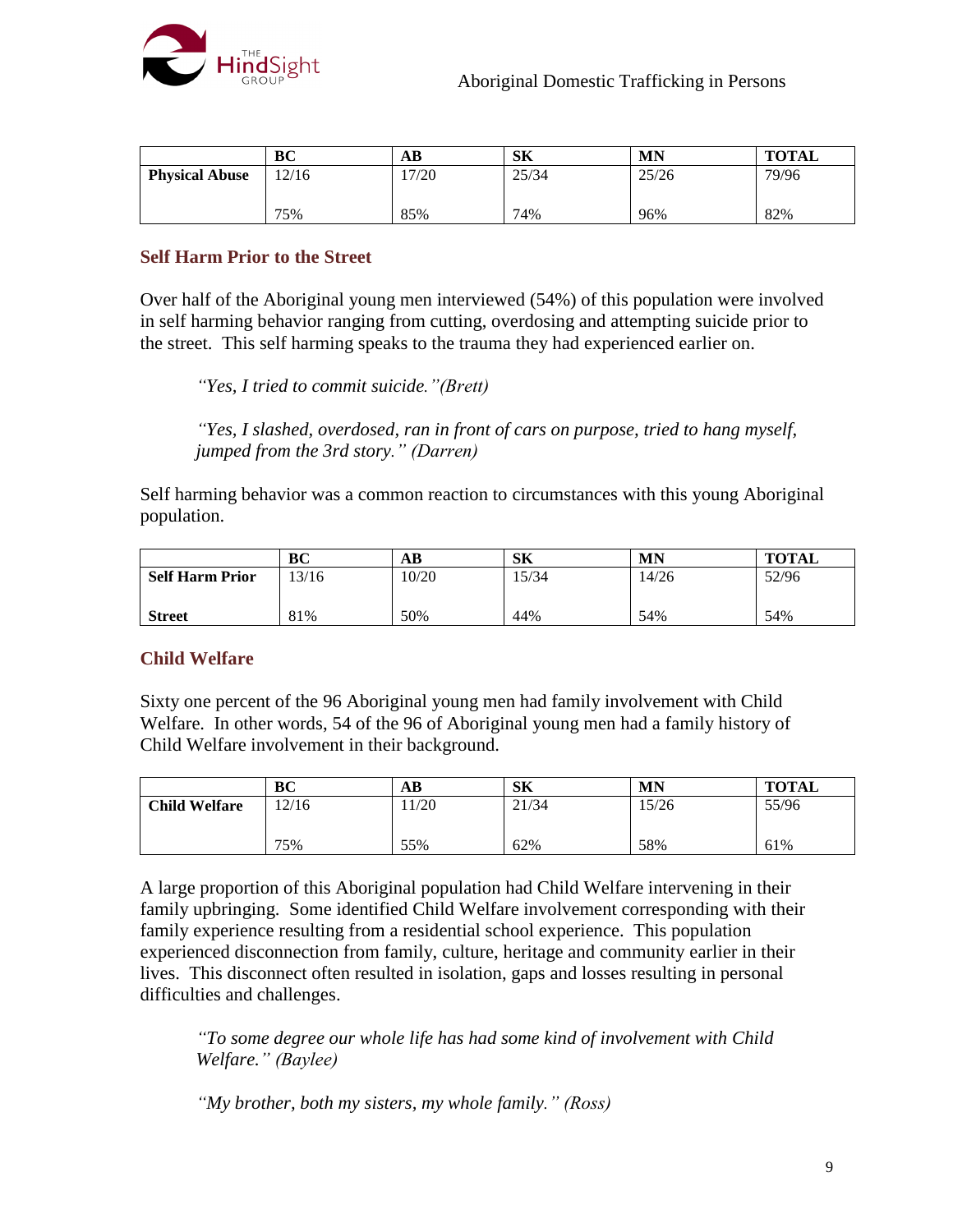

#### <span id="page-9-0"></span>**Running Away Prior to the Street**

Eighty one percent of the Aboriginal young men interviewed had run away prior to their involvement in sexual exploitation. Backgrounds of abusive surroundings certainly contributed to running away. Some ran as they felt different, and their sexual orientation fueled their need to find alternative settings where they felt a greater degree of understanding and acceptance.

|                | ВC   | AВ    | SK    | MN    | <b>TOTAL</b> |
|----------------|------|-------|-------|-------|--------------|
| <b>Running</b> | 5/16 | 16/20 | 26/34 | 21/26 | 78/96        |
|                |      |       |       |       |              |
|                | 94%  | 80%   | 76%   | 81%   | 81%          |

This population was running both to and from situations. The lack of income and housing often identified this population for being at risk of an entrance into survival sexual exploitation. They were vulnerable and easily identified when they were on the run.

*"After my mom remarried I used to run away a lot to get away from my dad. I got the punching, the slapping; he'd always call me a bastard and shit like that." (Forrest)*

*"Fifty plus, my mom was always trying to OD."(Darren)*

*"I was thirteen and it was because of my sexuality." (Brett)*

*"I was angry. I knew there were other gay people out there so I went to the city, I felt that's where I belonged I was finally part of something for once in my life." (Billy)*

#### <span id="page-9-1"></span>**Thrown Out Prior to the Street**

Running away was not the only method that identified this population for risk of sexual exploitation. Half this population had been thrown out of their home and some said this had occurred because of their sexual orientation.

Again the risk factor of no income or housing increased the probability of this population entering into survival sex. Sexual exploitation work resulted in a quick immediate source of income.

|                   | BC   | AВ   | <b>SK</b> | MN    | <b>TOTAL</b> |
|-------------------|------|------|-----------|-------|--------------|
| <b>Thrown Out</b> | 6/16 | 1/16 | 16/34     | 21/26 | 48/96        |
|                   | 37%  | 69%  | 47%       | 81%   | 50%          |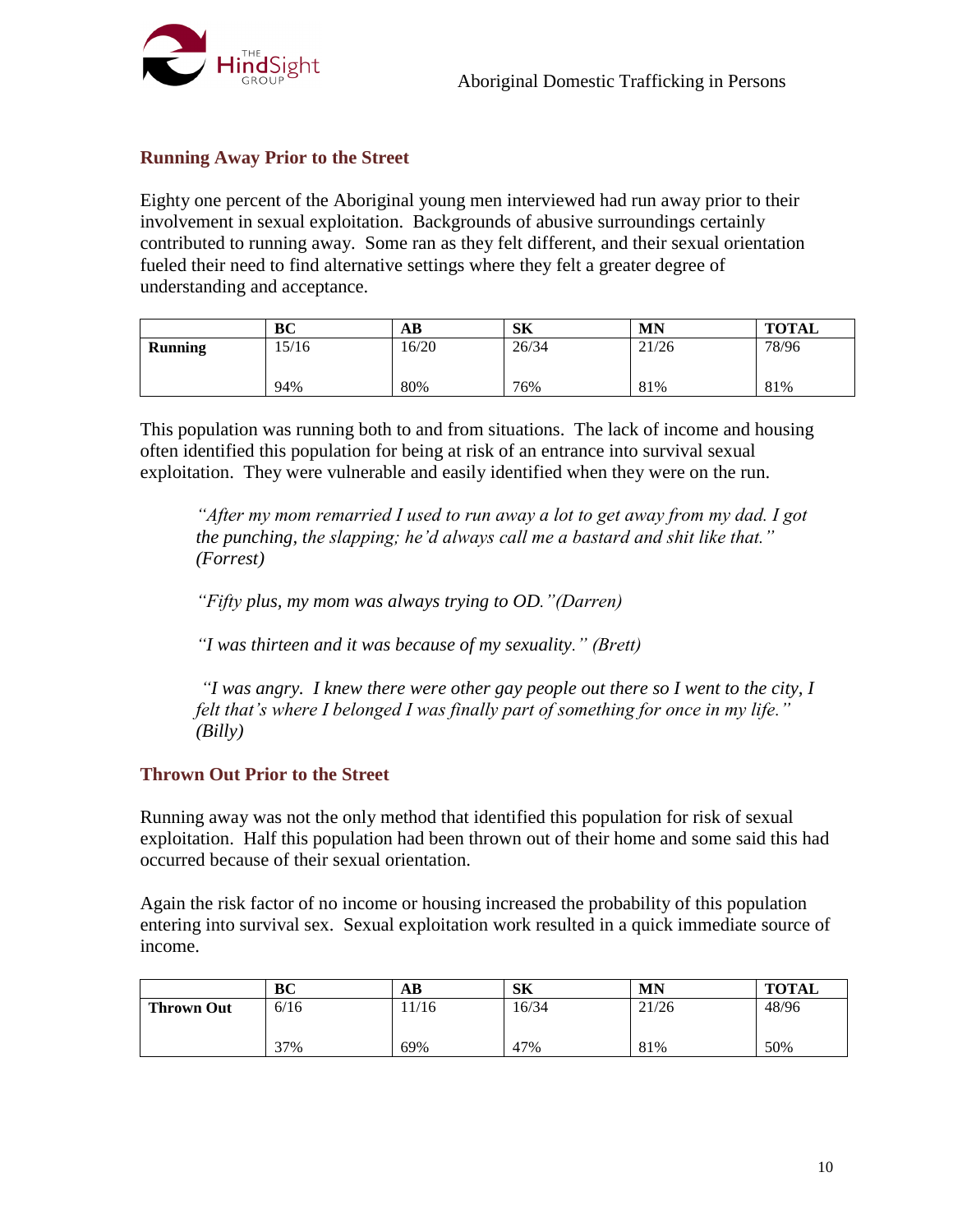

*"Because I wanted to dress like a girl." (Cagney)*

*"I was on the phone long distance with my friend and my mom was yelling at me to get off and do the dishes. I was like, just wait you know; my friend is paying for the call. My mom was going to slap me and I got tired of it and I grabbed her hand and said don't. My dad ripped the phone out of the wall and we started fighting, like really fighting. He wrapped me up in a blanket and I had my boxers on. He told me to never come back." (Forrest)*

"*Because of my sexuality." (Jasper)*

#### <span id="page-10-0"></span>**Age They Began Working**

Over 62% of this population had an average age of 15 when entering the sexual exploitation. Seventeen percent entered into sexual exploitation at 13 years of age. An additional 21% entered at 14 years of age. The youngest Aboriginal person interviewed entered when he was 8 and the oldest was 30. Overall, what is important is that 82% of this population began work when they were under the age of 18; they were youth being sexually exploited. These youth were attempting to survive in the world of sexual exploitation. The 18% over the age of 18 that entered this life were seeking a form of continued existence also but had resorted to what would be legally termed prostitution. This older population had many of the significant risk factors discussed throughout this paper.

|                    | BC               | $\bf AB$         | <b>SK</b>       | <b>MN</b> | <b>TOTAL</b>     |
|--------------------|------------------|------------------|-----------------|-----------|------------------|
| <b>Average Age</b> | $13 \text{ yrs}$ | $14 \text{ yrs}$ | $15 \text{ yr}$ | $15$ yrs  | $15 \text{ yrs}$ |
| <b>Began</b>       |                  |                  |                 |           |                  |
|                    |                  |                  |                 |           |                  |
|                    |                  |                  |                 |           |                  |
| <b>Began Work</b>  | 13/16            | 16/20            | 29/34           | 21/26     | 79/96            |
| Under 18 yrs       |                  |                  |                 |           |                  |
|                    | 81%              | 80%              | 85%             | 81%       | 82%              |
| <b>Began work</b>  | 3/16             | 4/20             | 5/34            | 5/26      | 17/96            |
| over 18 yrs        |                  |                  |                 |           |                  |
|                    | 19%              | 20%              | 15%             | 19%       | 18%              |

#### <span id="page-10-1"></span>**Cultural Connection**

A total of 54 of the 96 felt connected to their Aboriginal heritage. The additional 42 young men felt no connection whatsoever to their Aboriginal culture.

|                   | BC   | AВ    | SK    | <b>MN</b> | <b>TOTAL</b> |
|-------------------|------|-------|-------|-----------|--------------|
| Cultural          | 8/16 | 12/20 | 21/34 | 13/26     | 54/96        |
| <b>Connection</b> |      |       |       |           |              |
|                   | 50%  | 60%   | 62%   | 50%       | 54%          |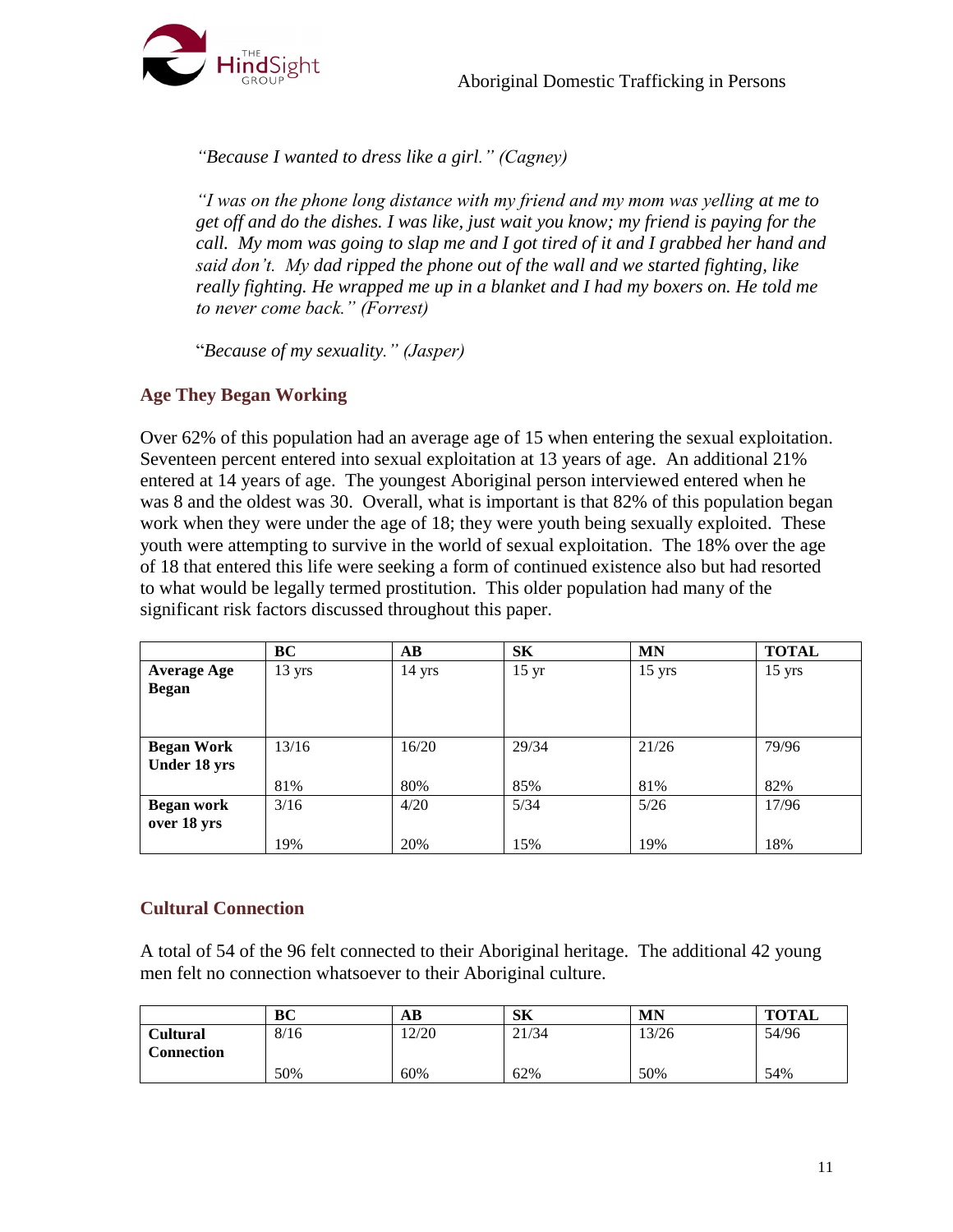

At some point 65% of these sexually exploited Aboriginal men had spent time on reserve; however, this did not necessarily translate to a connection to their culture.

*"I am aware of the residential school issue and how it has impacted my parents and their parents. I attribute a lot of my own dysfunctional behavior to their inability to be whole people themselves." (Sam)*

*"I'm Métis. I think that's Aboriginal." (Jake)*

*"A lot of my family grew up on reserve. Mostly my mom's side of the family. Most of my dad's family left the reserve and worked. My sister turned to street life and gave up her child to child welfare." (Baylee)*

*"No I don't know too much about my native heritage." (Paul)*

*"Somewhat. I got into the Indian dancing and old native stories, and pot latches." (Forrest)*

*"In a way, no not really, sometimes." (Liam)*

*"It got me out of what I was doing; the whole spirituality gave me self esteem, kept me from relapsing." (Matthew)*

*"Not sure, the Aboriginal women that raised me were ashamed of being Aboriginal. We went to a big church with no Aboriginal people." (Lawrence)*

*"I was raised in a Christian home. I spent most of my life in that mentality but I knew I was Aboriginal and did look for my traditional roots, I never got in touch with them until I was incarcerated." (Lane)*

*"My Aboriginal beliefs are what actually opened me up to being Julie. Um, the Aboriginal honor the Two-Spirited people with great respect. Being Aboriginal helped me accept myself for who I was. Both man and woman. It's given me my strength and the capability to find happiness within myself to a point of full acceptance and I thank the great Spirit for that. Something I try and teach a lot for Aboriginal people is that Two-Spirited is being accepted by all Aboriginal people more of society than just being gay." (Jamie)*

*"It affected my life pretty much. When I was a kid I was ashamed to be native, the poverty and everything. I moved out here and found out that being native wasn't something I had to be really embarrassed about. It was probably because I was in a different province. Natives are treated a lot different in BC than they are in Saskatchewan. It's sad to say but true." (Matt)*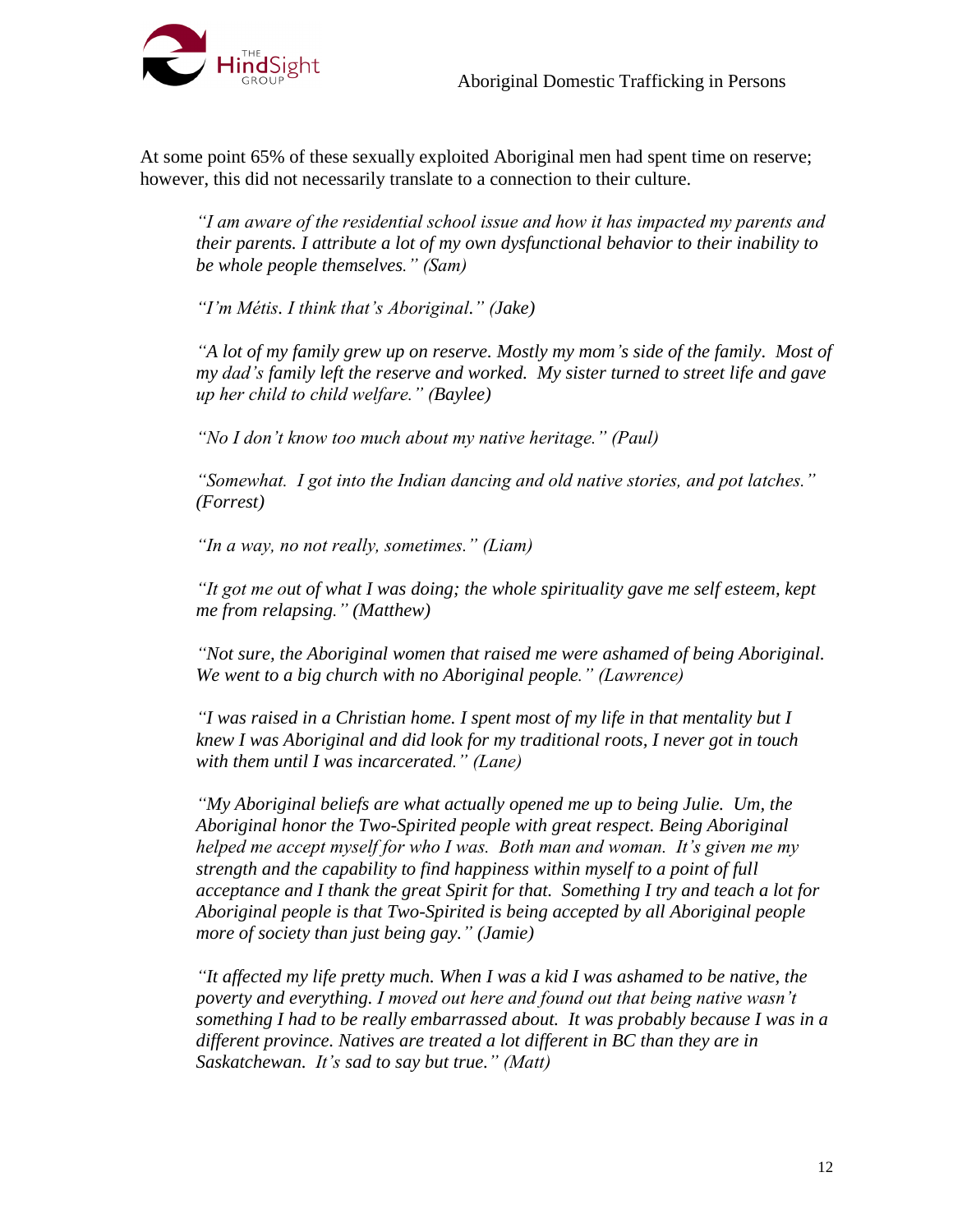

#### <span id="page-12-0"></span>**Police**

This population was very familiar with police in all four provinces. Some spoke about how police protected and assisted them while they were involved in sexual exploitation, while others had a long history of enforcement as youth and adults.

Overall 86% of young Aboriginal men had involvement with police, the highest being the province of Alberta at 95%.

|               | BC    | AВ    | <b>SK</b> | <b>MN</b> | <b>TOTAL</b> |
|---------------|-------|-------|-----------|-----------|--------------|
| <b>Police</b> | 13/16 | 19/20 | 30/34     | 21/26     | 83/96        |
|               | 81%   | 95%   | 88%       | 81%       | 86%          |

*"I've never had a problem with the police. They've never harassed me. They actually came and checked on me, went out of their way." (Jace)*

*"Significant portion. All of my youth and most of my adult life. I have had interaction with the police in one form or another." (Dylan)* 

#### <span id="page-12-1"></span>**Family Violence**

Sixty seven of the 96 young men (70%) experienced family violence in their home growing up. This violence ranged from sexual assault and/or physical assault, to threats with weapons.

|                        | ВC    | AВ    | SК    | <b>MN</b> | <b>TOTAL</b> |
|------------------------|-------|-------|-------|-----------|--------------|
| <b>Family Violence</b> | 11/16 | 18/20 | 26/34 | 12/26     | 67/96        |
|                        |       |       |       |           |              |
|                        | 69%   | 90%   | 76%   | 46%       | 70%          |

According to the Alberta Council of Women Shelters (ACWS), Alberta has one of the highest provincial levels of domestic violence. This was confirmed in the research, as 90% percent of sexually exploited young men from Alberta reported witnessing family violence. In other words, 18 of the 20 Alberta Aboriginal participants had been in and around domestic violence in their family of origin.

*"Dad was drinking, abusive verbally and physically to my mom." (Tory)*

*"I watched my mom get beat up lots."(Jaden)* 

*"My dad beat up his girlfriend and me." (Rob).*

*"My biological dad would beat the shit out of me. My dad shot a shotgun through the house and almost killed my sister." (Rafi)*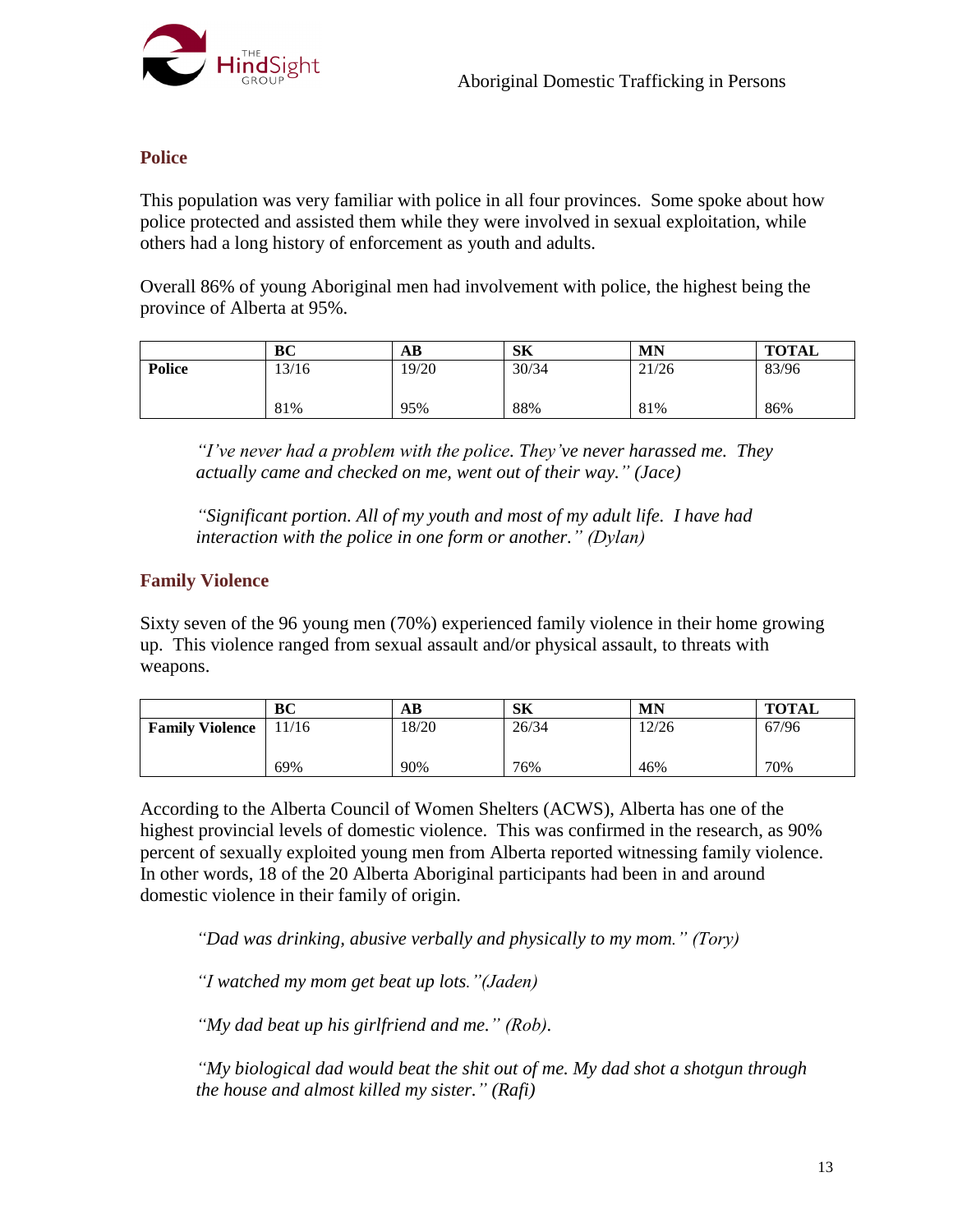

*"When my mother was raped. I didn't see it, I heard it." (Sydney)*

*"Um, still talk to my mom and dad every week. My brothers and sisters cover the bases. I let them know I'm still alive and doing okay." (Tim)*

#### <span id="page-13-0"></span>**Years Working**

In summary, the 96 men in this study had worked a total of 862 years**.** That means that on average, a person stayed in sexual exploitation for 9 years. Some of those interviewed had been working for over twenty years while others had been working for less than one year.

|                      | BC      | AB        | SK        | MN        | <b>TOTAL</b> |
|----------------------|---------|-----------|-----------|-----------|--------------|
| <b>Years Working</b> | 8.8 yrs | 8.6 yrs   | $9.5$ yrs | 8.7 yrs   | 9 yrs        |
| <b>Total</b>         | 141 vrs | $172$ yrs | 323 yrs   | $226$ yrs | 862 yrs      |

*"I started off by 15, 16. Ya 16, cause I was on my own." (Jack)*

"*Eight years old. It wasn't really a hustle, it was a rape and money and I left out of guilt." (Elton)*

*"Well the first time it was not my child. I thought it was. I tried to be there for the kid then I found out it was not mine. It was not a very pleasant experience. We were trying to change our lives and not sure how to do this." (Baylee)*

#### <span id="page-13-1"></span>**Introduction to Exploitation**

It is important to gain a clear understanding of how Aboriginal young men are introduced into sexual exploitation. The following table spells this out by province and the source of the introduction which was predominantly by oneself or through a friend.

|                      | BC   | AB   | <b>SK</b> | <b>MN</b> | <b>TOTAL</b> |
|----------------------|------|------|-----------|-----------|--------------|
| Introduced self      | 7/16 | 8/20 | 12/34     | 4/26      | 31/96        |
| to work by           |      |      |           |           |              |
| observing            | 44%  | 40%  | 35%       | 15%       | 32%          |
| <b>Introduced by</b> | 0/16 | 1/20 | 3/34      | 3/26      | 7/96         |
| family to work       |      |      |           |           |              |
|                      | 0%   | 5%   | 9%        | 12%       | 7%           |
| Introduced by        | 6/16 | 8/20 | 14/34     | 15/26     | 43/96        |
| friend to work       |      |      |           |           |              |
|                      | 38%  | 40%  | 41%       | 58%       | 45%          |
| <b>Introduced to</b> | 3/16 | 3/20 | 5/34      | 4/26      | 15/96        |
| by offer             |      |      |           |           |              |
| consumer             | 19%  | 11%  | 15%       | 15%       | 16%          |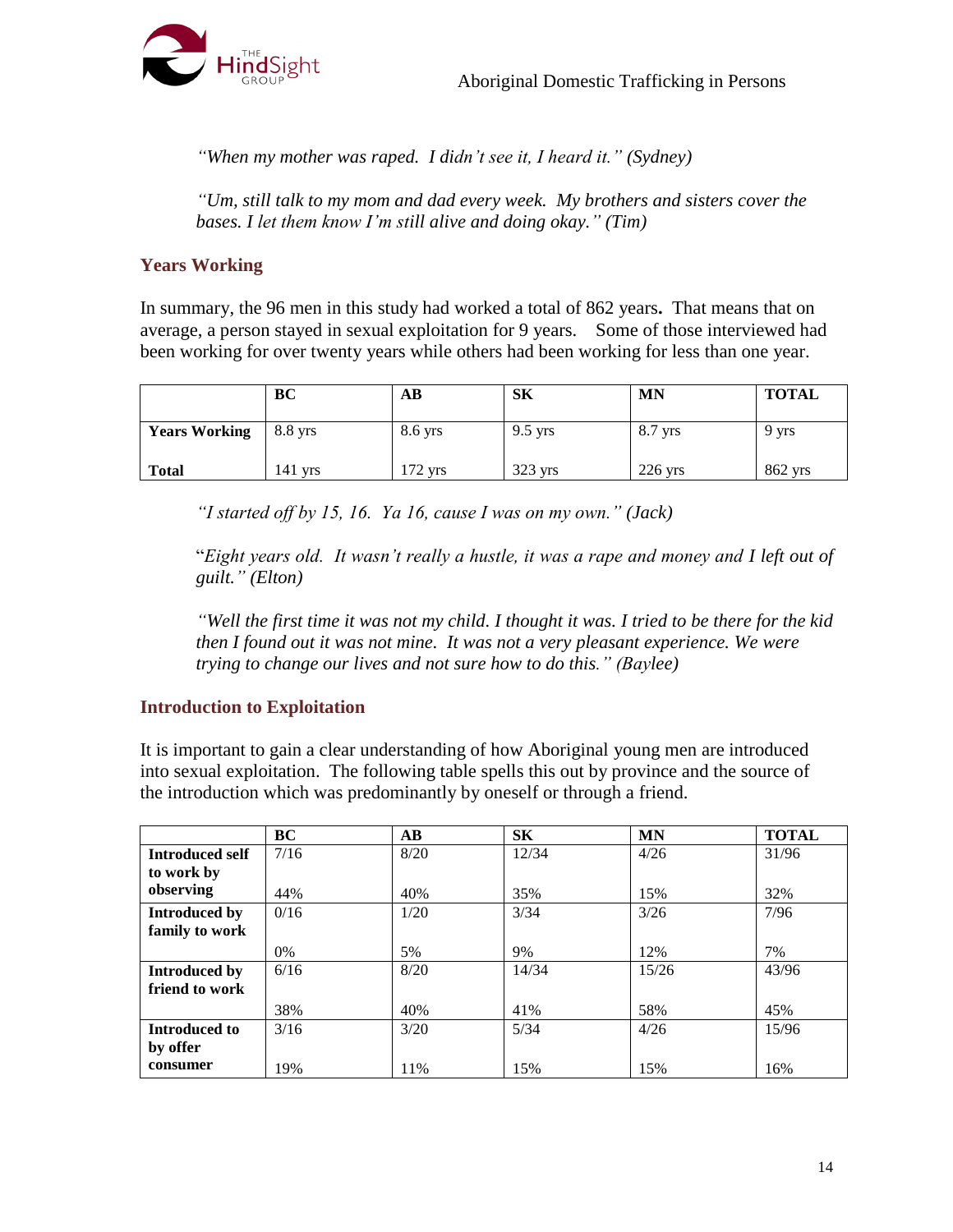

The following quotes speak clearly too how a young male Aboriginal person is inducted into the sexual exploitation lifestyle. Friends, family, personal observation and consumer offers are the methods of entrance identified and spoken about in these quotes. Personal observation and friends is the most common route in.

*"At first my girlfriend introduced me to meet people over the phone. Then I went down to the bar to meet people."(Lane)* 

"*Myself and a friend, I just heard about it and said what the hell, a friend helped." (John)*

*"A guy approached me in the park. I was at the fruit loop." (Darren)*

*"Stumbled upon a man that would provide as long as I gave him what he wanted and I went along with it." (Billy)*

*"My gay cousin." (Greg)*

*"My mom, dad, brother and sister." (Darren)*

*"My one sister and one brother." (Wil)*

*"My mother used to hook and my sisters worked for an escort agency." (Adam)*

*"Yes, my dad was my mom's pimp and my grandma was a madam." (Darren)*

*"Everything that was going on in my family, Alcohol, residential school, just her history of being Aboriginal." (Ross)*

As can be seen from the quotes above, young men do not use the same methodology as young women when entering into sexual exploitation. Young men do not usually have a pimp pressuring them into sexual exploitation and garnishing their earnings. Young men often have friends or family they know or meet who introduce them into this survival lifestyle. Other entrance paths are achieved through observation which leads to venturing out on their own accord. An additional orientation occurs through the offer of consumers who will make such propositions to vulnerable young men they see seeking food, shelter and income.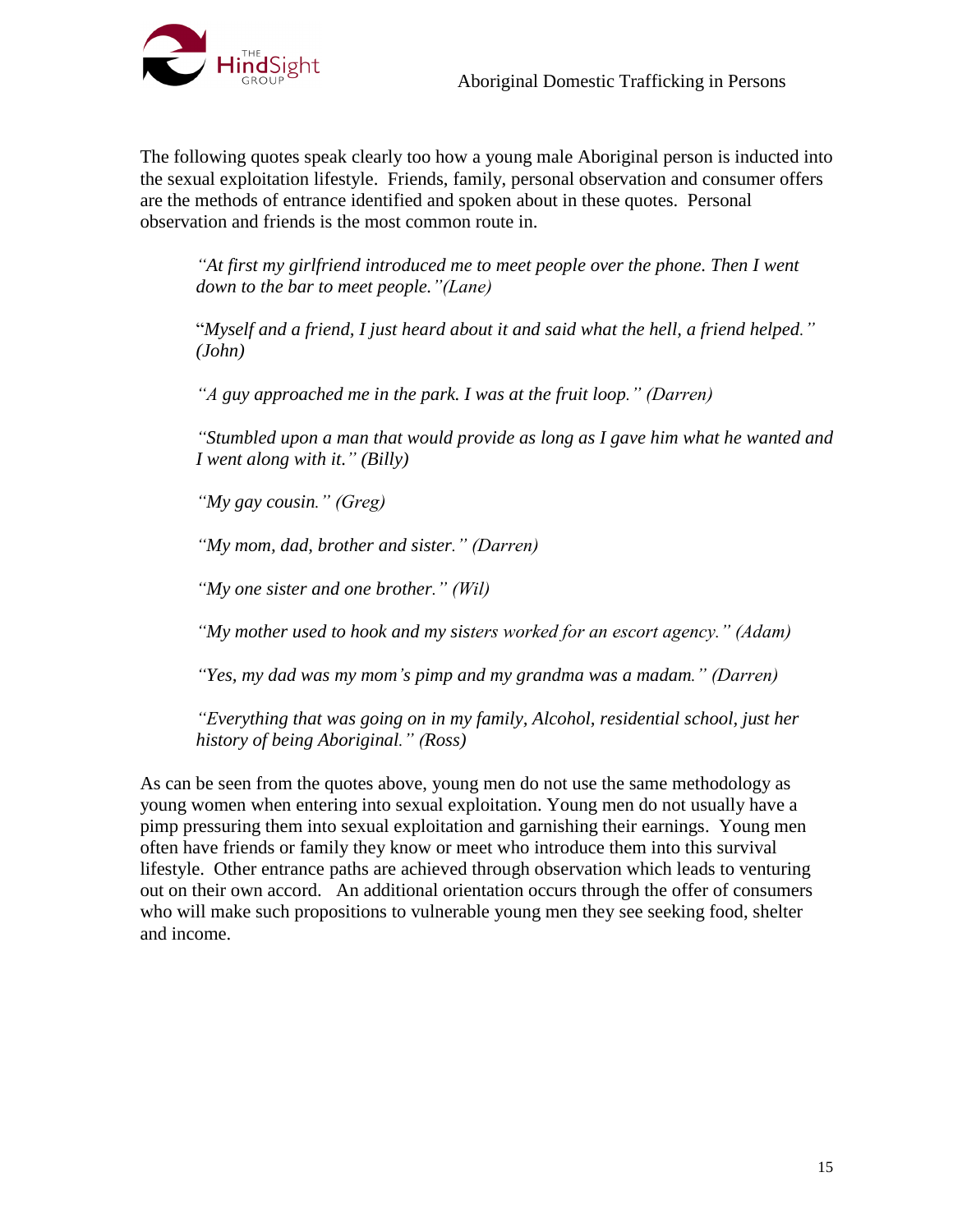

#### <span id="page-15-0"></span>**Family History**

|                       | BC   | AВ   | SК    | <b>MN</b> | <b>TOTAL</b> |
|-----------------------|------|------|-------|-----------|--------------|
| <b>Family History</b> | 5/16 | 8/20 | 17/34 | 15/26     | 45/96        |
| <b>Street</b>         |      |      |       |           |              |
|                       | 31%  | 40%  | 50%   | 58%       | 47%          |
| <b>Family History</b> | 4/5  | 5/8  | 13/17 | 7/15      | 29/45        |
| <b>Sex</b>            |      |      |       |           |              |
| <b>Exploitation</b>   | 80%  | 63%  | 76%   | 47%       | 64%          |

Another significant finding is that 47% of Aboriginal sexually exploited young men had a family history on the street. This was either in the trade or through involvement in drugs and/or gangs.

Of the 45 participants with a background of street life, 29 (64%) had a history of a family member in sexual exploitation.

Background awareness of survival sex existed with many. The concept of sex exploitation survival was not a foreign concept in their family heritage. Survival sex for income was something that was known to this population. Young men receive the cash immediately for their survival and they do not have to provide their earnings to a pimp. Young men are more collegial and sharing with their peers.

#### <span id="page-15-1"></span>**Pregnant**

It was found in *Strolling Away* that the reality or intention to bring a child into the world to fulfill the role as a parent motivated a person's desire to distance themselves and detach from sexual exploitation.

For mothers, a child brings about state and family support to those in the exiting process from sexual exploitation. This same excitement and support is not provided to sexually exploited men if they were to become a parent.

Firstly, they are not physiologically positioned to carry and birth a child as women are. Secondly, they are distanced, ignored, shamed and ridiculed for being involved in sexual exploitation with male consumers.

There is a tendency to forgive, assist and provide compassion to young women entrenched in sexual exploitation. This concern is not afforded to young men.

Young men survival sex is with male customers and this tends to be uncomfortable and raises homophobic fears regardless of the sexual orientation of young sexually exploited men. Sympathy and support is not something that is forthcoming if a young man was to become a parent.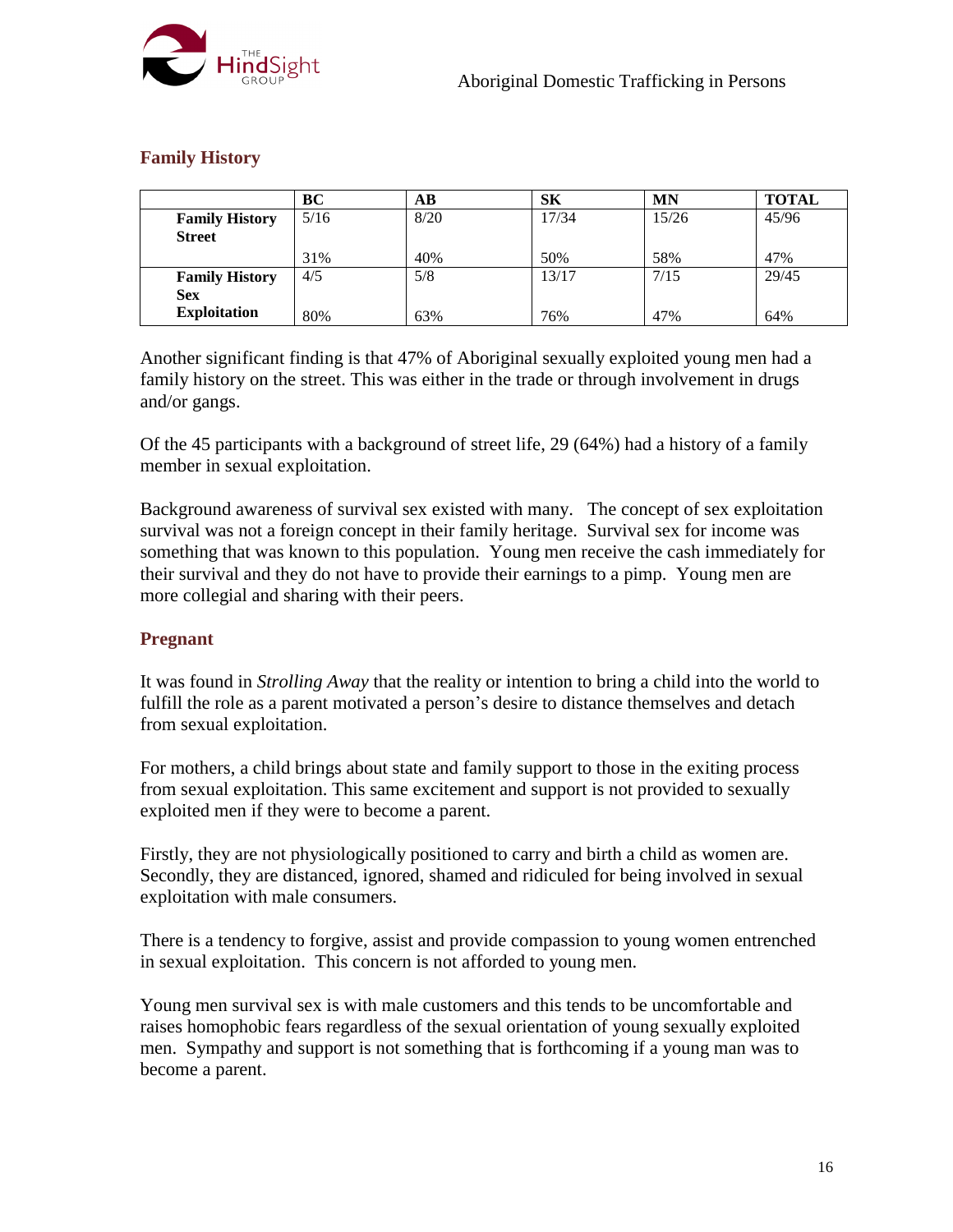

Distance and separation are a standard response to these young men if they were to become a parent. Parents and other family members do not want or encourage these young men to play an active or recognized parental role.

|                 | BC   | AB.  | SK   | <b>MN</b> | <b>TOTAL</b> |
|-----------------|------|------|------|-----------|--------------|
| <b>Pregnant</b> | 8/16 | 7/20 | 8/34 | 6/26      | 29/96        |
|                 |      |      |      |           |              |
|                 | 50%  | 35%  | 24%  | 23%       | 30%          |

*"Well the first time it was not my child. I thought it was. I tried to be there for the kid, then I found out it was not mine. It was not a very pleasant experience. We were trying to change our lives and not sure how to do this. We were trying to change things but did not know how." (Baylee)*

#### <span id="page-16-0"></span>**Education**

Sixty three percent of Aboriginal young men in sexual exploitation had not completed high school. Once a person enters into sexual exploitation, school is not a priority or a reality in a lifestyle of survival. This lack of educational completion raises new challenges around education to work life transition.

To their credit, a total of 37% had completed high school and some entered into college and university. Sadly, this educational achievement did not protect them from sexual exploitation. Backgrounds of abuse, running away, living and family circumstances placed this population at a greater risk of entrance into sexual exploitation regardless of education. A level of discomfort and trauma often precluded this population from educational success and completion.

|                       | BC    | $\bf AB$ | <b>SK</b> | <b>MN</b> | <b>TOTAL</b> |
|-----------------------|-------|----------|-----------|-----------|--------------|
| <b>Educational</b>    | 0/16  | 3/20     | 2/34      | 2/26      | 7/96         |
| Level                 |       |          |           |           |              |
|                       | 0%    | 15%      | 6%        | 8%        | 7%           |
| <b>Post Secondary</b> |       |          |           |           |              |
| <b>Educational</b>    | 6/16  | 5/20     | 9/34      | 9/26      | 29/96        |
| Level                 |       |          |           |           |              |
|                       | 38%   | 25%      | 26%       | 35%       | 30%          |
| <b>GED</b>            |       |          |           |           |              |
| <b>Educational</b>    | 10/16 | 12/20    | 23/34     | 15/26     | 60/96        |
| Level                 |       |          |           |           |              |
|                       | 62%   | 60%      | 68%       | 58%       | 63%          |
| No GED                |       |          |           |           |              |

Young Aboriginal men spoke of how they found educational programs different and uncomfortable for them. They felt they did not fit in given their Aboriginal heritage.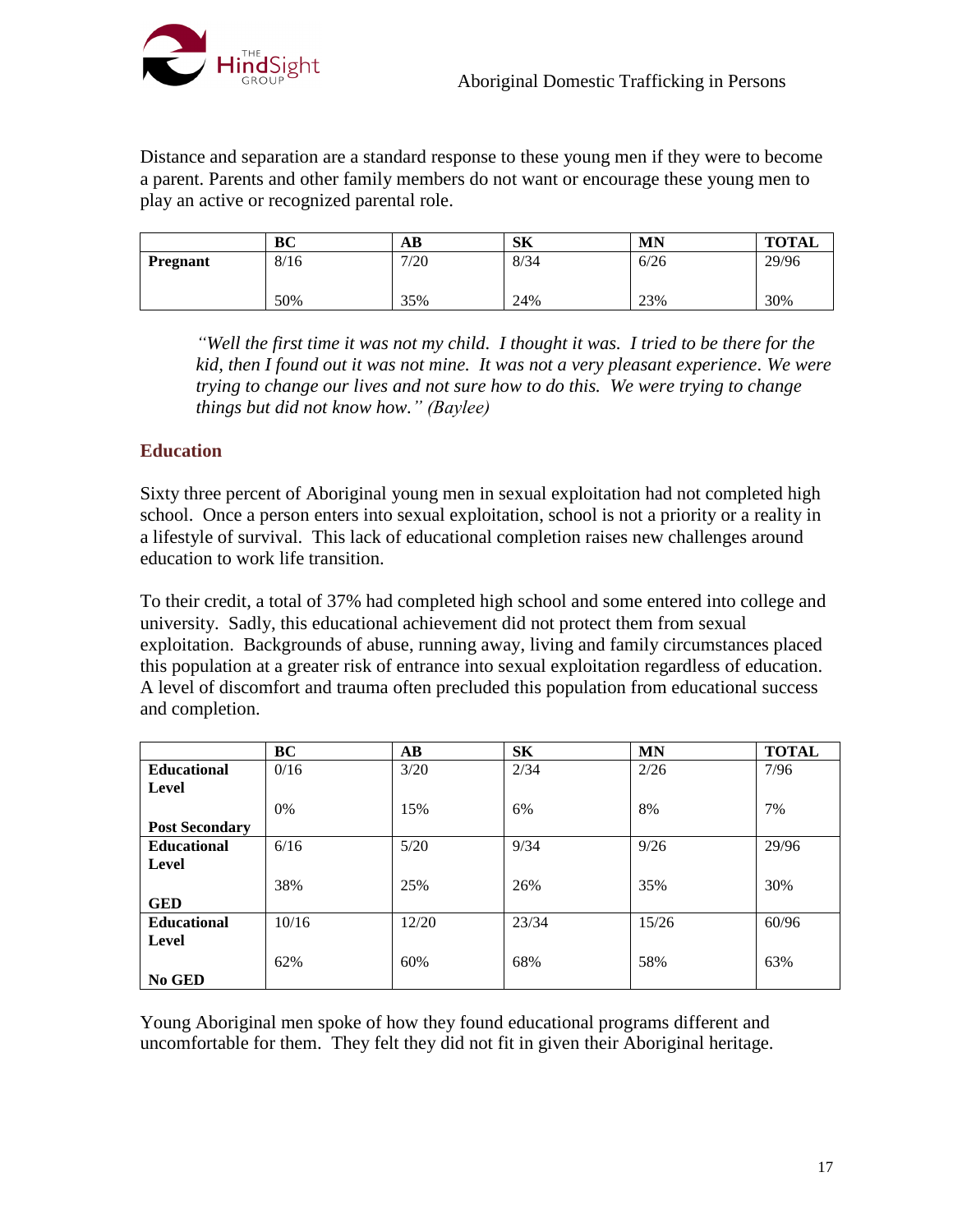

*"My parents thought they should put me in Aboriginal school but they never knew where there was one. My dad wanted me to have a better chance. We could not compare ourselves with what we actually had because of skin color and we were the only ones with different skin color."(Baylee)*

*"I didn't do well because I wasn't in a comfortable place." (Haley)* 

*"I think I wasn't treated differently but I never felt I fit in." (Scout)*

*"Yes, Catholic schools. I was the only native boy in the school." (Darren)*

#### <span id="page-17-0"></span>**Violence While Working**

The issue of violence faces all involved in sexual exploitation regardless of gender, sexual orientation, culture, age or location.

For young women, their violence factor originates with customers.

For young men, there can be some violence from customers, yet the biggest risk is gay bashing. Gay bashing occurs where heterosexual men often in a group or individually will go to a street location and publicly ridicule those involved in sexual exploitation by name calling, throwing objects, direct physical encounters and assaults.

Forty-three percent had been gay bashed during their time in sexual exploitation. All 96 feared on a daily basis while working in sexual exploitation that they would be battered that evening.

This population works in areas that are dark, secluded and isolated so protection is not readily available. Many tend to work with other like persons and carry a weapon for protection while walking in the sexual exploitation area, believing they are less visible as movement provides them some protection. Regardless, the fear of potential violence is an ever present reality while working. In addition, the fear from customers and those that gay bash is always present.

*"No I carry a switch blade with me just in case." (Raven)*

*"A guy came by and he was threatening to kill us. Found out later he was a closet gay." (Brett)*

*"Yes, I have been beaten up. It's more about being gay or Two-Spirited. You're both Aboriginal and Two-Spirited. There is a lot of abuse. It is not as acceptable for gay men as it is for women." (Ross)*

*"Because you never know who the next person is and you will never know them. You are there for the money and they are there for the sex." (Darren)*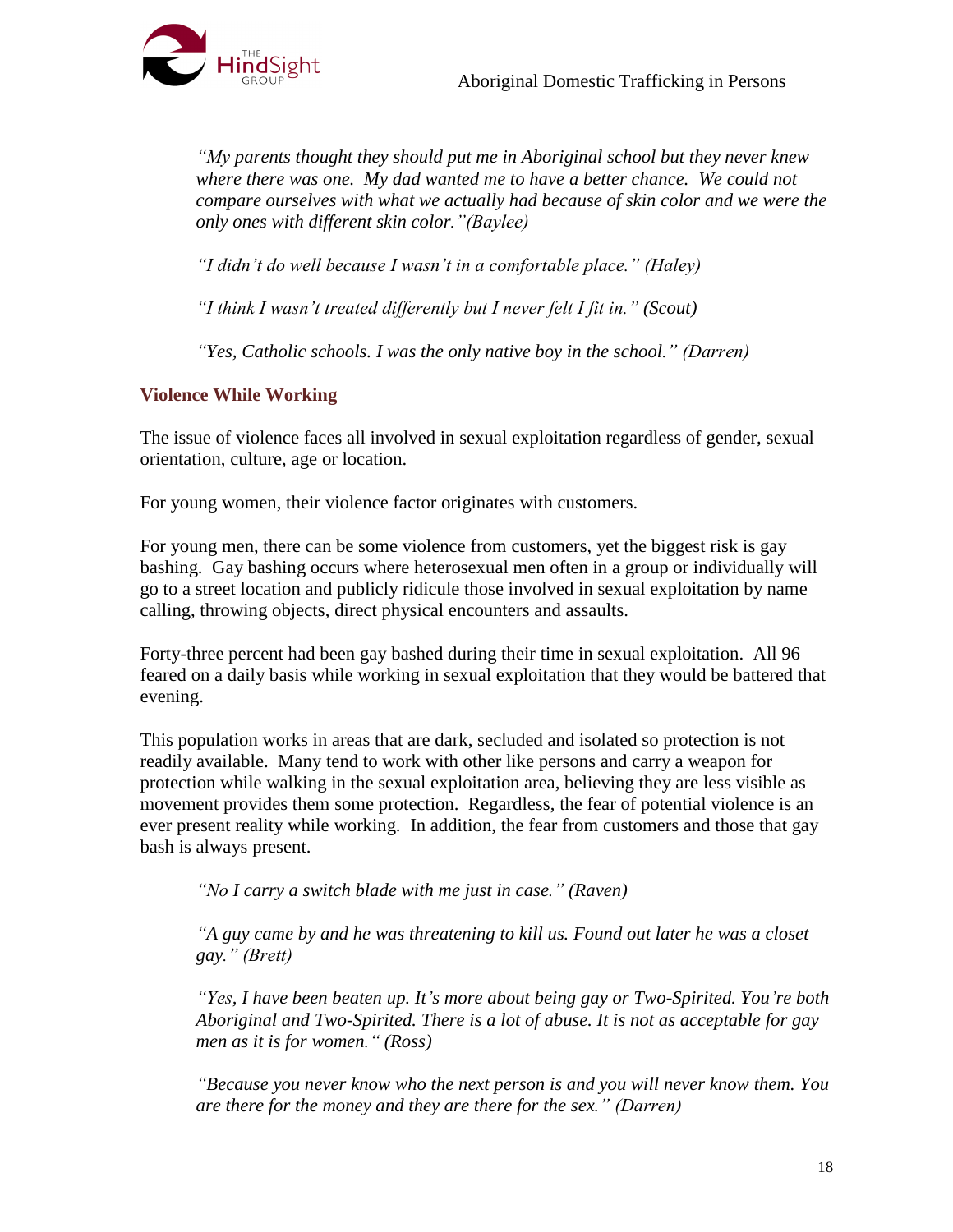

*"It was three in the morning and my friend just took off. I was going to catch up to him and then the gay bashers struck me from behind. I tried to defend myself but there were three of them and they were all intoxicated. But I still couldn't defend myself because there was two on one side of me and the other was like digging through my pockets." (Fred)*

|                       | BC   | AВ   | SК    | MN    | <b>TOTAL</b> |
|-----------------------|------|------|-------|-------|--------------|
| <b>Violence while</b> | 8/16 | 9/20 | 14/34 | 12/26 | 43/96        |
| working               |      |      |       |       |              |
|                       | 50%  | 45%  | 41%   | 46%   | 45%          |

#### <span id="page-18-0"></span>**Family Relationship**

Forty two percent still remained connected and felt support from their family even while they were in this difficult lifestyle. Fifty six of the 96 sexually exploited Aboriginal young men identified that their relationship with their family was strained or did not exist at the time. In other words 58% of sexually exploited Aboriginal young men had no consistent, supportive relationship with their family.

|                 | BC    | $\mathbf{A}\mathbf{B}$ | <b>SK</b> | <b>MN</b> | <b>TOTAL</b> |
|-----------------|-------|------------------------|-----------|-----------|--------------|
| Relationship    | 6/16  | 9/20                   | 16/34     | 9/26      | 40/96        |
| Family          |       |                        |           |           |              |
|                 | 38%   | 45%                    | 47%       | 35%       | 42%          |
| Good            |       |                        |           |           |              |
| Relationship    | 10/16 | 11/20                  | 18/34     | 17/26     | 56/96        |
| Family          |       |                        |           |           |              |
|                 | 62%   | 55%                    | 53%       | 65%       | 58%          |
| <b>Strained</b> |       |                        |           |           |              |

*"Very open and honest about my boundaries. They respect that. It is more comfortable than it has ever been." (Billy)*

*"I am the only sober one. I have no clue who they are." (Ross)*

*"Disconnected because they moved away. We need the distance." (Alan)*

*"Not very close. Just starting to reconnect." (Stu)*

*"Don't have one." (Sam)*

*"That my family will find out and I will be shamed out of my family." (Adam)*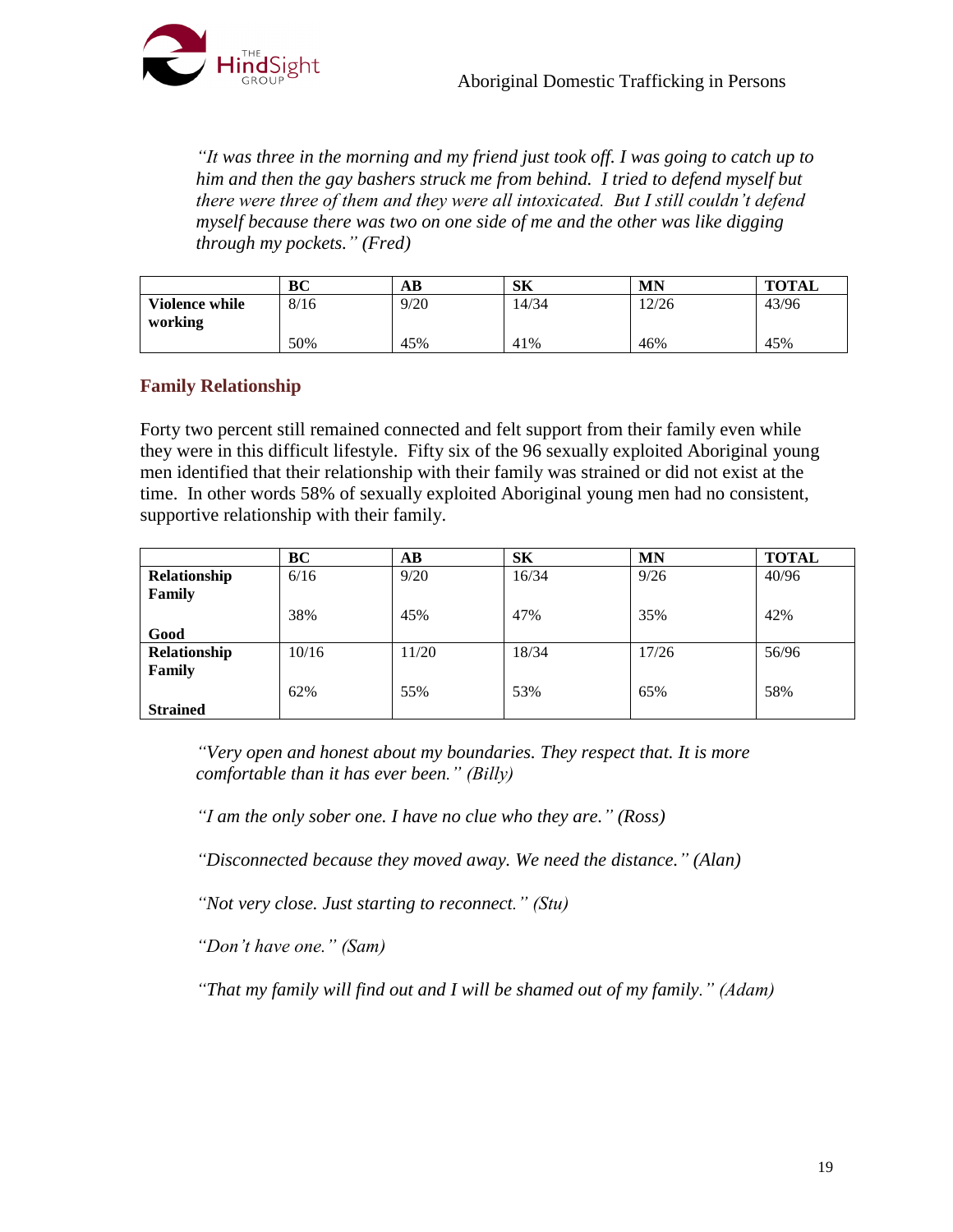

#### <span id="page-19-0"></span>**Addiction to Drugs**

There exists a strong relationship between sexual exploitation and drug use. Often the use of drugs eases the activity of exploitation. In total, 82% identified drug use as being part of their life in sexual exploitation.

|                        | BC    | AВ    | SK    | <b>MN</b> | <b>TOTAL</b> |
|------------------------|-------|-------|-------|-----------|--------------|
| <b>Addiction Drugs</b> | 14/16 | 14/20 | 29/34 | 22/26     | 79/96        |
| Work                   | 87%   | 70%   | 82%   | 85%       | 82%          |

*"Yes, I realized at 19 I had not had sex with a man sober." (Ross)*

*"Yes, because it easier to hook high." (Stu)*

#### <span id="page-19-1"></span>**Sexual Orientation While Working**

Calgary Sexual Health Centre defines sexual identities in the following ways:

**Gay**: Men who are emotionally, physically, and sexually attracted to men.

**Bisexual:** People who are emotionally, physically and sexually attracted to people of either gender.

**Heterosexual**: People who are attracted to the opposite sex.

**Transgender:** Refers to individuals whose sense of being a man or a woman does not correspond to their biological sex.

**Two-Spirited**: Refers to First Nations peoples whose sexual and romantic feelings are primarily for the same gender who, historically, were revered as embodying both female and male spirits. *(Calgary Birth Control Association, Celebrating Diversity, 2004)*

In *Under The Radar*, the following definitions were also included:

**Gay** refers to a young man who has embraced and accepted a gay (homosexual/ same sex) sexual identity while he is hustling/working.

**Gay for Pay** refers to a young man who is heterosexual in his off-street sexual identity; however, to survive he will be 'gay for pay', becoming involved in sexual activities with male customers. This also means that only during the time they are hustling/working will they demonstrate and/or perform gay sexual activities. Often customers find the potential opportunity to alter a young man's heterosexual orientation very attractive.

**Straight for Pay** refers to a young man who is gay in his off-street sexual identity; however, to survive he will become 'straight for pay'. They appear as very "macho" young men while they are on the street, and approach customers as straight. Some male customers find it attractive to engage a young straight macho man in sexual activity.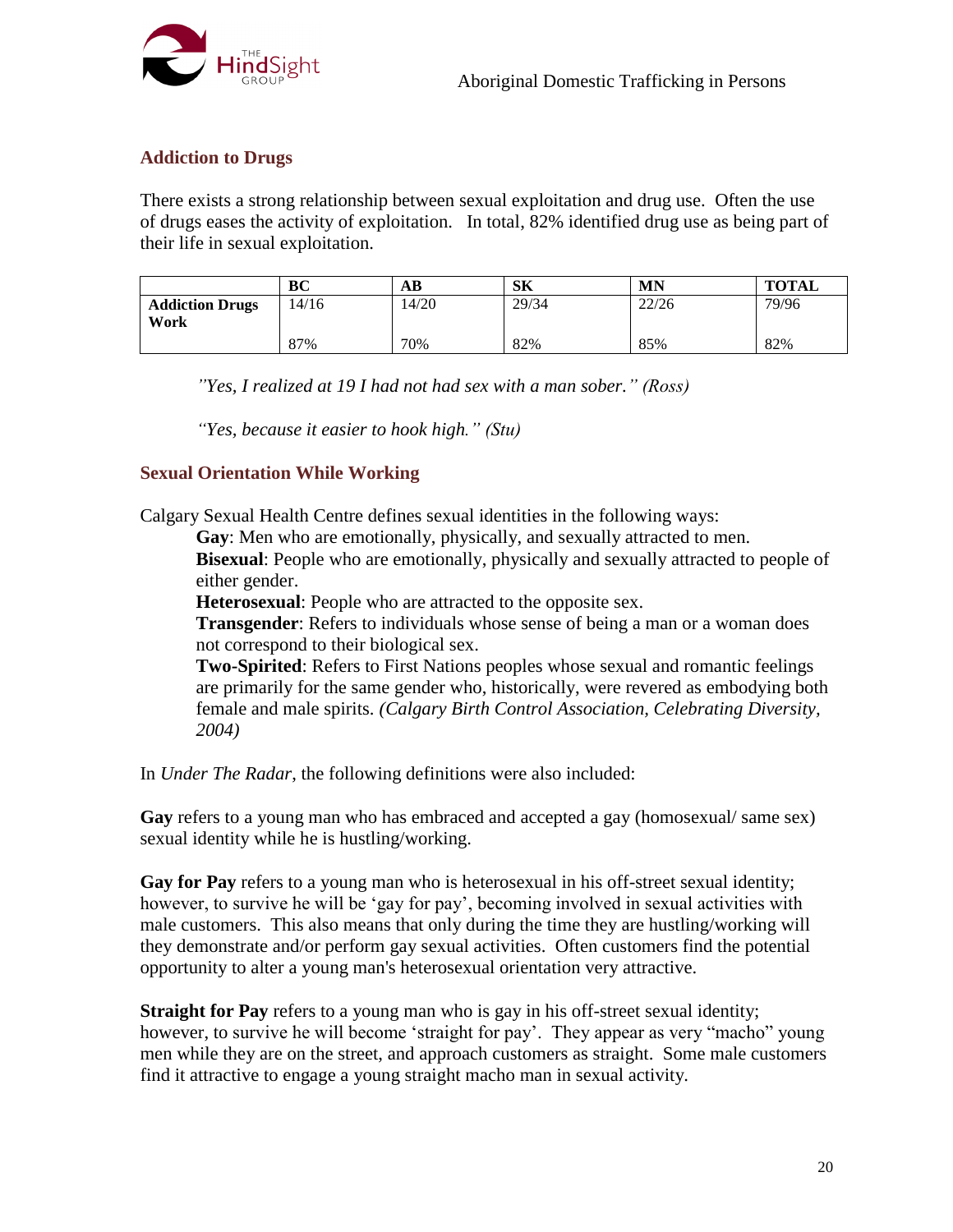

Some customers find it very satisfying to think a young straight man would be prepared to alter their orientation to be with them.

**Tranny** refers to a young man who has entered the world of being a woman or a 'transvestite'. This means they will dress and conduct themselves as a woman. They wear women's clothing and makeup, and style their hair as a woman. Some of those interviewed appear as women at all times. Others interviewed described themselves as being a Tranny in their personal life but not while working on the street.

**Bisexual** describes a young man who is attracted to both genders. He identifies with both sexual identities. For some young men, seeing themselves as bisexual eased the transition to work with male customers. Some only saw bisexual behavior with men occurring when they worked in the sexual exploitation trade. Others lived a full bisexual life while in and out of the trade. Others identified as bisexual even though they were gay as some customers like the opportunity to see that a young man was attracted to women but chose to be with a male customer.

There is value in clarifying sexual identities prior to the actual discussion of selecting sexual identities when working/hustling and private, non-work time. The following hustling/ working sexual orientations were identified:

| <b>Sexual</b>           | BC   | $\mathbf{A}\mathbf{B}$ | <b>SK</b> | <b>MN</b> | <b>TOTAL</b> |
|-------------------------|------|------------------------|-----------|-----------|--------------|
| Orientation             |      |                        |           |           |              |
|                         |      |                        |           |           |              |
| <b>On Street</b>        |      |                        |           |           |              |
| Gay                     | 4/16 | 5/20                   | 15/34     | 9/26      | 33/96        |
|                         |      |                        |           |           |              |
|                         | 25%  | 25%                    | 44%       | 35%       | 34%          |
| <b>Bi-Sexual</b>        | 2/16 | 3/20                   | 7/34      | 4/26      | 16/96        |
|                         |      |                        |           |           |              |
|                         | 13%  | 15%                    | 21%       | 15%       | 17%          |
| <b>Trannie/Woman</b>    | 4/16 | 6/20                   | 5/34      | 7/26      | 22/96        |
|                         |      |                        |           |           |              |
|                         | 25%  | 30%                    | 15%       | 27%       | 23%          |
| <b>Gay for Pay</b>      | 2/16 | 4/20                   | 4/34      | $3/26$    | 13/96        |
|                         |      |                        |           |           |              |
|                         | 13%  | 20%                    | 12%       | 12%       | 14%          |
| <b>Straight For Pay</b> | 2/16 | 1/20                   | 1/34      | 1/26      | 5/96         |
|                         |      |                        |           |           |              |
|                         | 3%   | 5%                     | 3%        | 4%        | 5%           |
| <b>Confused</b>         | 1/16 | 1/20                   | 2/34      | 1/26      | $5/96$       |
|                         |      |                        |           |           |              |
|                         | 6%   | 5%                     | 6%        | 4%        | 5%           |
| Don't Know              | 1/16 | 0/20                   | 0/34      | 1/26      | 2/96         |
|                         |      |                        |           |           |              |
|                         | 6%   | 0%                     | 0%        | 4%        | 2%           |
|                         |      |                        |           |           |              |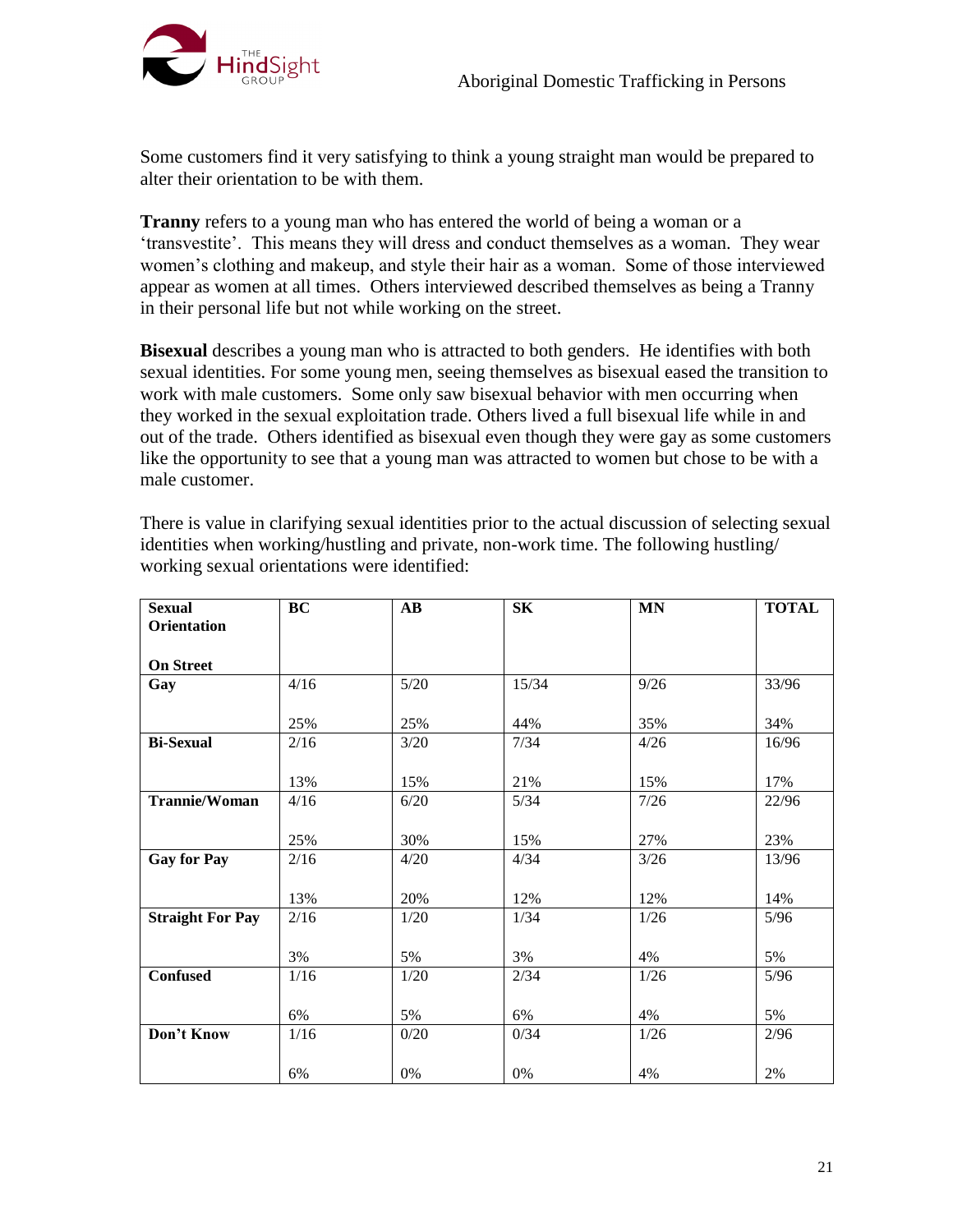

Some of the individuals labeled themselves transgender but as being 'Two-Spirited'. The following is a specific description that was crafted at a conference in the late 1990's:

The term Two-Spirited has a number of meanings within several different contexts. "Two-Spirited" means Aboriginal people who identify themselves as gay or lesbian. The terms gay or lesbian are of European origin. Therefore, "Two-Spirited" is preferred because it is more culturally relevant to Aboriginal lesbians and gays. *(Two-Spirited People of the 1st Nations, We Are Part of a Tradition, 1998)*

#### <span id="page-21-0"></span>**Sexual Orientation in Private Life**

It became clear during *Under The Radar* that there was a difference in sexual orientation while working and in a person's private life. This was not a question that had been asked previously of women but it was similar.

Many select a different sexual identity in their private lives. For instance, a young man who is gay for pay in his work life for survival sex but is clearly heterosexual in his private life. The distinction between work and private life allow these young men to separate and thrive as an individual. A work sexual construct and private sexual construct supports and eases the lives of these young men.

| <b>Sexual</b><br>Orientation | BC   | $\mathbf{A}\mathbf{B}$ | S <sub>K</sub> | <b>MN</b> | <b>TOTAL</b> |
|------------------------------|------|------------------------|----------------|-----------|--------------|
| <b>Private Life</b>          |      |                        |                |           |              |
| Gay                          | 5/16 | $5/20$                 | 17/34          | 9/26      | 36/96        |
|                              | 31%  | 25%                    | 50%            |           | 38%          |
| <b>Straight</b>              | 5/16 | $5/20$                 | 7/34           | $3/26$    | 20/96        |
|                              | 31%  | 25%                    | 21%            |           | 21%          |
| <b>Bi-sexual</b>             | 1/16 | 4/20                   | 4/34           | $3/26$    | 12/96        |
|                              | 6%   | 20%                    | 12%            |           | 13%          |
| <b>Trannie</b>               | 4/16 | 4/20                   | 3/34           | 9/26      | 20/96        |
|                              | 25%  | 20%                    | 9%             | 35%       | 20%          |
| <b>Confused</b>              | 1/16 | 1/20                   | 2/34           | 1/26      | 5/96         |
|                              | 6%   | 5%                     | 0%             | 0%        | 5%           |
| Don't Know                   | 1/16 | 0/20                   | 0/34           | 1/26      | 2/96         |
|                              | 6%   | 0%                     | 0%             | 4%        | 2%           |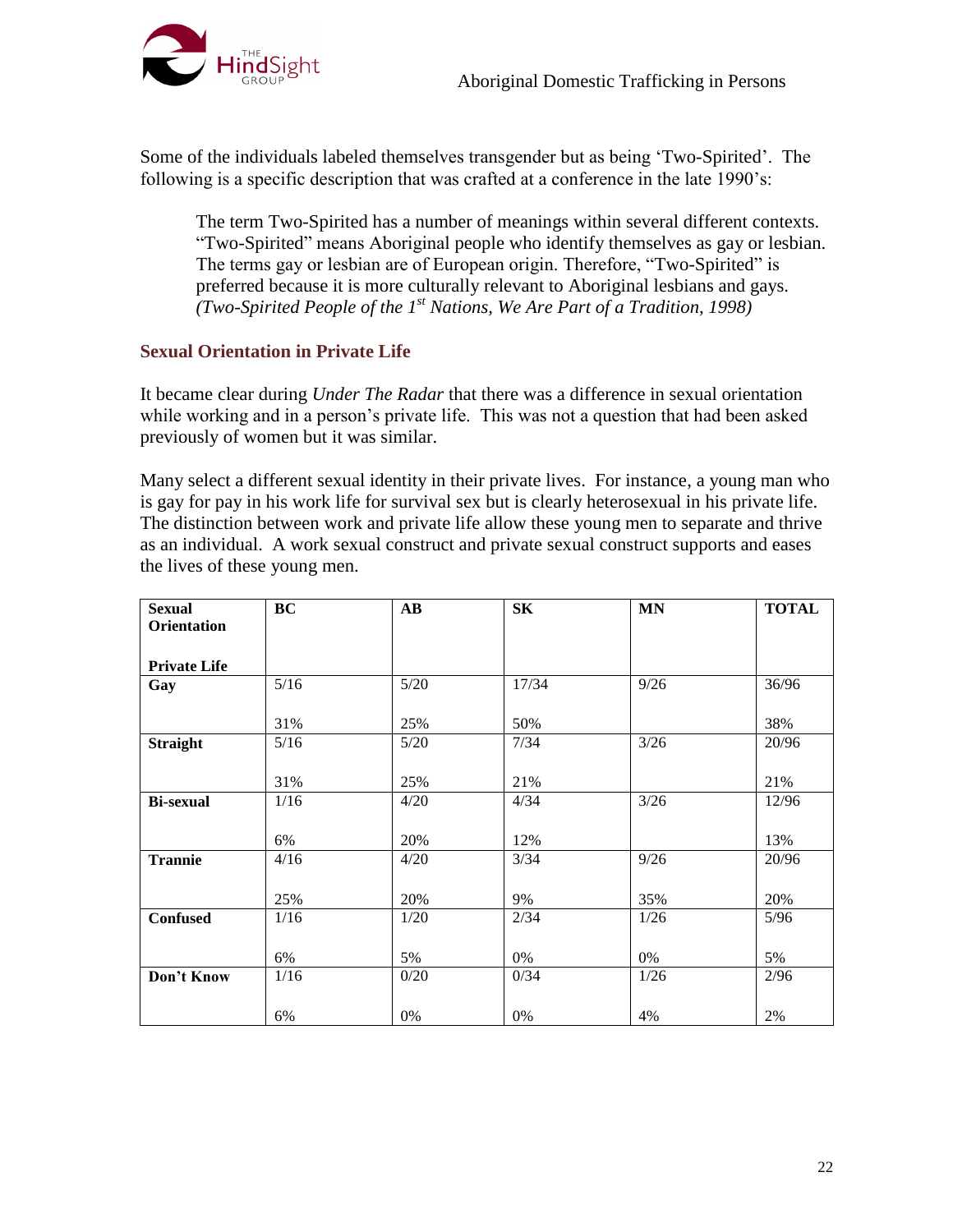

#### <span id="page-22-0"></span>**Regulars and Sugar Daddies**

Eighty-four of the 96 had regular customers or a "sugar daddy". The role for a young man who enters into a relationship with a sugar daddy is that of being available in a public manner for the individual who is a sugar daddy. A sugar daddy is a gay man seeking a visible, public companionship with a young man. Food, shelter, clothing, cash and substances such as alcohol are part of the relationship. A young man who would enter into such a relationship would be considered gay in his sexual orientation while working and most likely privately.

|                         | ВC   | AВ   | <b>SK</b> | MN    | <b>TOTAL</b> |
|-------------------------|------|------|-----------|-------|--------------|
| <b>Sugar Daddies or</b> | 5/16 | 5/20 | 31/34     | 23/26 | 84/96        |
| <b>Regulars</b>         | 94%  | 75%  | 91%       | 88%   | 86%          |

A "gay for pay" young man would not seek out such a public display; they are clearly heterosexual but work as a gay young person to earn money. Their sexual orientation is gay only when they are involved in the sexual exploitation trade. They would be more inclined to seek a regular customer in private and have an impersonal relationship with them yet a consistent person.

*"A place to stay for the night. Fifty dollars and all the food I could eat." (Marcus)*

*"Money, drugs, cigarettes, booze, food, entertainment, everything." (Sean)*

*"Money, alcohol they buy me whatever I want." (Ted)*

*"Money, trips, hotels, food, etc" (Sam)*

*"Transportation, money, food and cuddles if I wanted them." (Wil)*

*"Free trips, various things you could not afford yourself." (Terry)*

#### <span id="page-22-1"></span>**Work Movement**

This population was transient in the nature of their work. Sixty-three individuals had traveled and worked in different cities and provinces. Forty-two percent remained in one province. A total of 58% traveled this country and had worked in various provinces and cities.

Young men in the sexual exploitation tend to travel together or visit one another in Canada. Only 5% had worked out of the country primarily in the United States.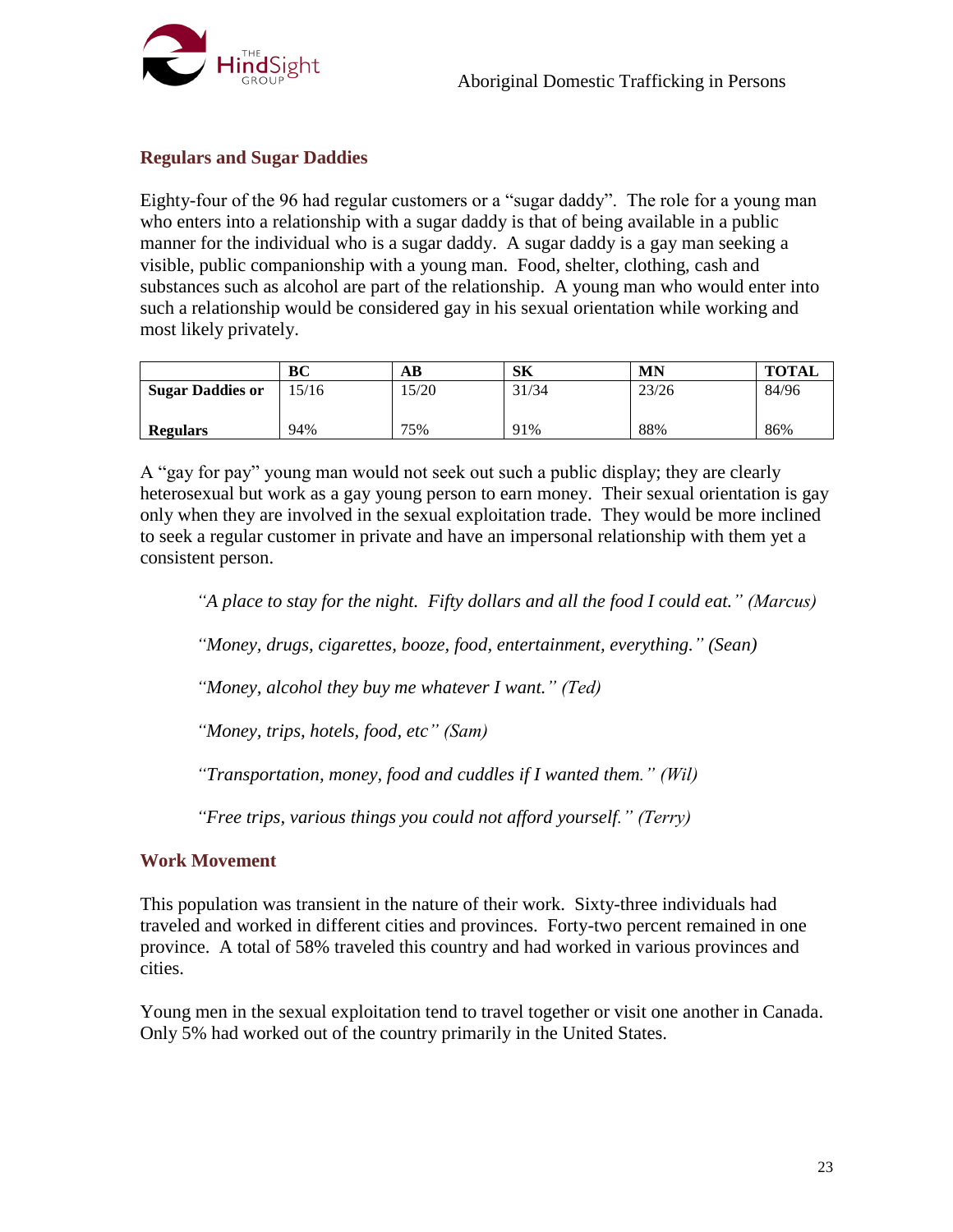

A traditional trafficking exchange seems non-existent for young men as it appears much more collegial in nature. Young men described being moved or transported to other communities by other workers or sugar daddies. What is important is that this population is vulnerable. Fifty-eight percent are already disconnected or in a strained relationship with family members. Movement to other cities, provinces or countries further alienates this population from their community and supports. Isolation and disconnection from community and family prevents the opportunity to attempt exits from sexual exploitation. Furthermore, the lack of child rearing and isolation speaks to a rationale of why young men stay in sexual exploitation much longer than their female counterparts.

| <b>TABLE WESTERN CANADA 96 ABORGINAL YOUNG MEN</b> |               |                         |                |                |                |  |  |  |  |
|----------------------------------------------------|---------------|-------------------------|----------------|----------------|----------------|--|--|--|--|
|                                                    | BC            | $\mathbf{A} \mathbf{B}$ | <b>SK</b>      | <b>MN</b>      | <b>TOTAL</b>   |  |  |  |  |
| <b>Worked 1 City in</b>                            | $6/16 = 37\%$ | $5/20 = 25%$            | $12/34 = 35\%$ | $10/26 = 38\%$ | $33/96 = 34\%$ |  |  |  |  |
| <b>Province</b>                                    |               |                         |                |                |                |  |  |  |  |
| <b>Worked 2 Cities</b>                             | $2/16 = 12\%$ | $2/20 = 10\%$           | $2/34 = 6\%$   | $1/26 = 4\%$   | $7/96 = 7\%$   |  |  |  |  |
| in Province                                        |               |                         |                |                |                |  |  |  |  |
| Worked in 2                                        | $3/16 = 19\%$ | $8/20 = 40\%$           | $6/34 = 18%$   | $6/26 = 23%$   | $23/96 = 24\%$ |  |  |  |  |
| <b>Provinces</b>                                   |               |                         |                |                |                |  |  |  |  |
| Worked in 3                                        | $4/16 = 25%$  | $3/20 = 15%$            | $14/34 = 41\%$ | $7/26 = 27\%$  | $28/96 = 29\%$ |  |  |  |  |
| <b>Provinces</b>                                   |               |                         |                |                |                |  |  |  |  |
| <b>Worked Canada</b>                               | $1/16 = 6\%$  | $2/20 = 10\%$           | $0/34 = 0\%$   | $2/26 = 8\%$   | $5/96 = 5%$    |  |  |  |  |
| and USA                                            |               |                         |                |                |                |  |  |  |  |
| Worked in two or                                   |               |                         |                |                | $56/96 = 58\%$ |  |  |  |  |
| more provinces                                     |               |                         |                |                |                |  |  |  |  |

## <span id="page-23-0"></span>**Concluding Discussion and Recommendations**

We have seen how there are potential risk factors which can lead young people into sexual exploitation. A background of sexual abuse, physical abuse and being thrown out or running away from home increases the probability of an entrance into sexual exploitation for survival. We need to pay close attention to these risk factors which can heighten the reality of an entrance into the survival world of sexual exploitation.

Given these research findings, we would recommend the following actions be taken:

- **1.** That an environmental scan be undertaken and completed at a national level looking at the services and supports available to sexually exploited young men. It should examine the extent of services available to Aboriginal sexually exploited young men given their overrepresentation in Western Canada. It will also be important that this document be province and city specific.
- **2.** That studies such as *Under the Radar* be completed in other parts of Canada (e.g. Central and Eastern Canada) looking at the sexual exploitation of young men. National studies have been completed on females in sexual exploitation but not on males. This would provide an opportunity to have a complete picture of sexually exploited young men in Canada and the level of Aboriginal representation.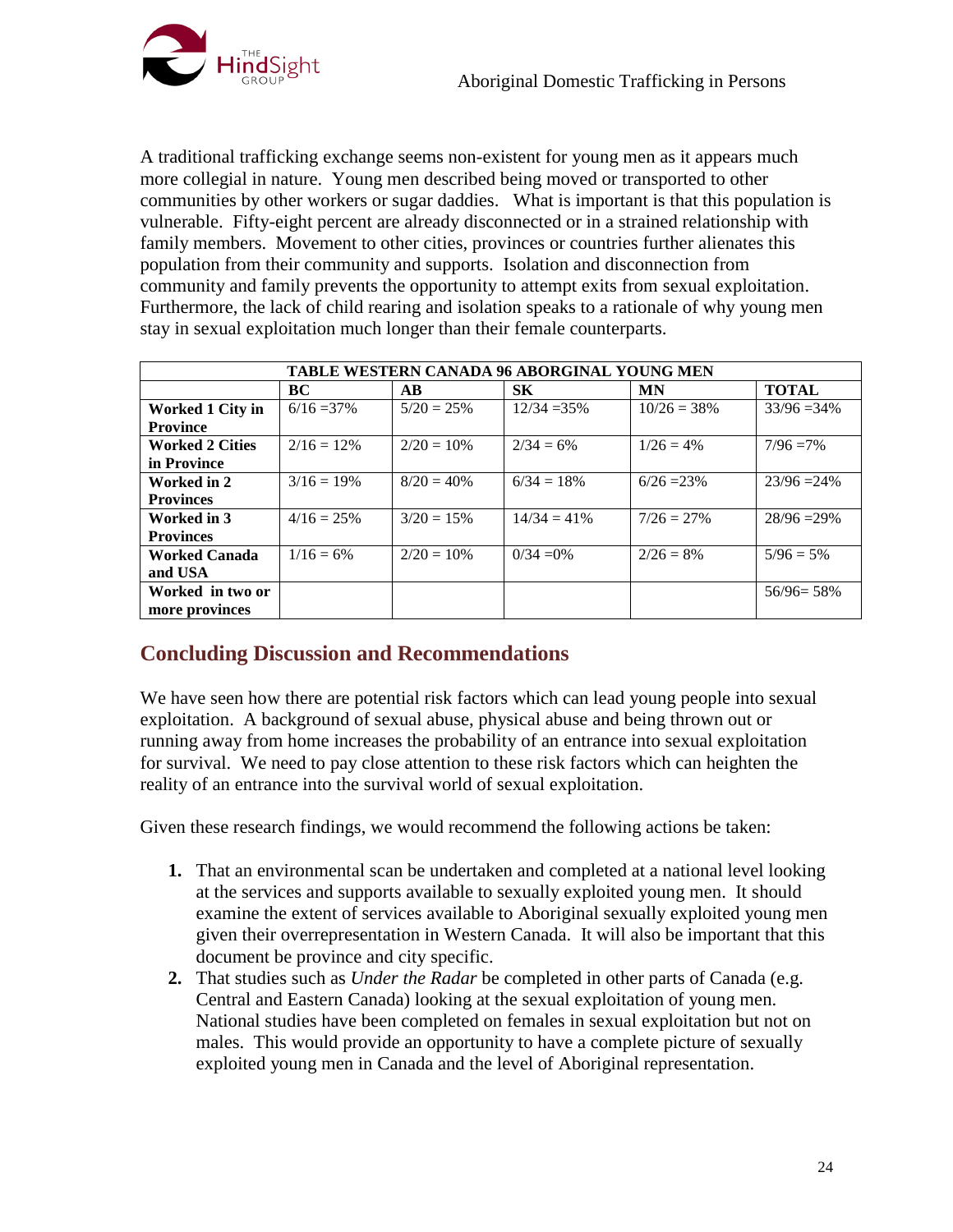

- **3.** That specific research is undertaken that focuses on the issue of transgendered and/or Two-Spirited persons. That education and training be developed for educators, social service providers, health care workers, police, family and the general public in reference to transgendered and Two-Spirited persons.
- **4.** That programs and services be designed, implemented and evaluated that are specifically focused on young sexually exploited young men; and that sexually exploited young men be the primary focus in this process. Specific attention should be directed toward the risk factors facing Aboriginal persons.
- **5.** That a Federal Territorial Provincial Working Group be set up to look at sexually exploited young men. Establishing a gender-specific committee will ensure their needs are being considered from a program, policy and legal prospective.
- **6.** That specific prevention and training programs be developed in looking at sexually exploited Aboriginal persons. Prevention programs and training materials should be designed, developed and delivered examining the role residential schools have played in impacting parents and their communities. These programs could be delivered to families, parents and the community both urban, rural and on reserve.
- **7.** That training and education be designed and delivered to government, correctional and social service practitioners and students on the issue of sexual exploitation of young men including Transgendered and Two-Spirited individuals. Focus should be directed to the overrepresentation of Aboriginal persons and the relationship this has to residential school history.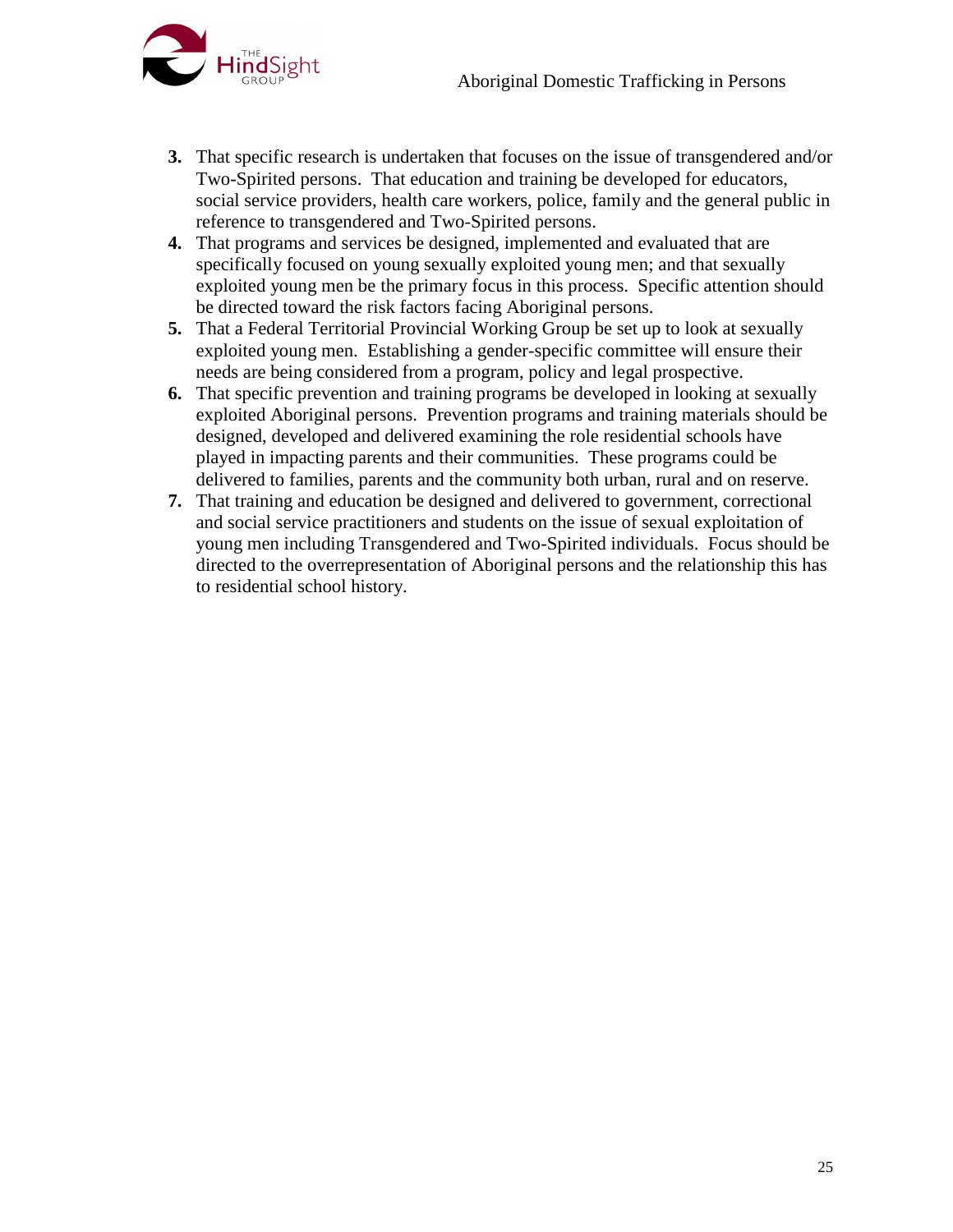

## <span id="page-25-0"></span>**Bibliography**

- Ackard, D. M. & Neumark-Sztainer, D. (2001). Health Care Information Sources for Adolescents: Age and Gender Differences on Use, Concerns, and Needs. Journal of Adolescent Health, Vol. 29, No. 3, pp. 170-176.
- AIDS Calgary Awareness Association. (1999, April). Male sex trade workers: A literature and program review. Calgary, AB: Jennifer L. Olsen.
- AIDS Vancouver. (n.d.). Boy's r us, in our own words: Everybody's survival plan is different. Vancouver, BC: Terry Trussler.
- Ainyette, I. G., Templer, D. I., Brown, R., & Veaco, L. (1988). Adolescent Female Prostitutes, Archives of Sexual Behaviour, Vol. 17, No. 5, pp. 431-438.
- Alberta Council of Women's Shelters. (2010). *The Need for a Domestic Violence Death Review Committee in Alberta.* Retrieved from<http://www.acws.ca/position-statements.php>
- Alexander, P. (1987). Prostitution: A Difficult Issue for Feminists. In F. Delacoste & P. Alexander (Eds.), Sex Work Writings by Women in the Sex Industry (pp. 184-214). Pittsburgh: Cleis Press.
- Allen, D.M. (1980). Young male prostitutes: A psychosocial study. Archives of Sexual Behaviour, Vol. 9, No. 5, pp. 399-426.
- Allman, D. (1999). M is for mutual A is for acts: Male sex work and AIDS in Canada. Ottawa, ON: Health Canada.
- Allman, D., Fenning, J., Gibson, P., Holmes, J., Hutchison, D., Laboucane-Yemn, Y., Manzon, L., Muirhead, K., Norman, J., & Kootney/Boundary Community Health Services Society. (2000, April). Sex in exchange for money or goods: Prostitution and HIV testing practices in a rural population of men and women in the interior of British Columbia. Paper presented to the ninth annual conference on HIV/AIDS research, Montreal, QUE.
- Allman, D. & Myers, T. (1999). Male Sex Work and HIV/AIDS in Canada. In P. Aggleton (Ed.), Men Who Sex. (pp. 61-82). London: UCL Press.
- Anderson, E. (1974). Prostitution & Social Justice Chicago 1910-15. Social Service Review, Vol. 48, pp. 203-228.
- Armstrong, E. G. (1981). The Sociology of Prostitution. Sociological Spectrum, #1, pp. 91-102.
- Atkinson, L. (1989). Social Policy Aspects of Human Sexuality. In K. McKinney & S. Sprecher (Eds.), Human Sexuality: The Societal Context (pp. 463-486). Norwood: Ablex Publishing Corporation.
- Aubry, D. (1996). Perceptions of interagency collaboration. Unpublished master's thesis, University of Calgary, Calgary, AB.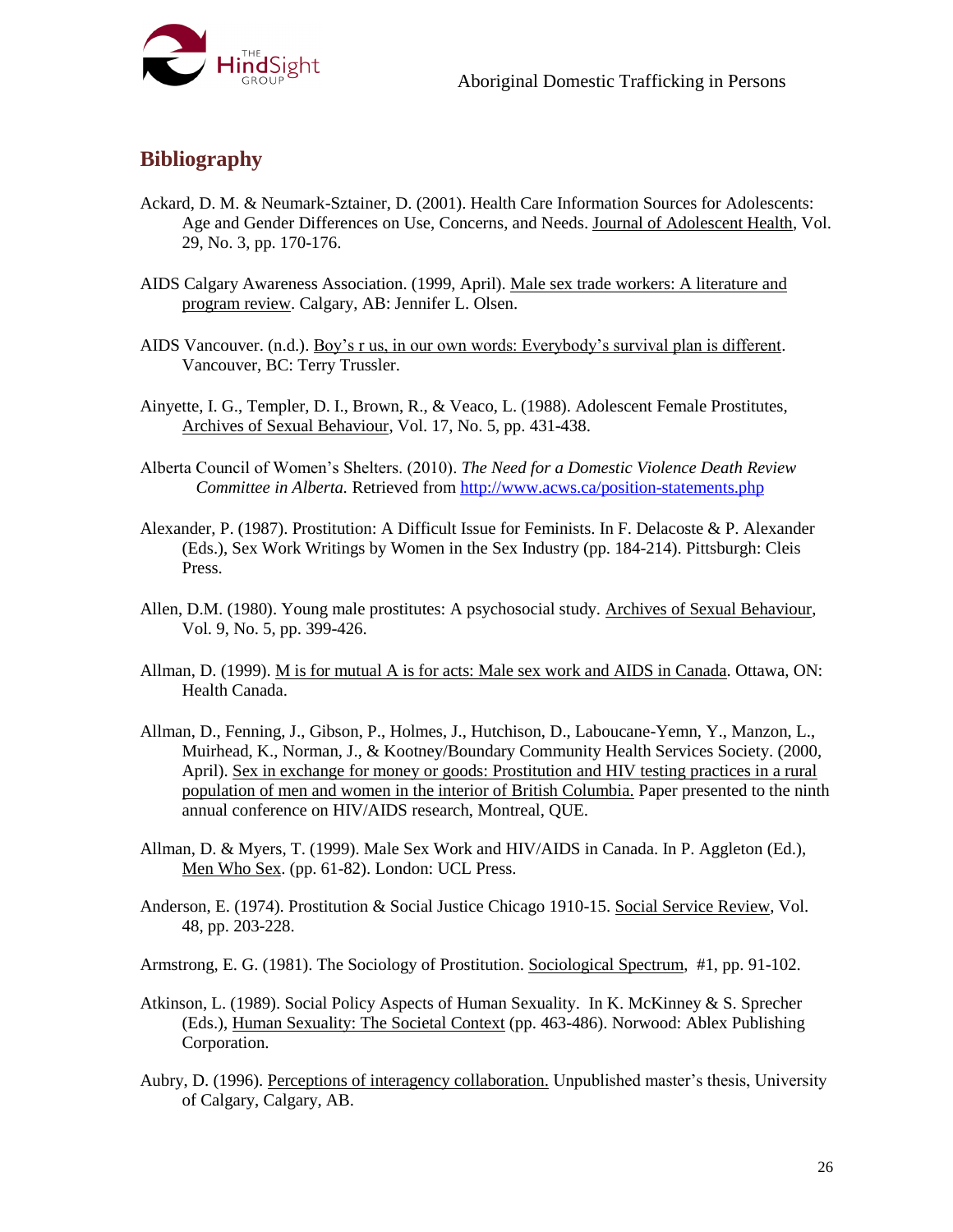

Aubry, D. (1997, Spring). Cover story. CCASA News, Vol. 1.1, pp. 1-3.

- Bagley, C. (1991). Study of 40 former prostitutes in Calgary and Edmonton. Annals of Sex Research, Vol. 4, pp. 32-33.
- Baizerman, M., Thompson, J. & White-Stafford, K., (1979). Adolescent Prostitution. Children Today, September/October, pp. 20-24.
- Barker, G. (2000). What About Boys? A Literature Review on the Health and Development of Adolescent Boys. Switzerland: World Health Organization.
- Baron, S. W. (2003). Street Youth Violence and Victimization. Trauma, Violence, & Abuse, Vol. 4 No. 1, pp. 22-44.
- Barrett, D. & Beckett, W., (1996). Child Prostitution: Reaching Out to Children Who Sell Sex to Survive. British Journal of Nursing, Vol. 5, pp. 1120-1125.
- Barry, K. (1979). Female Sexual Slavery. New Jersey: Englewood Cliffs.
- Bazemore, G. (2001). Young People, Trouble and Crime: Restorative Justice as a Normative Theory of Informal Social Control and Social Support. Youth and Society, Vol. 33, No. 2, pp. 199- 226.
- Bell, L. (Ed.) (1987). Good Girls/Bad Girls: Sex Trade Workers and Feminists Face to Face. Toronto: The Women's Press.
- Bell, S. J. (2002). Young Offenders and Juvenile Justice: A Century After the Fact. Scarborough: Nelson.
- Berg-Kelly, K. (2003). Adolescent Health, School Health Activities, Community Contexts, and Health Surveys in Sweden. Journal of Adolescent Health. Vol. 33, pp. 226-230.
- Beyers, J. M. & Loeber, R. (2003). Untangling Developmental Relations Between Depressed Mood and Delinquency in Male Adolescents. Journal of Abnormal Child Psychology. Vol. 31, No. 3, pp. 247-266.
- Borchert, J. & Heinberg, L. (1996). Gender Schema and Gender Role Discrepancy as Correlates of Body Image. The Journal of Psychology. Vol. 30, No. 5, pp. 547-559.
- Bour, D., Young, J. & Henningsen, R. (1989). A Comparison of Delinquent Prostitutes and Delinquent Non-prostitutes of Self Concept. Journal of Offender Counselling Services and Rehabilitation, Vol. 9, No. 1, pp. 89-101.

Bowlby, J. (1987). Attachment & Loss: Volume 2, Volume 3, Middlesex: Penguin Books.

- Box, S. (1983). Power, Crime and Mystification. London: Tavistock Publications Limited.
- Boyer, D. (1989). Male Prostitution and Homosexual Identity. Journal of Homosexuality, Vol. 17, Nos. 1-2, pp. 151-184.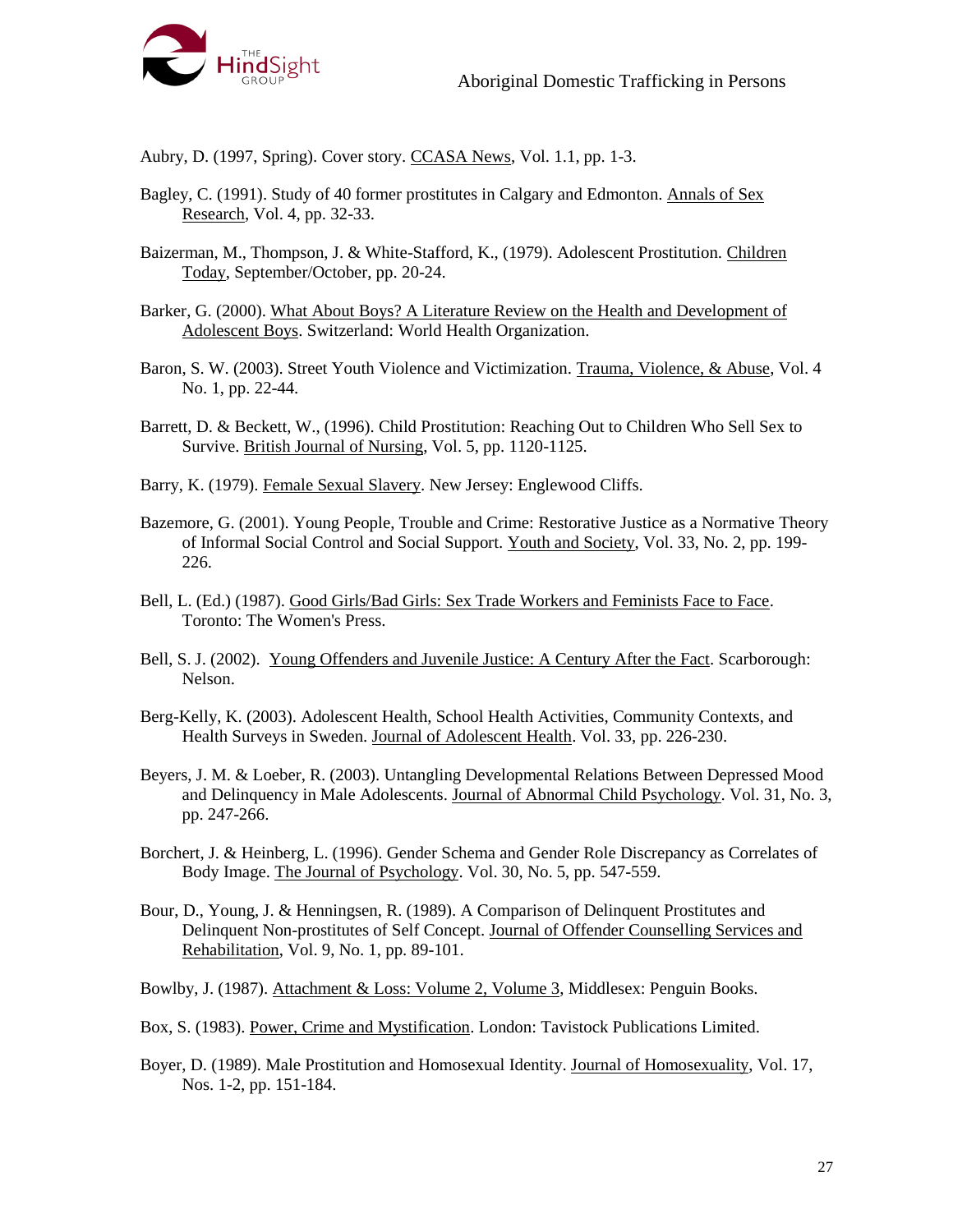

- Boyer, D. & James, J. (1982). Easy Money: An Adolescent Involvement in Prostitution. In S. Davidson (Ed.), Justice for Young Women: Close Up on Critical Issues (pp.73-97). Tuscon: New Directories for Young Women.
- Bracey, D. (1983). The Juvenile Prostitute: Victim and Offender. Victimology, Vol. 7, No. 3-4, pp. 151-160.
- Brannigan, A. (1994). Victimization of prostitutes in Calgary and Winnipeg (TR1996-15e). Ottawa, ON: Department of Justice Canada.
- Brock, D. (n.d.). Prostitutes are scapegoats in the AIDS panic. Resources for Feminist Research, Vol. 18, No. 2, pp. 13-17.
- Brock, D. (1985-86). From Hooker to Harlot: Myths of Prostitution. Broadside, Vol. 7, No.6, pp. 8-9.
- Brock, R. D. & Kinsman, G. (1986). Patriarchal Relations Ignored: A Critique of the Badgley Report on Sexual Offences Against Children and Youths. In J. Lowman, M.A. Jackson, T.S. Palys & S. Gavigan (Eds.), Regulating Sex: An Anthology of Commentaries on the Badgley and Fraser Reports (pp. 107-125) Burnaby, BC: School of Criminology, Simon Fraser University.
- Brown, J. & Victor, M. (1996). Research Directions in Male Sex Work. Journal of Homosexuality, Vol. 31, No. 4, pp. 29-56.
- Brown, M. (1979). Teenage Prostitution. Adolescence, Vol. XIV, No. 56, pp. 663-679.
- Bryant, C. & Palmer, E. (1975). Massage Parlours and 'Handwhores': Some Sociological Observations. The Journal of Sex Research, Vol. 11, No. 3, pp. 227-241.
- Burgess-Wolbert, A. & Birnbaum H. J. (1984). Youth Prostitution. American Journal of Nursing, Vol. 82, pp. 833-835.
- Burnett, J. W., Anderson, W. P., & Heppner, P. P. (1995). Gender Roles and Self-Esteem: A Consideration of Environmental Factors. Journal of Counseling & Development, Vol. 73, No. 3, pp. 323-326.
- Burton, D. L. (2003). Male Adolescents: Sexual Victimization and Subsequent Sexual Abuse. Child and Adolescent Social Work Journal, Vol. 20, No. 4, pp. 277-296.
- Calgary Rocky View Child and Family Services. (1998, November 9). Meeting minutes from Protection of Children Involved in Prostitution Act Partner's Planning Committee, Calgary, AB.
- Canadian Child Welfare Association (CCWA). (1987). Proceedings of the National Consultation on Adolescent Prostitution, Mont Tremblant, QU: CCWA.
- Caplan, G. (1984). The Facts of Life About Teenage Prostitution. Crime and Delinquency, Vol. 30, No. 1, pp. 69-74.

Carmichael, K. (1982). A City and its Prostitutes. New Society, January, pp. 53-55.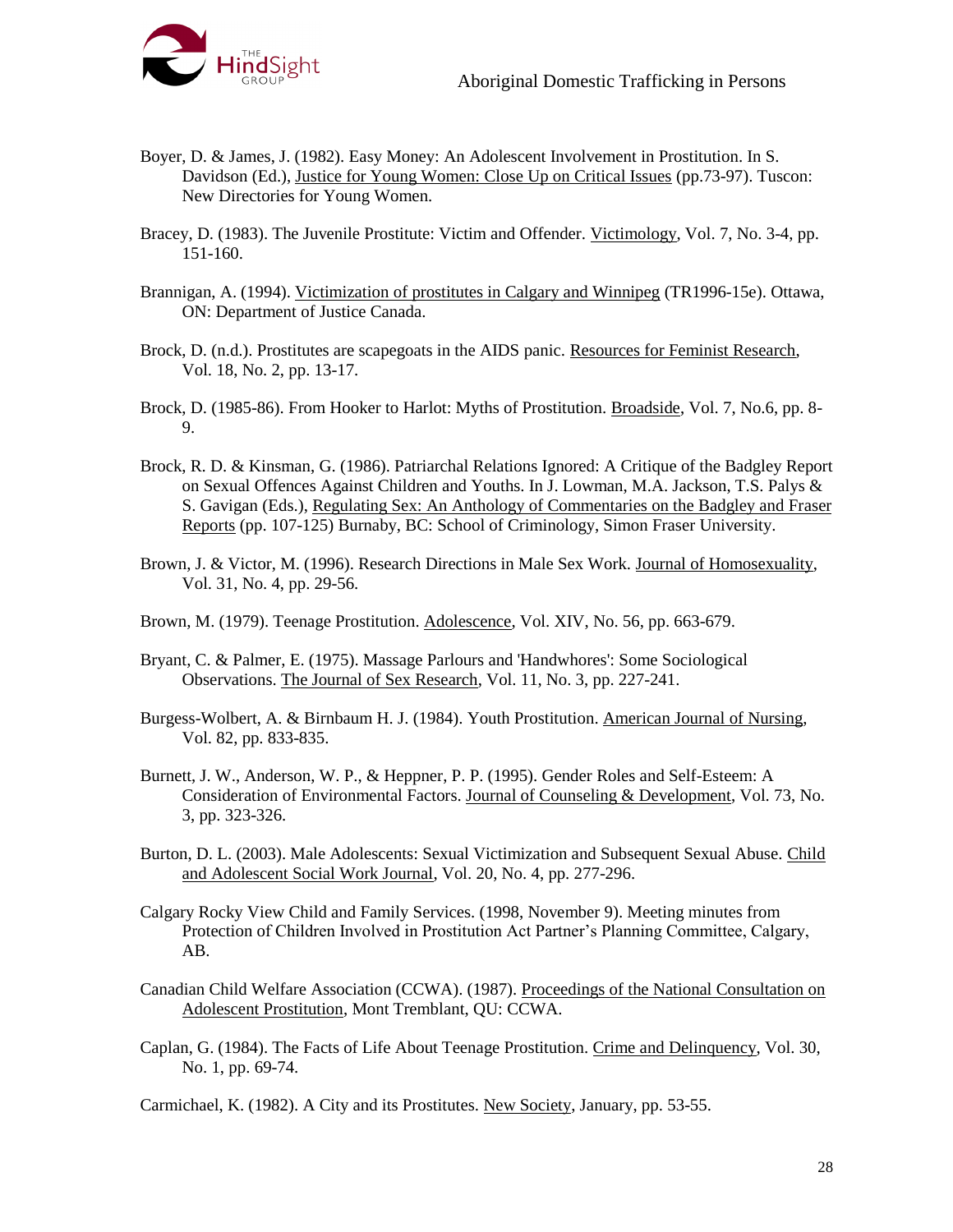

- Cates, J.A. (1989). Adolescent male prostitution by choice. Child and Adolescent Social Work, Vol. 6, No. 2, pp. 151-156.
- Cates, J. A. & Markely, J. (1992). Demographic, Clinical and Personality Variables Associated with Male Prostitution by Choice. Adolescence, Vol. 27, No. 107, pp. 695-707.
- Caukins, E. S. & Coombs, R. N. (1976). The Psychodynamics of Male Prostitution. American Journal of Psychotherapy, Vol. 30, pp. 441-451.

Chappell, H. (1986). The Rent Boy Scene. New Society, October 1986, pp. 8-9.

- Coleman, E. (1989). The development of male prostitution activity among gay and bisexual adolescents. In G. Herdt (Ed.) Gay and lesbian youth (pp. 131-149). Haworth Press.
- Committee on Labour and Human Resources. (1990). Examining the impact of homelessness and dislocation on young people in America, (S. Hrg. 101-822). Washington, DC: U.S. Government Printing Office.
- Committee on Sexual Offences Against Children and Youth (CSOACY). (1984). Sexual Offences Against Children. Ottawa: Department of Supply and Services.
- Community and Social Development Department Report to the Special Planning Committee on Community and Protective Services Committee. (1997, September). Prostitution in Victoria Park. Calgary, AB.
- Connell, R.W. (1996). Teaching the Boys: New Research on Masculinity, and Gender Strategies for Schools. Teachers College Record, Vol. 98, No. 2, pp. 206-235.
- Corrado, R. & Markwart, A. (1994). The Need to Reform the YOA in Response to Violent Young Offenders: Confusion, Reality or Myth? Canadian Journal of Criminology, Vol. 36, pp. 343- 378.
- Coyote/National Task Force on Prostitution. (1987). In F. Delacoste and P. Alexander (Eds.), Sex Works Writings by Women in the Sex Industry, (pp. 290-295). Pittsburgh: Cleis Press.
- Criminal Law Revision Committee. (1982). 17th Report: Prostitution: Off Street Activities, London: Her Majesty's Stationery Office.
- Darrow, W. & The Centres for Disease Control Collaborative Group for the Study of HIV-1 in Selected Women. (1990). Prostitution, Intravenous Drug Use and HIV-1 in the United States. In M. Plant (Ed.), Aids, Drugs and Prostitution, (pp.18-40). London: Tavistock/Routledge.
- Davis, C., Hovsepian, A. M., Castle, T., Moynihan, M., Raven, C., & Comeau, G. (2000, September). The teacher's affair [Letter to the editor]. Elm Street, p. 18.
- Davis, K. (1937). The Sociology of Prostitution, American Sociological Review, Vol. 11, pp. 744- 755.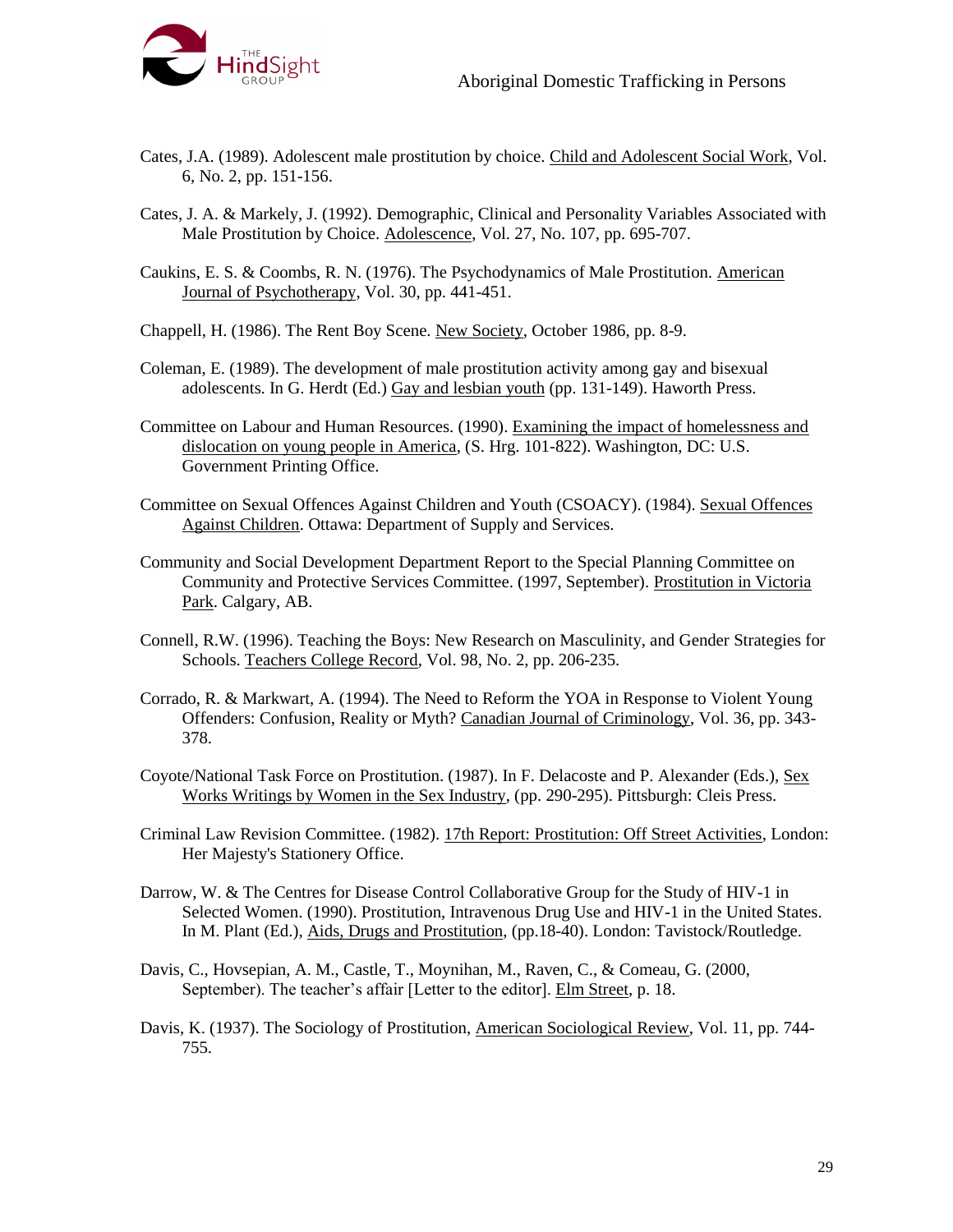

- Dawes, M.; Clark, D.; Moss, H., Kirisci, L. & Tarter, R. (1999). Family and Peer Correlates of Behavioral Self-Regulation in Boys at Risk for Substance Abuse. American Journal of Drug Alcohol Abuse. Vol. 25, No. 3, pp. 219-237.
- Day, S. & Ward, H. (1990). The Pared Street Project: A Cohort of Prostitute Women in London. In M. Plant (Ed.), Aids, Drugs and Prostitution, (pp. 61-75). London: Tavistock/Routledge.
- Deisher, R., Robinson, G., & Boyer, D. (1982). The adolescent female and male prostitute. Pediatric Annals, Vol. 11, No. 10, pp. 819-820, pp. 822-825.
- Delacoste, F. & Priscilla, A. (Eds.) (1987). Sex Work Writings by Women in the Sex Industry, Pittsburgh: Cleis Press.
- Department of Justice Canada. (1996, April 18). Ammendments tabled on child prostitution, child sex tourism, criminal harassment and female genital mutilation [news release]. Ottawa, ON: Yvan Roy.
- Desai, M. & Apte, M. (1987). Status of Prostitutes and Deprivation of Family Care Among Their Children. Indian Journal of Social Work, Vol. 48, pp. 171-180.
- Dolan, L. (1999). Gay for pay. Unpublished under-graduate paper, University of Calgary, Calgary, Alberta.
- Dominelli, L. (1986). The Power of the Powerless: Prostitution and the Reinforcement of Submissive Femininity. Sociological Review, Vol. 31, pp. 65-102.
- Donnelly, D. A., & Kenyon, S. (1996). Honey we don't do men: Gender stereotypes and the provision of services to sexually assaulted males. Journal of Interpersonal Violence, Vol. 11, No. 3, p. 441-448.
- Dorias, M. (1996). The Coping Strategy of Boys who are Victims of Sexual Abuse. Social Worker, Vol. 64, pp. 75-88.
- Driscoll, J. P. (1971). "Transsexuals", Trans Action. Social Science and Modern Society, Vol. 8, No. 5, pp. 28-68.
- Dworkin, A. (1981). Pornography: Men Possessing Women, London: Women Press.
- Earls, C. M. & David, H. (1989). A Psychosocial Study of Male Prostitution. Archives of Sexual Behavior, Vol. 18, No. 5, pp. 401-419.
- Earls, C.M., & David, H. (1990, December). Early family and sexual experiences of male and female prostitutes. Canada's Mental Health, Vol. 38, No. 4, pp. 7-11.
- Edwards, Carla and Hendrix, Rebecca (2001). Traumagenic Dynamics in Adult Women Survivors of Childhood Sexual Abuse vs. Adolescent Male Sex Offenders with Similar Histories. Journal of Offender Rehabilitation, Vol. 33, No. 2, pp. 33-45.
- Edwards, S. (1984). Kerb Crawling and Allied Offences. The Criminal Law Revision Committees Proposals, Justice of the Peace, October 13, pp. 644-648.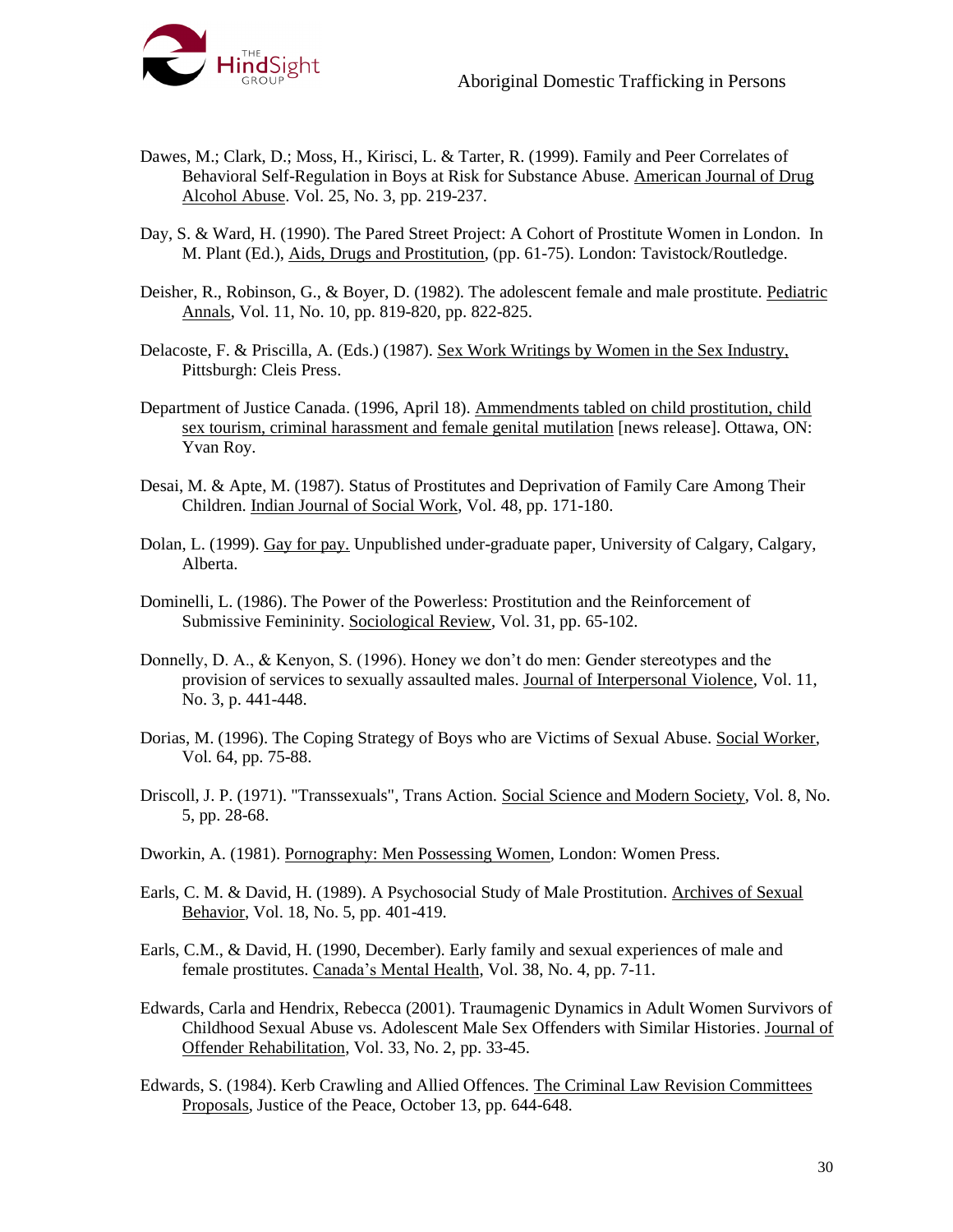

- End Child Prostitution, Child Pornography and Trafficking in Children for Sexual Purposes (EPACT) [http://www.epact.net,](http://www.epact.net.htm/) 2004.
- Ennew, J. (1986). Selling Children's Sexuality. New Society, August, pp. 9-11.
- Ericsson, L. (1980). Charges Against Prostitution: An Attempt at a Philosophical Assessment. Ethics, Vol. 90, pp. 335-366.
- Fairchilds, C. (1978). Female Sexual Attitudes and the Rise of Illegitimacy: A Case Study. Journal of Inter Disciplinary History, Vol. VIII, No. 4, pp. 627-667.
- Farrington, D. P., Jolliffe, D., Loeber, R., Stouthamer-Lowever, M. & Kalb, L. M. (2001). The Concentration of Offenders in Families, and Family Criminality in the Prediction of Boys' Delinquency. Journal of Adolescence, Vol. 24, pp. 579-596.
- Farrow, J.A. & Schroeder, E. (1984). Sexuality education groups in juvenile detention. Adolescence, Vol. XIX, No. 76, p. 817-826.
- Federal/Provincial Territorial Working Group on Prostitution. (1998, December). Report recommendations in respect of legislation, policy and practices concerning prostitution-related activities. Ottawa, ON: Department of Justice.
- Felson, R. B. & Haynie, D. L. (2002). Pubertal Development, Social Factors, and Delinquency Among Adolescent Boys. Criminology, Vol. 40, No. 4, pp. 967-988.
- Finkelhor, D. (1979). Sexually Victimized Children. New York: Free Press.
- Finnegan, F. (1979). Poverty and Prostitution: A Study of Victorian Prostitutes in York. Cambridge: Cambridge University Press.
- Fleishman, J. (1984). A Report on Prostitution in Ontario: Working Papers on Pornography and Prostitution, Report No. 10. Ottawa, ON: Department of Justice.
- Forsyth, C. & Fournet, L. (1987). A Typology of Office Harlots: Mistresses, Party Girls and Career Climbers. Deviant Behaviour, Vol. 8, pp. 319-328.
- Fortier, L. (1975). Women, Sex and Patriarchy. Family Planning Perspectives, Vol. 7, No. 6, pp. 278-281.
- Foster, C. (1991). Male Youth Prostitution: Perspectives, policy and practice. Social Work Monographs, Norwich (no. 100).
- Gelsthorpe, L. & Morris, A. (1990). (Eds.) Feminist Perspectives in Criminology. Milton Keynes: Open University Press.
- Glaser, G. B. & Strauss, L. A. (1967). The Discovery of Grounded Theory: Strategies for Qualitative Research. Chicago: Aldine Publishing Company.
- Glover, E. (1969). The Psychopathology of Prostitution. London Institute for Study and Treatment of Delinquency.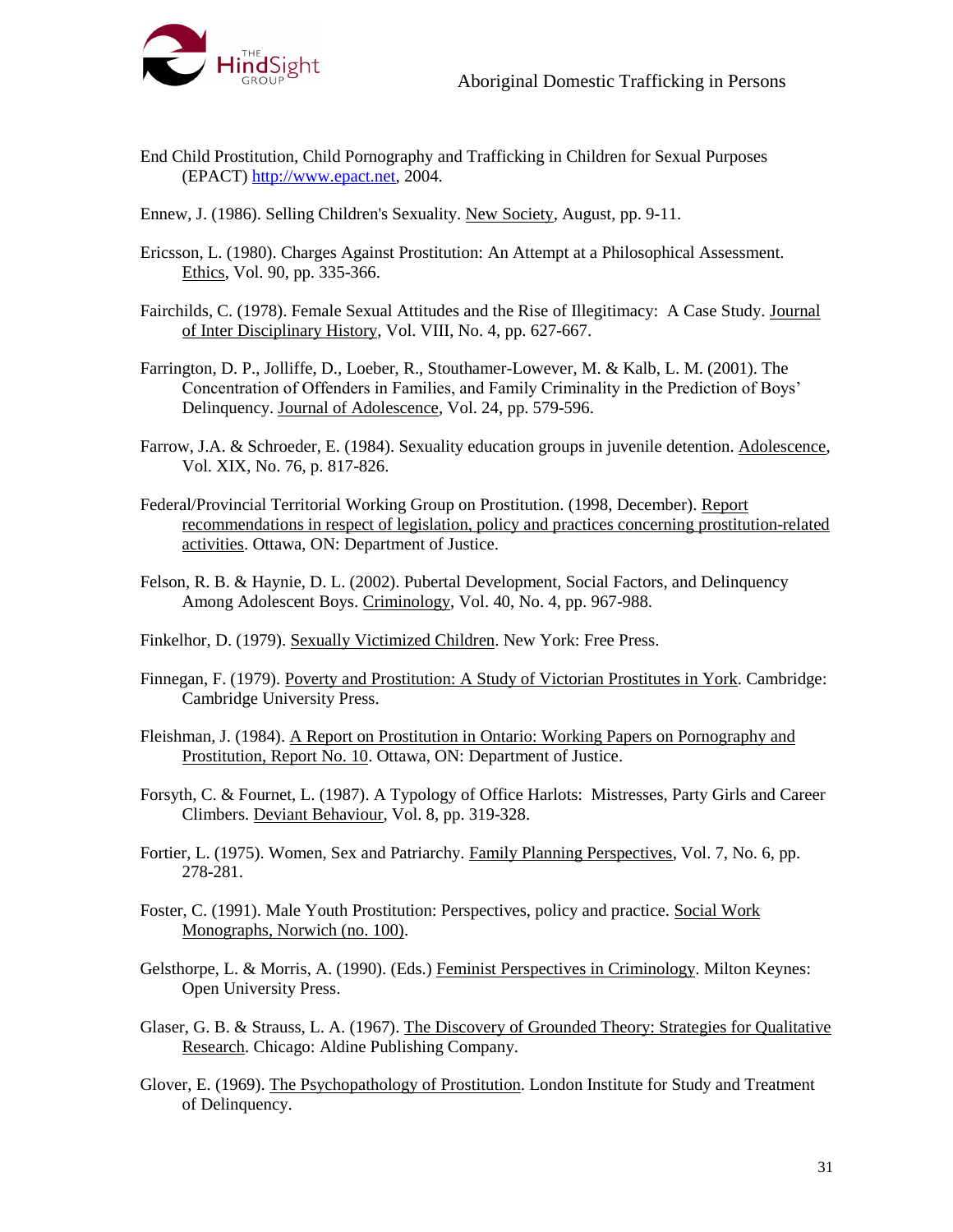

- Goldman, S. M. (1987). Prostitution, Economic Exchange and the Unconscious. In J. Rabin, G. M. Platt & M. Goldman (Eds.), Advances in Psychoanalytical Sociology (pp. 185-209). Malibu, FL: Robert E. Kreeger Publishing.
- Goldstein, P. (1983). Occupational Mobility in the World of Prostitution: Becoming a Madam. Deviant Behaviour, Vol. 4, pp. 267-279.
- Grant Makers Health. (2002). Positive Youth Development: A Pathway to Healthy Teens. (15), December, Washington, DC.
- Gray, D. (1973). Turning Out: A Study of Teenage Prostitution. Urban Life and Culture, January, pp. 401-425.
- Green, J.K., Mulroy, S., & O'Neill, M. (1997). Young People and Prostitution from a Youth Perspective. In D. Barret (Ed.), Child Prostitution in Britain (pp. 90-105). London: The Children's Society.
- Green, A., Day, S., & Ward, H. (2000). Crack Cocaine and Prostitution in London in the 1990's. Sociology of Health and Illness, Vol. 22, No.1, pp. 27-39.
- Greenman, M. (1990). Survivors of Prostitution Find Pride, Families in Society. The Journal of Contemporary Human Services, Vol. 71, pp. 110-113.
- Grossman, A.H. (1997). Growing up with a spoiled identity: Lesbian, gay and bisexual youth at risk. Journal of Gay & Lesbian Social Services, Vol. 6, No. 3, pp. 45-56.
- Hagan, J., & McCarthy, B., (1997). Mean Streets: Youth Crime and Homelessness. Cambridge: Cambridge University Press.
- Health Canada (1996). The invisible boy: Revisioning the victimization of male children and teens. National Clearing House on Family Violence, Health Promotion and Programs Branch (Cat. No.: H72-21/143-1996E). Ottawa, ON: Frederick Mathews.
- Health Canada (2000). Escort services in a border town: Transmission dynamics of sexually transmitted infections within and between communities. Division of STD Prevention and Control, Laboratory Centre for Disease Control. Ottawa, ON: Eleanor Maticka-Tyndale, & Jacqueline Lewis (University of Windsor, Department of Sociology and Anthropology).
- Heir, S.J., Korboot, P.J., & Schweitzer, R.D. (1990). Social adjustment and symptomatology in two types of adolescents: Run aways and throwaways. Adolescence, Vol. XXV, No. 100, pp. 761- 771.
- Herman, J. (1981). Father-Daughter Incest. Cambridge, MA: Harvard University Press.
- Heyl, B. S. (1977). The Madam as Teacher. Social Problems, Vol. 24, No. 5, pp. 545-555.
- Hill-Collins, P. (1990). Black Feminist Thought: Knowledge, Consciousness, and the Politics of Empowerment. New York: Routledge.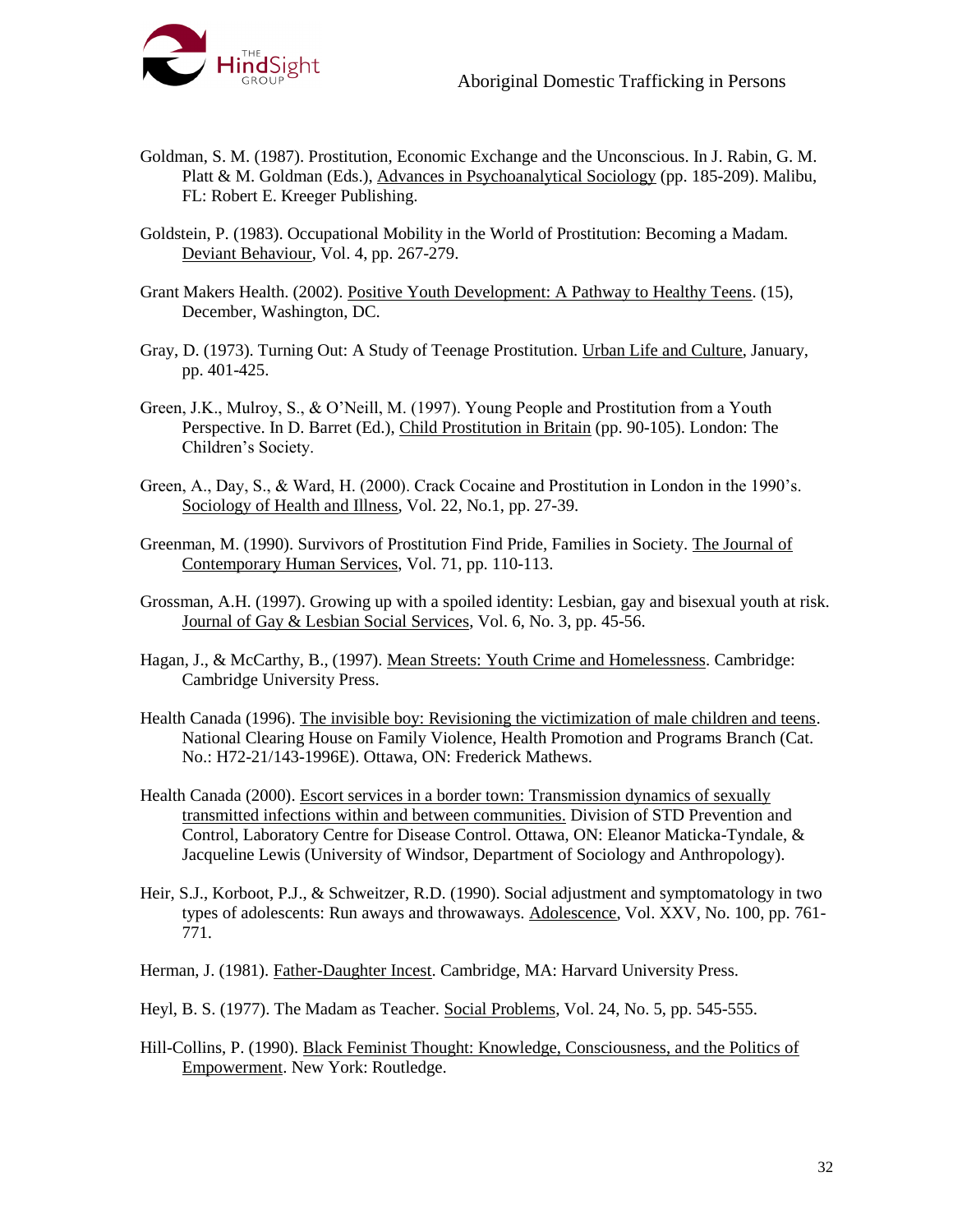

- Hoigard, C. & Finstad, L. (1992). Back Streets: Prostitution, Money & Love. Cambridge, Polity Press.
- Holland, V. (1998). Underachieving Boys: Problems and Solutions. Support for Learning, Vol. 13, No. 4, pp. 174-178.
- Holzman, H. R. & Pines, S. (1982). Buying Sex: The Phenomenology of Being a John. Deviant Behaviour, Vol. 4, pp. 89-116.
- Hudson, A. (1990). Elusive Subjects: Researching Young Women in Trouble. In L. Gelsthorpe & A. Morris (Eds.), Feminist Perspectives in Criminology, (pp.115-123). Milton Keynes: Open University Press.
- Humphreys, L. (1975). Tearoom Trade: Impersonal sex in public places. New York: Aldine de Gruyter.
- Inciardi, J. (1989). Little Girls and Sex: A Glimpse at the World of the 'Baby Pro'. Deviant Behaviour, Vol. 5, pp. 71-78.
- Jackson, L., Highcrest, A., & Coates, R.A. (1992). Varied potential risks of HIV infection among prostitutes. Soc. Sci. Med., Vol. 35, No. 3, pp. 281-286.
- Jackson, L. H. (Rapporteur) (1998). Voices from the Shadows: Canadian Children and Youth Speak Out About Their Lives as Street Sex Trade Workers. Out From the Shadows: International Summit of Sexually Exploited Youth Project. National Summary, Canada.
- Jaget, C. (1980). Prostitutes: Our Life. Bristol: Falling Wall Press.
- James, J. & Meyerding, J. (1977). Early Sexual Experiences as a Factor in Prostitution. Archives of Sexual Behaviour, Vol. 7, No. 1, pp. 31-42.
- James, J. (1978). The Prostitute as Victim. In R. Fane & M. Gates (Eds.), The Victimisation of Women, (pp. 175-201) Beverley Hills: Sage Publications.
- James, J & Davis, N. (1982). Contingencies in Female Sexual Role Deviance: The Case of Prostitution. Human Organisation, Vol. 41, No. 4, pp. 345-350.
- James, J., Davis, N. & Vitaliano, P. (1982). Female Sexual Deviance: A Theoretical & Empirical Analysis. Deviant Behaviour, Vol. 3, No. 2, pp. 175-195.
- Jones-Lopez, N. (1987). Workers: Introducing the English Collective of Prostitutes. In F. Delacoste & P. Alexander, (Eds.), Sex Writing By Women in the Sex Industry (pp. 272-276). Pittsburgh: Cleis Press.
- Jordan, E. (1995). Fighting Boys and Fantasy Play: The Construction of Masculinity in the Early Years of School. Gender & Education, Vol. 7, No. 1, pp. 69-87.
- Kalichman, S. C., Benotsch, E., Rompa, D., Gore-Felton, C., Austin, J., Luke, W., et al. (2001). Unwanted Sexual Experiences and Sexual Risks in Gay and Bisexual Men: Associations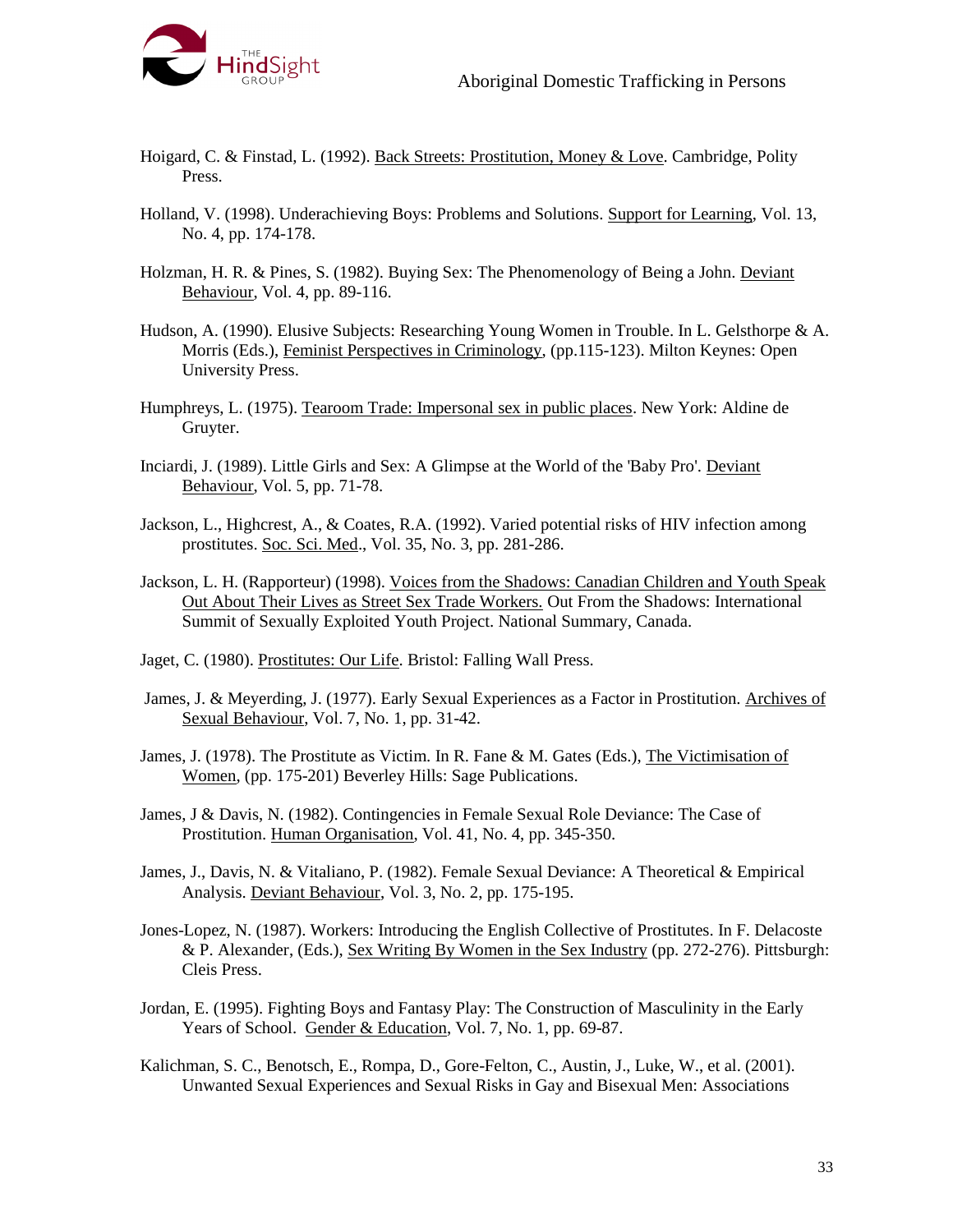

Among Revictimization, Substance Use and Psychiatric Symptoms. The Journal of Sex Research. Vol. 38, No 1, pp.1-9.

- Karp, D. R. & Breslin, B. (2001). Restorative Justice in School Communities. Youth & Society, Vol. 33, No. 2, pp. 249-272.
- Kasl, C. (2000, May). Hierarchy, patriarchy, & sexuality: What's love got to do with it? Presented at From Answers to Action: A Conference on Healing Sexual Exploitation & Prostitution, Edmonton, AB.
- Kearins, E. (2000). Rent: The secret world of male prostitution in Dublin. Dublin: Marino Books.
- Kelly, L. (1990). Journeying in Reverse: Possibilities and Problems in Feminist Research on Sexual Violence. In L. Gelsthorpe & A. Morris (Eds.), Feminist Perspectives in Criminology (pp. 107-114). Milton Keynes: Open University Press.
- Kersten, J. (1990). The Institutional Control of Girls and Boys: An Attempt at a Gender-Specific Approach. In M. Cain (Ed.) Growing Up Good (pp. 107-114). Milton Keynes: Open University Press.
- Klein, A. M. (1989). Managing Deviance: Hustling, Homophobic and the Bodybuilding Structure. Deviant Behaviour, Vol. 10, No. 1, pp. 11-27.

Kornblum, W. & Williams, T. (1981). Youth's Right to Work. Social Policy, May/June, pp. 44-49.

- Kowalkeski-Jones, L. & Mott, F. L. (1998). Sex, Contraception and Childbearing among High-Risk Youth: Do Different Factors Influence Males and Females? Family Planning Perspectives, Vol. 30, No. 4, pp. 163-170.
- Kruks, G., (1991). Gay and Lesbian Homeless/Street Youth: Special Issues and Concerns Journal of Adolescent Health*,* Vol. 12, pp. 515-518
- Kufeldt, K., & Nimmo, M. (1987). Youth on the street: Abuse and neglect in the eighties. Child Abuse & Neglect, 11, 531-543.
- Laub, John H. and Vaillant, George E. (2000). "Delinquency and Mortality: A 50-Year Follow-Up Study of 1,000 Delinquent and Nondelinquent Boys". American Journal of Psychiatry. Vol. 175 No. 1: January, pp: 96-102.
- Lederer, L. (1980). Pornography: Who Is Hurt. In Laura Lederer and Adriene Rich (Eds.), Take Back the Night: Women on Pornography, (pp. 45-59). Toronto, Bantam Books.
- Lowman, J. (1984). Vancouver Field Study of Prostitution, Working Papers on Pornography and Prostitution, No. 8. Ottawa, Department of Justice.
- Lowman, J. (1986). Taking young prostitutes seriously. In J. Lowman, M.A. Jackson, T.S. Palys, & S. Gavigan (Eds.), Regulating sex: An anthology of commentaries on the Badgley and Fraser Reports (pp. 99-116). Burnaby, BC: School of Criminology, Simon Fraser University.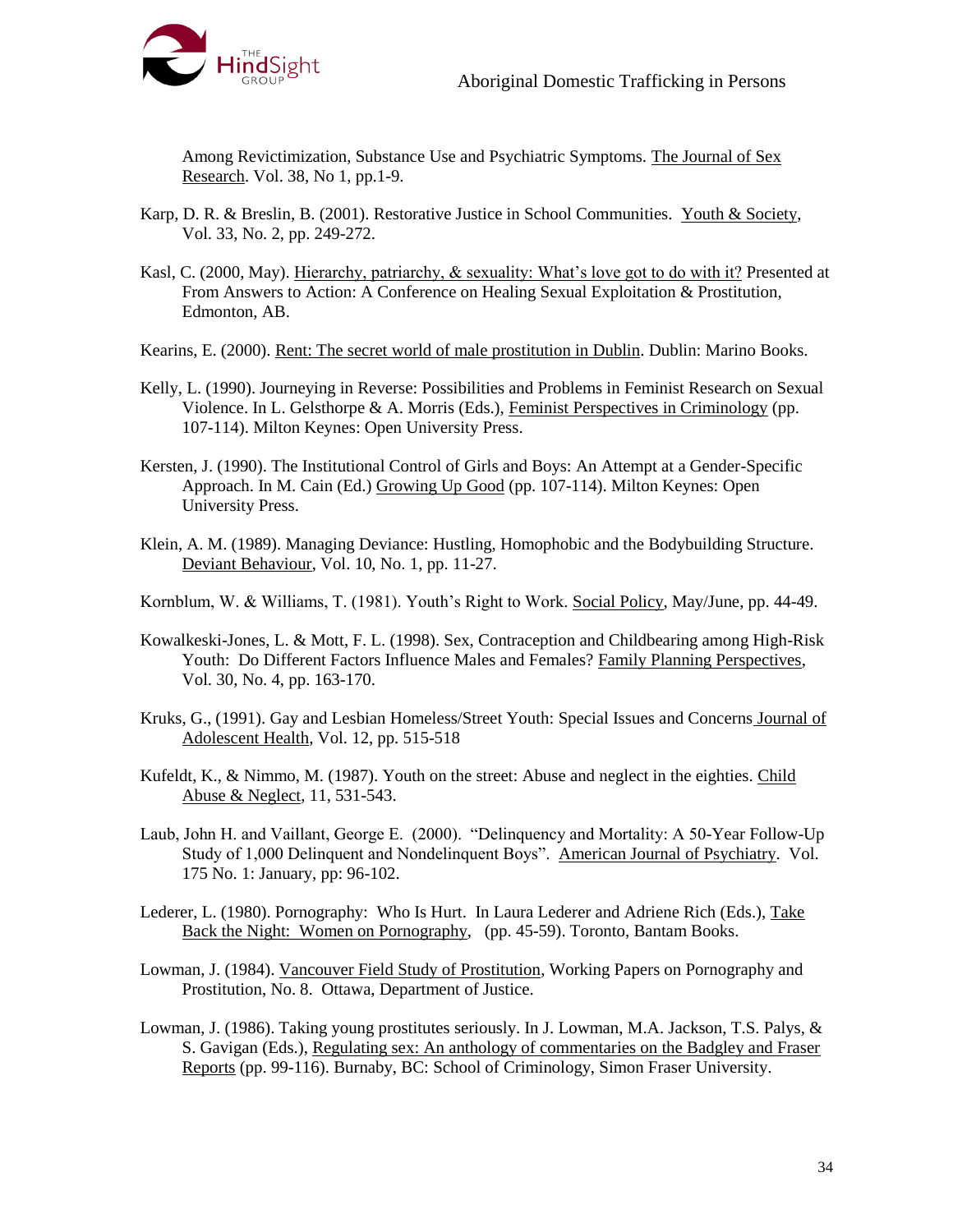

- Lowman, J. (1987). Taking young prostitutes seriously, Canadian Review of Sociology and Anthropology. Vol. 24, No.1, pp. 98-116.
- Lowman, John (2000). Violence and the Outlaw Status of (Street) Prostitution in Canada. Violence Against Women. Vol. 6, No. 9, September, pp: 987-1011.

Luckenbill, D. (1985). Entering Male Prostitution, Urban Life, Vol. 14, No. 2, July pp. 131-153.

- Lundy, C. and Totten, M. (1997). Youth on the Fault Line Social Worker*,* Vol. 65, No. 3, fall, pp. 98-106.
- MacInnes, R.A. (1998). Children in the Game. Calgary, AB: Street Teams.
- MacKinnon, C. (1989). Sexuality, Pornography & Method: Pleasure Under Patriarchy, Ethics, Vol. 99, pp. 315-346.
- Manocha, Kishan F. and Mezey, Gillian (1998). British Adolescents who Sexually Abuse: A Descriptive Study. The Journal of Forensic Psychiatry. Vol. 9, No. 3, December, pp. 588-608.
- Mansson, S. A., and Hedin, U.C., (1999). Breaking the Matthew Effect on Women Leaving Prostitution*.* International Journal of Social Welfare*,* Vol. 8, pp. 67-77.
- Marcell, Arik V. and Monasterio, Erica B. (2003). Providing Anticipatory Guidance and Counseling to the Adolescent Male. Adolescent Medicine: State of the Art Reviews. Vol.14, No.3, October, pp. 565-582.
- Marcell, Arik V.; Raine, Tina and Eyre, Stephen L. (2003). Where Does Reproductive Health Fit into the Lives of Adolescent Males?. Perspectives on Sexual and Reproductive Health. Vol. 35, No.4, pp.180-186.
- Markos, A.R., Wade, A.A.H., & Walzman, M. (1994). The adolescent male prostitute and sexually transmitted diseases, HIV and AIDS. Journal of Adolescence, Vol. 17, pp.123-130.
- Mathews, F. (1987/1989). Familiar strangers: A study of adolescent prostitution. Toronto, ON: Central Toronto Youth Services.
- Mathews, F. (1989). A Study of Adolescent Prostitution. Central Toronto Youth Services, Revised Edition.
- Matthews, L. (1990). Outreach Work with Female Prostitutes in Liverpool. In Martin Plant (Ed.), Aids, Drugs and Prostitution, (pp. 76-87). London, Tavistock/Routledge.

Matthews, P. (1988). On Being A Prostitute. Journal of Homosexuality, Vol. 15, pp. 119-135.

- May, Ronald (2002). The Challenge of Raising Emotionally Healthy Boys. Wisconsin Medical Journal. Vol. 101, No. 4, pp. 41-45.
- McCormack, A., Janus, M., & Burgess, A.W. (1990). Run away youths and sexual victimization: Gender differences in an adolescent run away population. Child Abuse & Neglect, Vol. 10, pp. 387-395.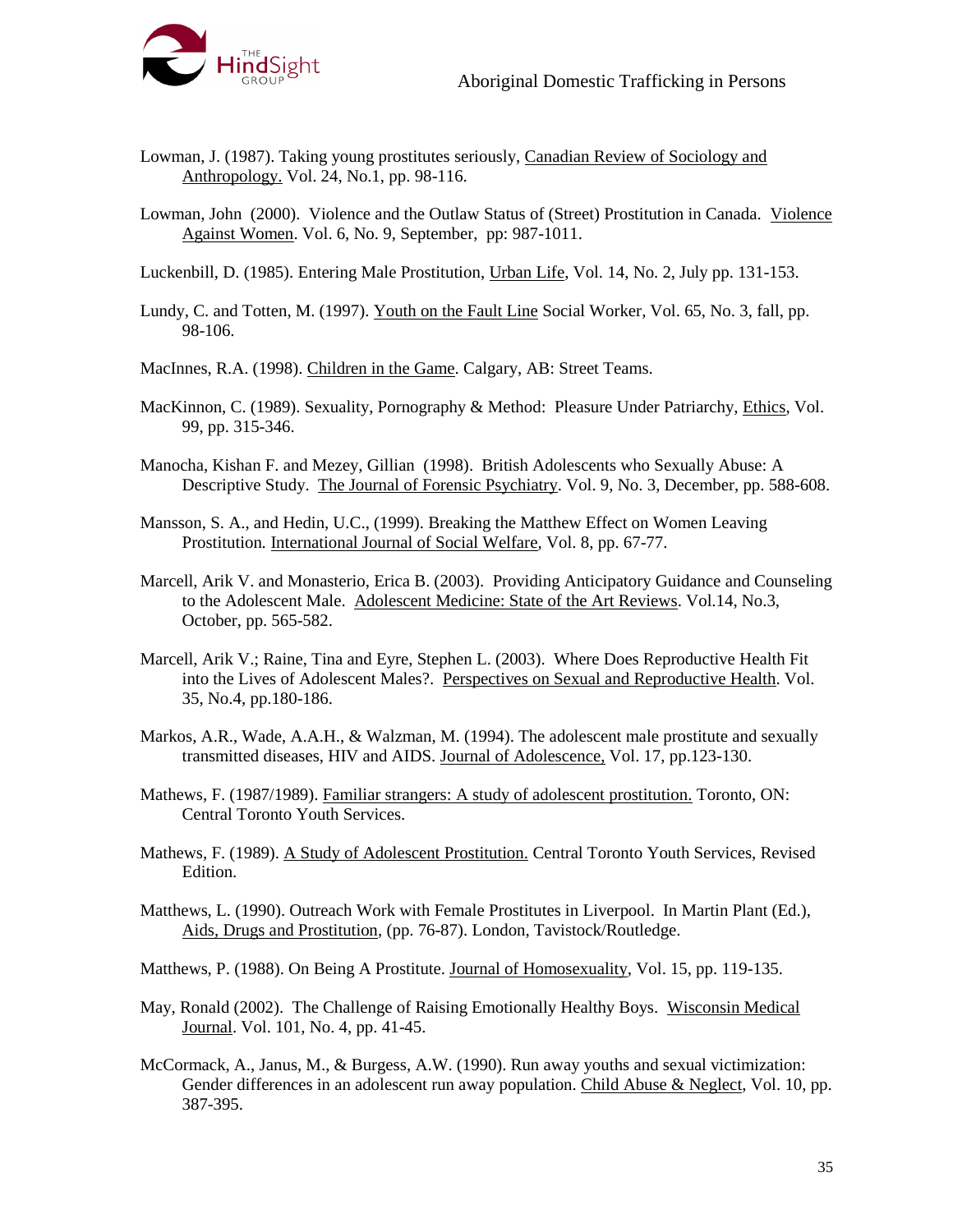

- McCreary Centre Society (2002). Accenting the Positive: A Developmental Framework for Reduing Risk and Promoting Positive Outcomes Among BC Youth. The McCreary Centre Society: Burnaby.
- McDonald, M., & Mathison, J. (2000, Spring). Punishment or protection: Looking both ways at Bill one, the protection of children involved in prostitution legislation in Alberta. Les enfants du Canada/Canada's Children, pp. 31-33.
- McIntosh, M (1976). Who Needs Prostitutes: The Ideology of Male Sexual Needs in Women. In C. Smart & B. Smart (Eds.), Sexuality & Social Control, (pp. 71-92). London, Routledge & Keegan Paul.
- McIntyre, S. (1983) Theoretical and Policy Issues of Child Sexual Abuse in England and Canada, M.A. Thesis, University of Sheffield.
- McIntyre, S. (1994). The Youngest Profession: The Oldest Oppression. Unpublished doctoral dissertation, University of Sheffield, Great Britain.
- McIntyre, S. (1999). The Youngest Profession-The Oldest Oppression: A Study of Sex Work. In C. Bagley and K. Mallick (eds.), Child Sexual Abuse and Adult Offenders: New Theory and Research. pp. 159-192. Calgary, AB.
- McIntyre, S. (2005). Under the Radar Alberta. Calgary, AB.
- McIntyre, S. (2006). Under the Radar The Sexual Exploitation of Young Men in British Columbia.
- McIntyre, S. (2008) Under the Radar The Sexual Exploitation of Young Men in Saskatchewan
- McIntyre, S. (2008) Under the Radar the Sexual Exploitation of Young Men in Manitoba.
- McKeganey, N., Barnard, M. & Bloor, M. (1990) "A Comparison of HIV-related Risk Behaviour & Risk Reduction Between Female Street Working Prostitutes and Male Rent Boys in Glasgow", Sociology of Health & Illness, Vol. 12, No. 3, September, pp. 274-292.
- McKeganey, N. (1994). Why do men buy sex and what are their assessments of the HIV-related risks when they do? AIDS Care, Vol. 6, pp. 289-301.
- McKeganey, N.P. and Barnard M. (1996) Sex Work in the Streets: Prostitutes and Their Clients. Open University Press, Buckingham, England
- McLeod, E. (1979) Working with Prostitutes: Probation Officer's Aims & Strategies, British Journal of Social Work, Vol. 9, No. 14, Winter pp. 453-469.
- McLeod, E. (1981). Man Made Laws for Men: The Street Prostitutes Campaign Against Control. In Bridget Hutter and Gillian Williams (Eds.) Controlling Women, pp. 61-78. London, Croom Helm.

McLeod, E. (1982) Women Working: Prostitution, London, Croom Helm Limited.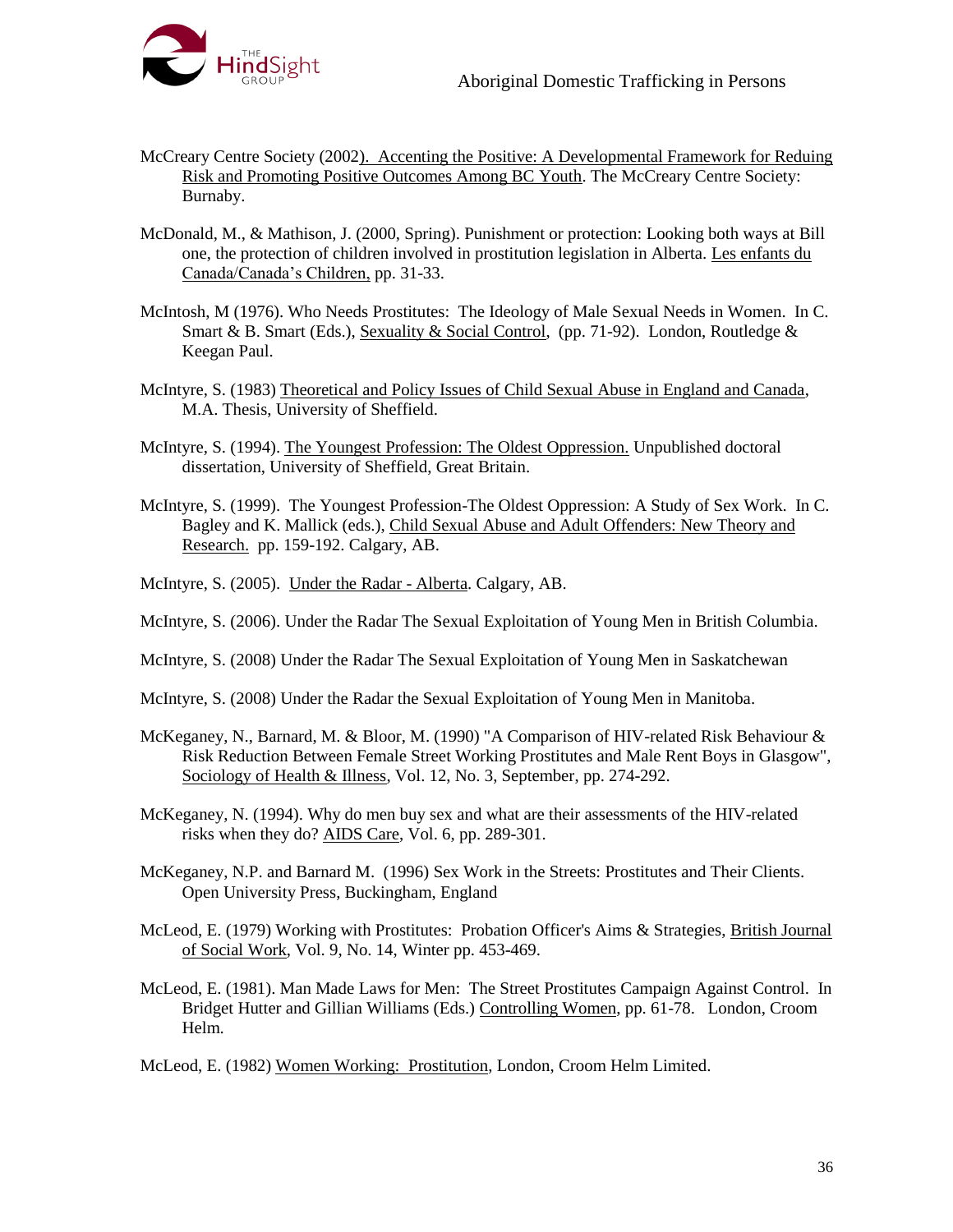

- McMullen, J. R. (1987) Youth Prostitution: A Balance of Power, Journal of Adolescence, Vol. 10, pp. 35-43.
- Messerschmidt, James W. (1993). Masculinities and Crime: Critque and Reconceptualization of Theory. Lanham: Rowman & Littlefield Publishers, Inc.
- Messerchmidt, James W. (2000). Becoming 'Real Men': Adolescent Masculinity Challenges and Sexual Violence. Men and Masculinities, Vol. 2, No. 3, January, pp. 286-307.
- Metts, S. & Cupach, R. W. (1989). The Role of Communication in Human Sexuality. In Kathleen McKinney and Susan Sprecher (Eds.), The Societal and Interpersonal Context, pp. 139-161. Norwood, New Jersey, Ablex Publishing Corporation.
- Miller, A.T., Eggertson-Tacon, C., & Quigg, B. (1990). Patterns of run away behavior within a larger systems context: The road to empowerment. Adolescence, XXV (98), 271-289.
- Miller, R.L., Klotz, D., & Eckholdt, H.M. (1998). HIV prevention with male prostitutes and patrons of hustler bars: replication of an HIV preventive intervention. American journal of Community Psychology, Vol, 26, No. 1, pp. 97-131.
- Millett, K. (1971) The Prostitution Papers: A Quartet for Female Voice, New York, Ballantine Books.
- Millman, M. (1975) She Did It All For Love: A Feminist View of the Sociology of Deviance. Sociological Inquiry, Vol. 45, No. 3, pp. 251-277.
- Mordoch, E. (1998). The living room: Evaluative report. Winnipeg, MB: University of Manitoba, Faculty of Nursing.
- Nandon S., Koverola C., and Schludermann E., (1998). Antecedents to Prostitution: Childhood Victimization. Journal of Interpersonal Violence*,* Vol. 13, No. 2, April 1998, pp. 206-221.
- National Youth in Care Network (1987) Juvenile Prostitution Survey, Ottawa, NYCN
- Newberger, Eli H. (1999). The Men They Will Become: The Nature and Nurture of Male Character. Massachusetts: Perseus Books.
- Newman, F. & Caplan, J. P. (1981). Juvenile Prostitution as Gender Consistent Response to Early Deprivation. International Journal of Women's Studies, Vol. 5, No. 2, pp. 128-133.
- Out from the shadows: International summit of sexually exploited youth, (1998). Speaking out together [booklet]. Vancouver, BC: Save the Children Canada.
- Overs, C., & Longo, P. (1997). Making sex work safe. London, UK: Russell Press.
- Parker, Andrew (1996). The Construction of Masculinity within Boys' Physical Education. Gender & Education. Vol. 8, No. 2, pp. 141-159.
- Parker, M., Ward, H., & Day, S. (1998). Sexual networks and the transmission of HIV in London. United Kingdom: Cambridge University Press.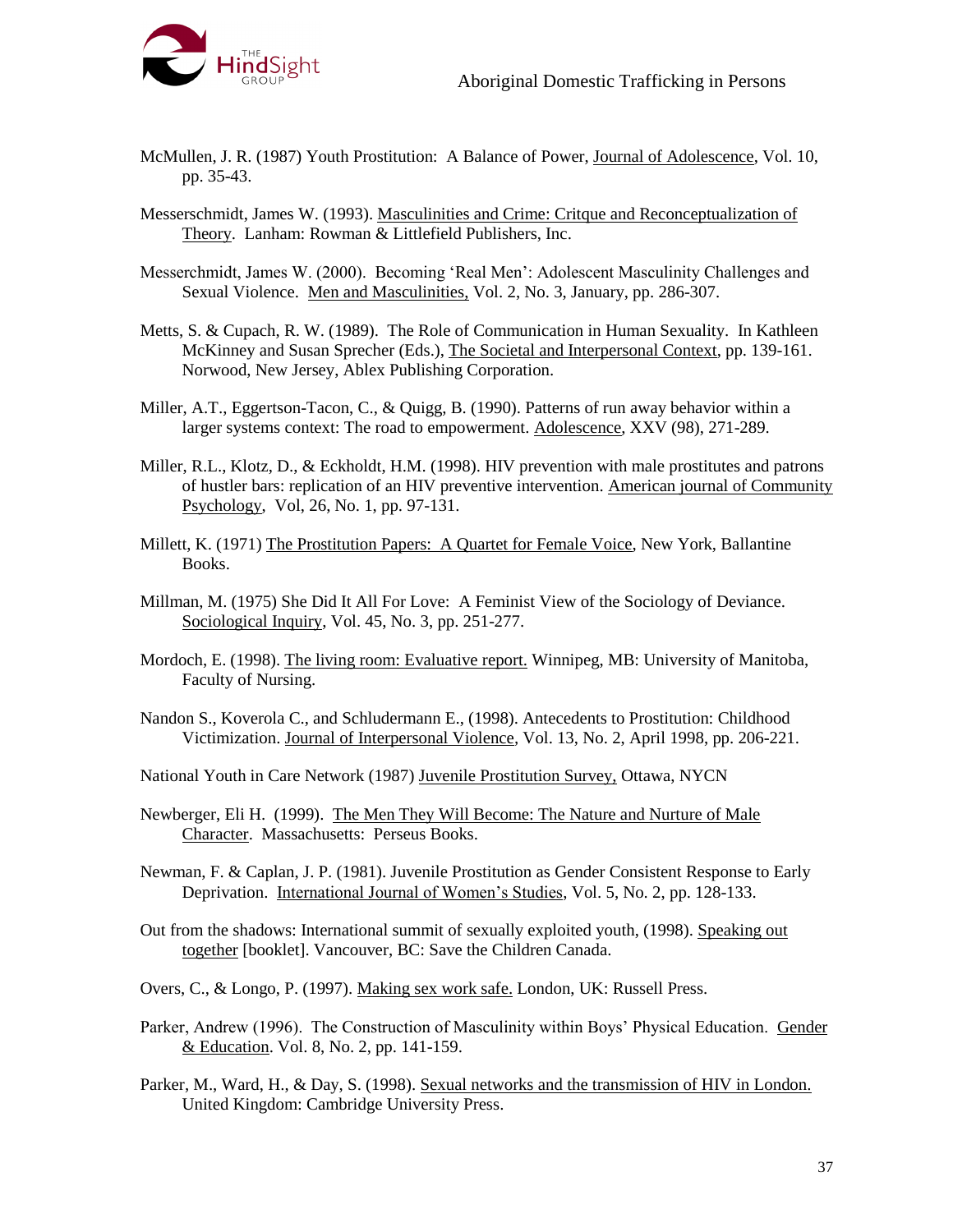- Pateman, C. (1990). Defending Prostitution: Charges Against Ericsson. In Cass, R. Sunstein (Ed.), Feminism & Political Theory, (pp. 201-206). Chicago, The University of Chicago Press.
- Pittman, D. (1971). The Male House of Prostitution. Transaction Social Science and Modern Society, Vol. 8, No. 5/6, pp. 21-27.
- Plant, M. (1990). Aids, Drugs and Prostitution. London: Tavistock/Routledge.
- Pleak, R.R. & Meyer-Bahlburg, H.F.L. (1990). Sexual behaviour and AIDS knowledge of young male prostitutes in Manhattan. The Journal of Sex Research, Vol. 27, No. 4, pp. 557-587.
- Pollack, W. (1998). Real boys: Rescuing our boys from the myths of boyhood. New York: Henry Holt and Company.
- Potterat, J. J., Woodhouse, B.A., Donald, E., Muth, J. B. & Muth, S.Q. (1990). Estimating the Prevalence and Career Longevity of Prostitute Women. The Journal of Sex Research, Vol. 27, No. 2, pp. 233-243.
- Price, V., Scanlon, B & Janus, M. D. (1984). Social Characteristics of Adolescent Male Prostitution. Victimology, Vol. 9, No. 2, pp. 211-221.
- Price, V. A. (1989). Characteristics and Needs of Boston Street Youth: One Agency's Response. Children and Youth Services Review, Vol. 11, pp. 75-90.
- Prostitution Policy, Service and Research Committee for Calgary. (n.d.). Handbook for action against prostitution of youth in Calgary. [Brochure]. Calgary, AB.
- Province of Alberta. (1998). Protection of children involved in prostitution act (PCHIP) Edmonton, AB: Queen's Printer for Alberta.
- Pyett, P. & Warr, D. (1999). Women at Risk in Sex Work: Strategies for Survival. Journal of Sociology, Vol. 35, No. 2, pp. 183-197.
- Remafedi, G. (2004). Personal correspondence.
- Report of the Committee on Sexual Offences Against Children (Badgley Report). (1984). Ottawa, ON: Minister of Justice and Attorney General of Canada; and the Minister of National Health and Welfare.
- Report of the Special Committee on Pornography and Prostitution (Fraser Committee). (1985). Ottawa, ON: Minister of Supply and Services in Canada.
- ReVaMP Advisory Committee (2000, January 27). ReVaMP Advisory Committee Terms of Reference. Calgary, AB.
- Ritch, A. & Michaud, M. (1985). Juvenile Prostitution: A Profile. Vancouver, BC: West Coast Consultants.
- Rosenblum, E. K. (1975). Female Deviance and the Female Sex Role: A Preliminary Investigation. British Journal of Sociology, Vol. 29, No. 2, pp. 169-185.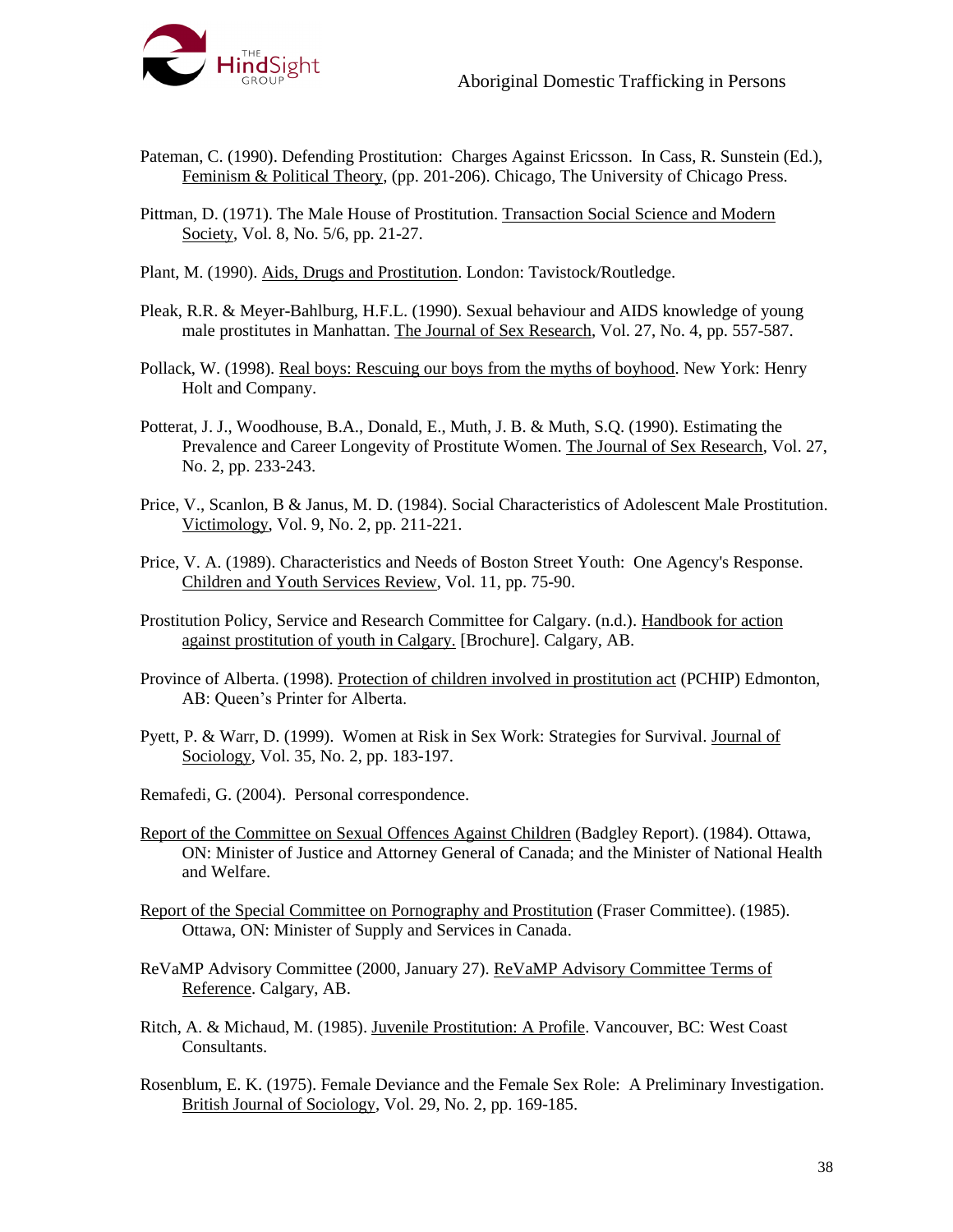

- Ross, M. B. (1998). In Search of Black Men's Masculinities. Feminist Studies, Vol. 24, No. 3, pp. 599-626.
- Rotundo, A. (1987). Learning About Manhood: Gender Ideals and the Middle-Class Family in 19th Century America. In J.A. Mangan & W. Jones (Eds.), Manliness and Morality: Middle-Class Masculinity in Britain & America 1800-1940, (pp. 35-55). Manchester: University Press.

Rush, F. (1980). The Best Kept Secret: Sexual Abuse of Children, New York: McGraw Hill.

- Sanford, J. (1979). Prostitutes: Portraits of People in the Sexploitation Business. London: Martin Secker and Warburg Limited.
- Sansfacon, D. (1985). Prostitution in Canada: A Research Review Report. Ottawa, ON: Department of Justice.
- Sarrel, P.M., & Masters, W.H. (1980). Sexual molestation of men by women. Archives of Sexual Behaviour, Vol. 11, No. 2, pp. 117-131.
- Schmidt, S. (2000, Summer). Sleeping with the teacher. Elm Street, Vol. 4, pp. 22-34.
- Seng, J. M. (1986). Sexual Behaviour Between Adults and Children: Some Issues of Definition. Journal of Offender Counselling, Services and Rehabilitation, Vol. 11, No. 1, pp. 47-61.
- Seng, J.M. (1989). Child sexual abuse and adolescent prostitution: A comparative analysis. Adolescence, Vol. XXIV, No. 95, pp. 665-675.
- Sex Workers Alliance of Vancouver (SWAV), [http://www.walnet.org/swav/,](http://www.walnet.org/swav/) 2004.
- Shafer, M., Hilton, J. F., Ekstrand, M., Keogh, J., Gee, L., DiGiorgio-Haah, L., et al. (1993). Relationship Between Drug Use and Sexual Behaviors and the Occurrence of Sexually Transmitted Diseases Among High-Risk Male Youth. Sexually Transmitted Diseases, Vol. 20, No. 6, pp. 307-313.
- Shaver, F. M. (1985). Prostitution: A Critical Analysis of Three Policy Approaches. Canadian Public Policy, Vol. 11, No. 3, pp. 493-503.
- Shaver, F.M. (1993). Prostitution a female crime? In E. Adelberg & C. Currie (Eds.), Conflict with the law: Women and the Canadian justice system, (pp. 153-173). Vancouver: Press Gang.
- Shrage, L. (1990). Should Feminists Oppose Prostitution. In C. R. Sunstein (Ed.), Feminism & Political Theory, (pp. 185-200). Chicago: The University of Chicago Press.
- Silbert, M. H. & Pines, A.M. (1983). Victimization of street prostitutes. Victimology: An International Journal, Vol. 7, 122-133.
- Silbert, M., Pines, A. & Lynch, T. (1982). Substance Abuse and Prostitution. Journal of Psychoactive Drugs, Vol. 13, No. 3, pp. 193-197.

Silbert, M. & Pines, A. (1982a). Entrance into Prostitution. Youth and Society, June pp. 471-500.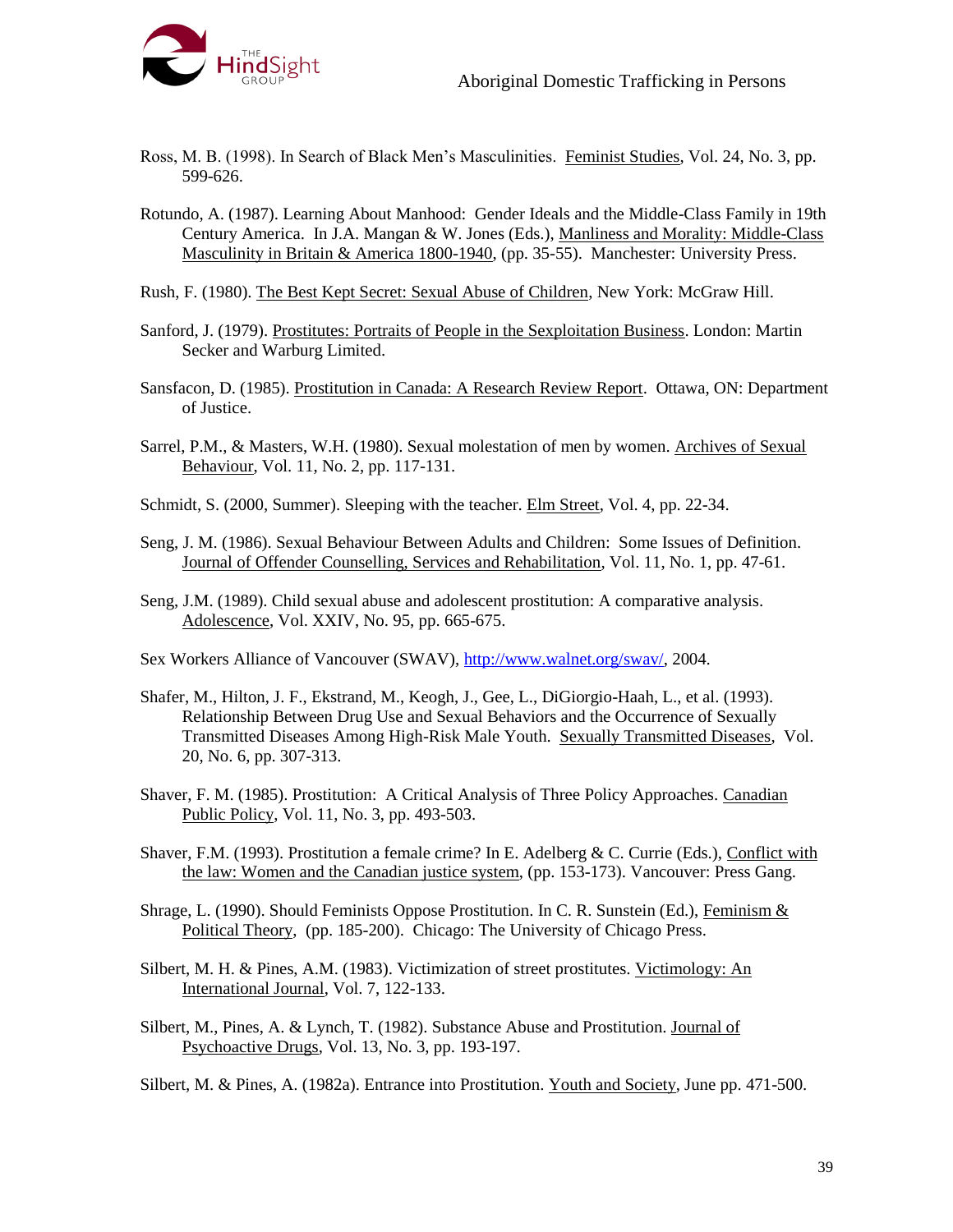

- Silbert, M. & Pines, A. (1982b). Victimization of Street Prostitutes. Victimology: An International Journal, Vol. 7, Nos. 1-4, pp. 122-133.
- Silbert, M. & Pines, A. (1983). Early Sexual Exploitation as an Influence in Prostitution. Social Work, July/August, pp. 285-289.
- Silbert, M. & Pines, A. (1984). Pornography and Sexual Abuse of Women. Sex Roles, Vol. 10, Nos. 11/12, pp. 857-868.
- Simon, P.M., Morse, E.V., Osofsky, H.J. & Balson, P.M. (1994). HIV and young male street prostitutes: a brief report. Journal of Adolescence, Vol. 17, pp. 193-197.
- Sinclair, R. L. & Boe, R. (1998). Male Young Offenders in Canada: Revised Edition. Research Branch: Corrections Canada.
- Skelton, C. (1996). Learning to be Tough: The Fostering of Maleness in One Primary School. Gender & Education, Vol. 8, No. 2, pp. 185-199.
- Smart, C. (1989). Feminism and the Power of Law, London: Routledge.
- Smith, B. A. & Pollach, H. (1976). Deviance as a Method of Coping. Crime & Delinquency, Vol. 22, January, pp. 3-16.
- Snell, C.L. (1995). Young men in the street: Help-seeking behaviour of young male prostitutes. Westport, CT: Praeger.
- Special Committee on Pornography and Prostitution (S.C.P.P.) (1985). Pornography and Prostitution in Canada, Ottawa, ON: Department of Supply and Services.
- Status of Women Canada. (1996). Round table on child sex tourism: Summary report. Ottawa, ON: Status of Women Canada.
- Sullivan, T. (1986). The Politics of Juvenile Prostitution in Regulating Sex. In J. Lowman, M.A. Jackson, T.S. Palys & S. Gavigan (Eds.), An Anthology of Commentaries on the Findings and Recommendations of the Badgley and Fraser Reports, (pp. 177-192). Burnaby, BC: School of Criminology, Simon Fraser University.
- Sullivan, T. (1985). Juvenile Prostitution: An Unspoken Vocational Option. School Guidance Worker, Vol. 4, No. 5, pp. 31-34.
- Taylor, A. (1991). Prostitution: What's Love Got To Do With It? London: Optima Press.
- Tomlinson, D. (1999). Police-reporting decisions of sexual assault survivors: An exploration of influential factors. Calgary, AB: Unpublished master's thesis, University of Calgary.
- Turner, C. & McClure, R.(2003). Age and Gender Differences in Risk-taking Behaviour as an Explanation for High Incidence of Motor Vehicle Crashes as a Driver in Young Males. Injury Control and Safety Promotion, Vol. 10, No. 3, pp. 123-130.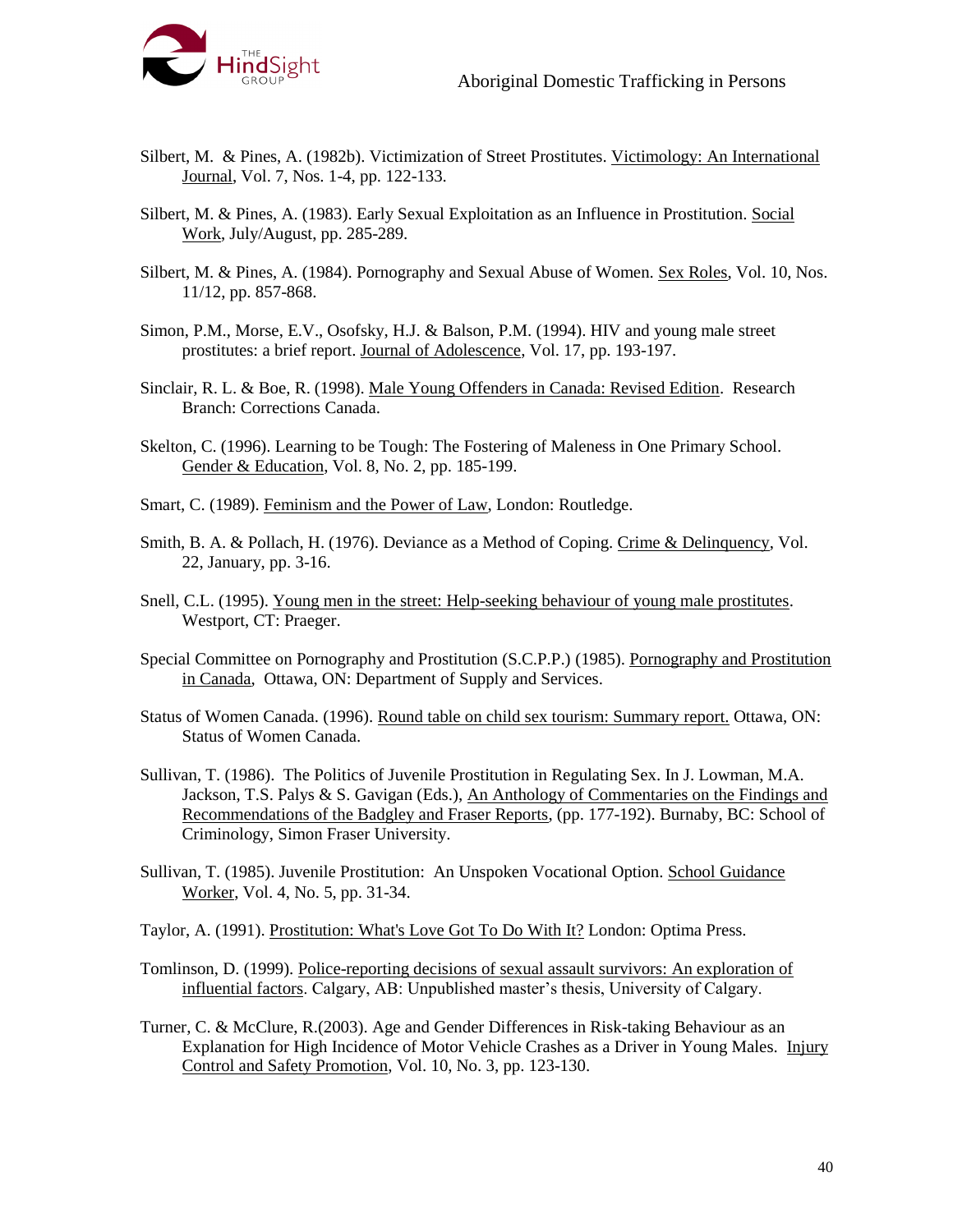

- Turvey, J. (1989, November). Programs for street children: A Vancouver sample. Calgary, AB: Paper presented at the Child Find Canada Conference.
- Tutty, L.M. (1996). Item analysis summary: Who do you tell. Calgary, AB: University of Calgary, Department of Social work.
- Tyler, K. A., Whitbeck, L. B., Hoyt, D. R. & Johnson, K. D. (2003). Self-Mutilation and Homeless Youth: The Role of Family Abuse, Street Experiences, and Mental Disorders. Journal of Research on Adolescence, Vol. 13, No. 4, pp. 457-474.
- Unger, J. B., Simon, T. R., Newman, T. L., Montgomery, S. B., Kipke, M. D. & Albornoz, M. (1998). Early Adolescent Street: An Overlooked Population With Unique Problem and Service Needs. Journal of Early Adolescence, Vol. 18, pp. 325-348.
- Valios, N. (2002). Damaged Beyond Repair? Community Care, Vol. 1405, pp. 32-33.
- Van Dijk, M. (1996). Perceived health concerns and health service needs of female street prostitutes in Calgary. Calgary, AB: Unpublished master's thesis, University of Calgary.
- Van Gemert, F. (1994). Chicken kills hawk: Gay murders during the eighties in Amsterdam. Journal of Homosexuality, Vol. 26, No. 4, pp. 149-174.
- Veiel, H.O.F. (1995, March). Childhood sexual abuse and HIV infection in homosexual men: A review of the literature. (Available from AIDS Care and Treatment Unit, Preventative Health Services Division, Health Canada).
- Velarde, J. A. (1975). Becoming Prostitutes. British Journal of Criminology, Vol. 15, No. 5, pp. 251- 260.
- Victoria Park Community Association Prostitution Committee. (1997, June). Community perspective on prostitution in Victoria Park. Calgary, AB: Richard Gregory.
- Village Clinic. (1997, May). Street outreach project: Needs assessment final report. Winnipeg, MB: Karin Linnebach & John Schellenberg.
- Visano, L. (1987). This idle trade: The occupational patterns of male prostitution. Concord, Ontario: VitaSana Books.
- Wade-Gayles, G. (1996). Fighting my homophobia: An essay of gratitude for my students. In Rooted against the wind (pp. 61-86). Boston, MA: Beacon Press.
- Waldorf, D., Murphy, S., Lauderback, D., Reinarman, C., & Manotta, T. (1990). Needle Sharing Among Male Prostitutes: Preliminary Findings of the Proposed Project. Journal of Drug Issues, Vol. 20, No. 2, pp. 309-334.
- Walker, H. M., Stiber, S. & Bullis, M. (1997). Longitudinal Correlates of Arrest Status Among At-Risk Males. Journal of Child and Family Studies. Vol. 65, No. 3, pp. 289-309.